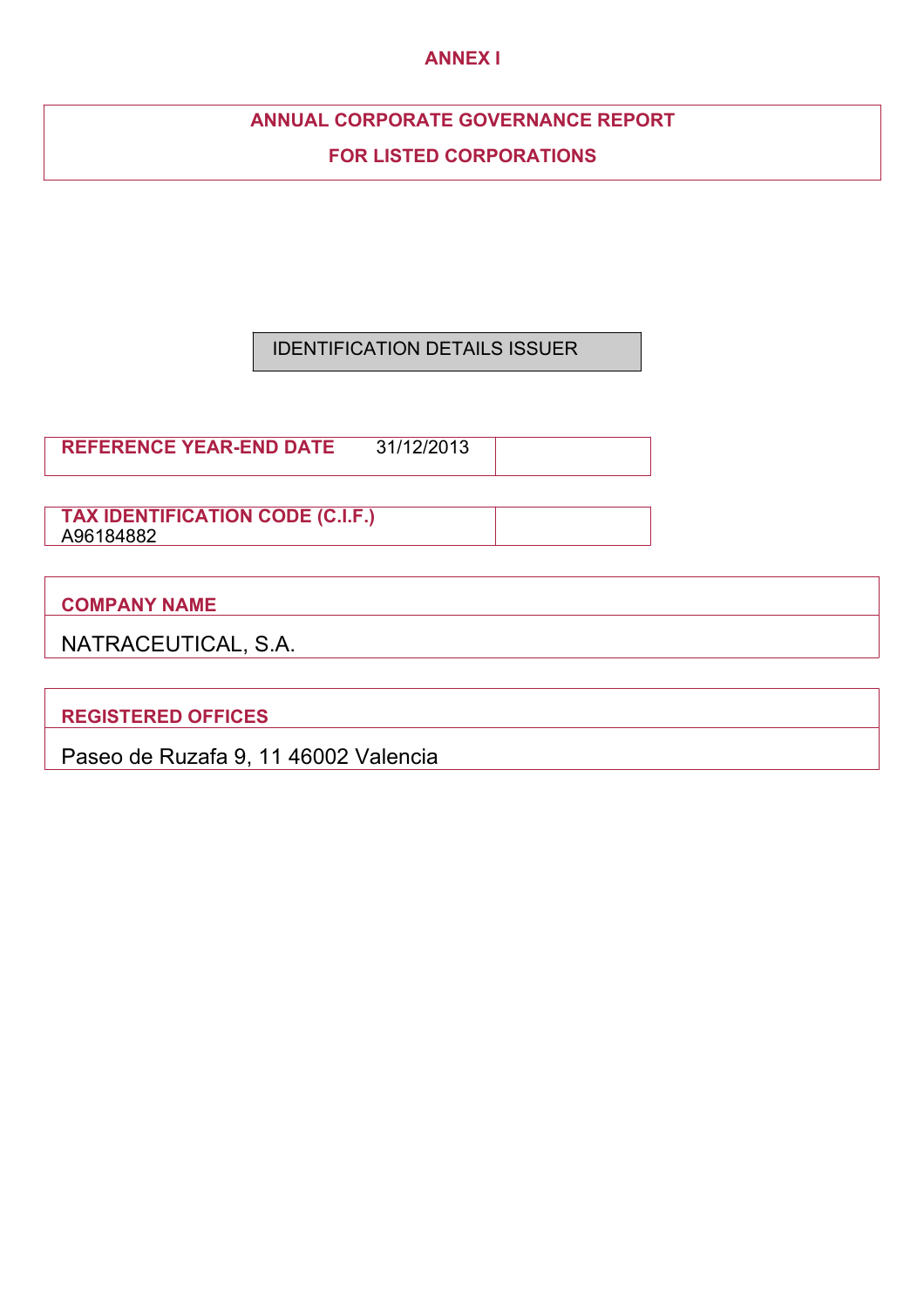# **ANNUAL CORPORATE GOVERNANCE REPORT**

## **FOR LISTED CORPORATIONS**

# **A OWNERSHIP STRUCTURE**

## A.1 Complete the following table regarding the company's share capital:

| Date last<br>modified | Share capital $(\epsilon)$ | Number of shares | Number of<br>voting rights |
|-----------------------|----------------------------|------------------|----------------------------|
| 27/10/2006            | 32.871.395.00              | 328.713.946      | 328,713,946                |

Indicate the existence of any different types of shares with different associated rights:

| $Yes \lceil$ | No | IX I |
|--------------|----|------|
|--------------|----|------|

## A.2 List the direct and indirect holders of significant shares in the company at year end, excluding members of the Board of Directors:

| Shareholder's name or company name | Number of<br>direct voting<br>rights | Number of<br>indirect voting<br>rights | % of total<br>voting rights |
|------------------------------------|--------------------------------------|----------------------------------------|-----------------------------|
| CARAFAL INVESTMENT, S.L.U.         | 12,279,834                           |                                        | 3.74%                       |
| HISPANICA DE CALDERERÍA, S.A.L.    | 9.947.366                            |                                        | 3.03%                       |
| KUTXABANK, S.A.                    | 11.694.057                           |                                        | 3.55%                       |
| NATRA, S.A.                        | 154,034,791                          | 12,279,384                             | 50.60%                      |

| Name or company name of indirect<br>holder of shareholding | Through: Name or company name of<br>direct holder of shareholding | Number of<br>voting<br>rights |
|------------------------------------------------------------|-------------------------------------------------------------------|-------------------------------|
| CARAFAL INVESTMENT, S.L.U.                                 |                                                                   |                               |
| HISPANICA DE CALDERERÍA, S.A.L.                            |                                                                   |                               |
| KUTXABANK, S.A.                                            |                                                                   |                               |
| NATRA, S.A.                                                | CARAFAL INVESTMENT, S.L.U.                                        | 12.279.384                    |

Indicate the most significant changes in the ownership structure during the year:

| Shareholder's name or company name | Transactio<br>n date | <b>Description of transaction</b>           |
|------------------------------------|----------------------|---------------------------------------------|
| INVERSIONES IBERSUIZAS, S.A.       | 15/10/2013           | The share capital has been reduced<br>by 3% |

## A.3 Complete the following tables on voting rights held by members of the Board of Directors:

| Name or company name of Director    | Number of<br>direct voting<br>rights | Number of<br>indirect voting<br>rights | % of total<br>voting rights |
|-------------------------------------|--------------------------------------|----------------------------------------|-----------------------------|
| NATRA, S.A.                         | 154,034,791                          | 12,279,384                             | 50.60%                      |
| FELIX REVUELTA FERNÁNDEZ            | 200.000                              | 17.261.588                             | 7.69%                       |
| BMS PROMOCIÓN Y DESARROLLO, S.L.    | 2,460,000                            | 559.374                                | 0.92%                       |
| <b>JUAN IGNACIO EGAÑA AZURMENDI</b> | 510.261                              | 0                                      | 0.15%                       |
| MARIA TERESA LOZANO JIMÉNEZ         | 1,300                                | 0                                      | $0.00\%$                    |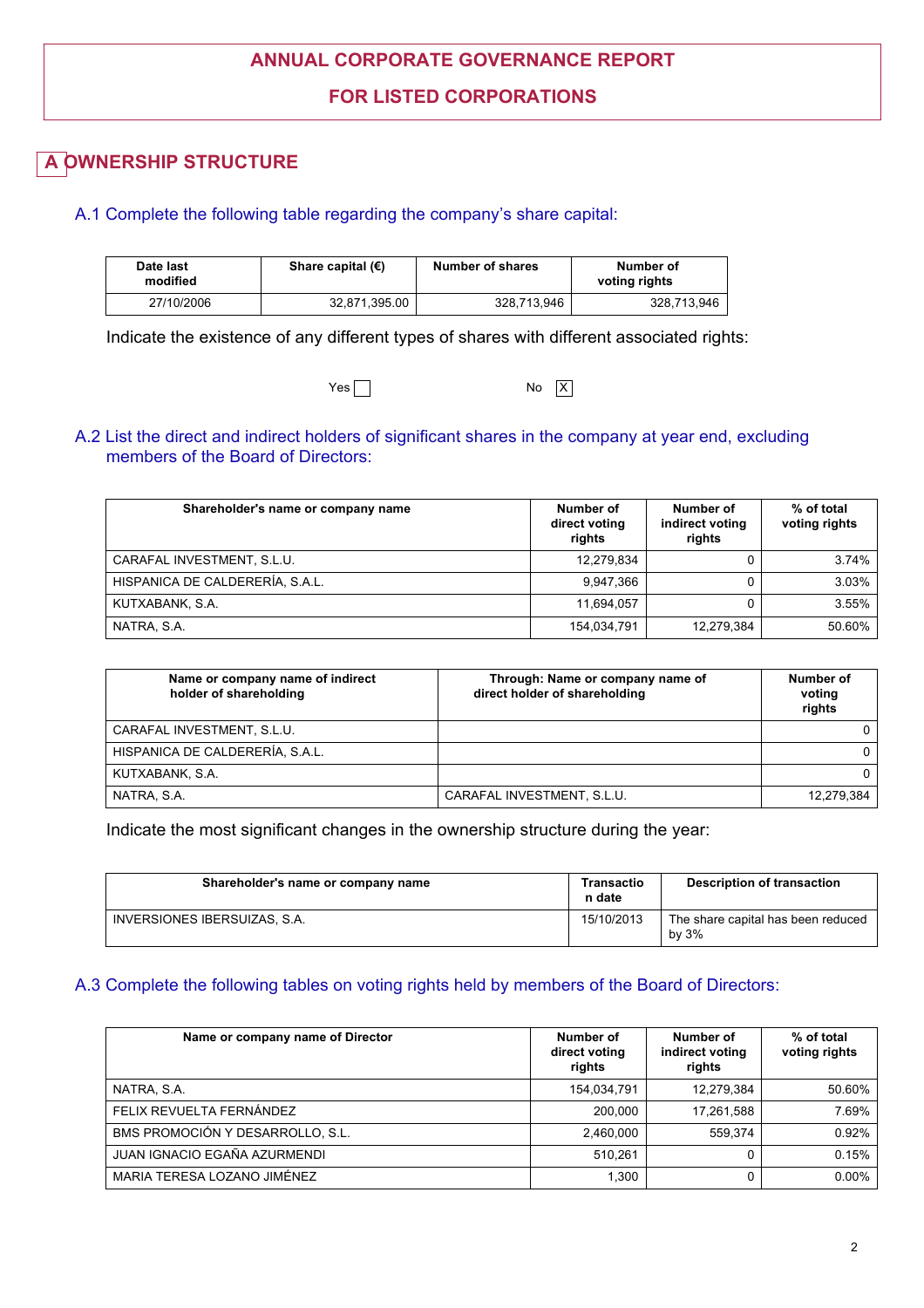| Name or company name of indirect<br>holder of shareholding | Through: Name or company name of<br>direct holder of shareholding | Number of<br>voting<br>rights |
|------------------------------------------------------------|-------------------------------------------------------------------|-------------------------------|
| NATRA, S.A.                                                | CARAFAL INVESTMENT, S.L.U.                                        | 12,279,384                    |
| FELIX REVUELTA FERNÁNDEZ                                   | KILUVA, S.A.                                                      | 17,261,588                    |
| BMS PROMOCIÓN Y DESARROLLO, S.L.                           | <b>GRUPO LAFUENTE</b>                                             | 559.374                       |

| │ % of total voting rights held by the Board of Directors | 59.33% |
|-----------------------------------------------------------|--------|

Complete the following tables on the members of the Company's Board of Directors holding rights over the company shares

- A.4 Where applicable, indicate any family, commercial, contractual or corporate relationships between owners of significant shareholdings, in so far as they are known to the company (unless they are insignificant or derived from ordinary trading or exchange activities):
- A.5 Where applicable, indicate any commercial, contractual or corporate relationships between owners of significant shareholdings and the company and/or its group, unless they are insignificant or derive from ordinary trading or exchange activities:
- A.6 Indicate whether the company is aware of the existence of shareholders agreements that may affect its activities, pursuant to Article 530 and 531 of the Corporations Act. When applicable, briefly describe these agreements and indicate the shareholders bound by the same:



Indicate whether the company is aware of the existence of shareholders agreements between company shareholders. Where applicable, describe briefly:

 $Yes \overline{X}$  No  $\Box$ 

**% of share capital affected:** 0.92%

## **Brief description of the agreement:**

There is a concerted action between BMS Promoción y Desarrollo, SL and Familia Lafuente.

|                                                                               | Intervening parties in the<br>shareholders' agreement |
|-------------------------------------------------------------------------------|-------------------------------------------------------|
| <u>Bus BRAHAMALLY BEALBRALLA AL</u><br><u>BMS PRUMUUUN Y DESARRULLU, S.L.</u> |                                                       |
| GRUPO LAFUENTE                                                                |                                                       |

Expressly indicate any amendment to or termination of such agreements or concerted actions during the year:

A.7 Indicate whether any individual or company exercises control or may exercise control over the company under article 4 of the Securities Market Act. If so, identify:

|                      | Yes<br>$\sqrt{2}$ | No |  |
|----------------------|-------------------|----|--|
| Name or company name |                   |    |  |
|                      | NATRA, S.A.       |    |  |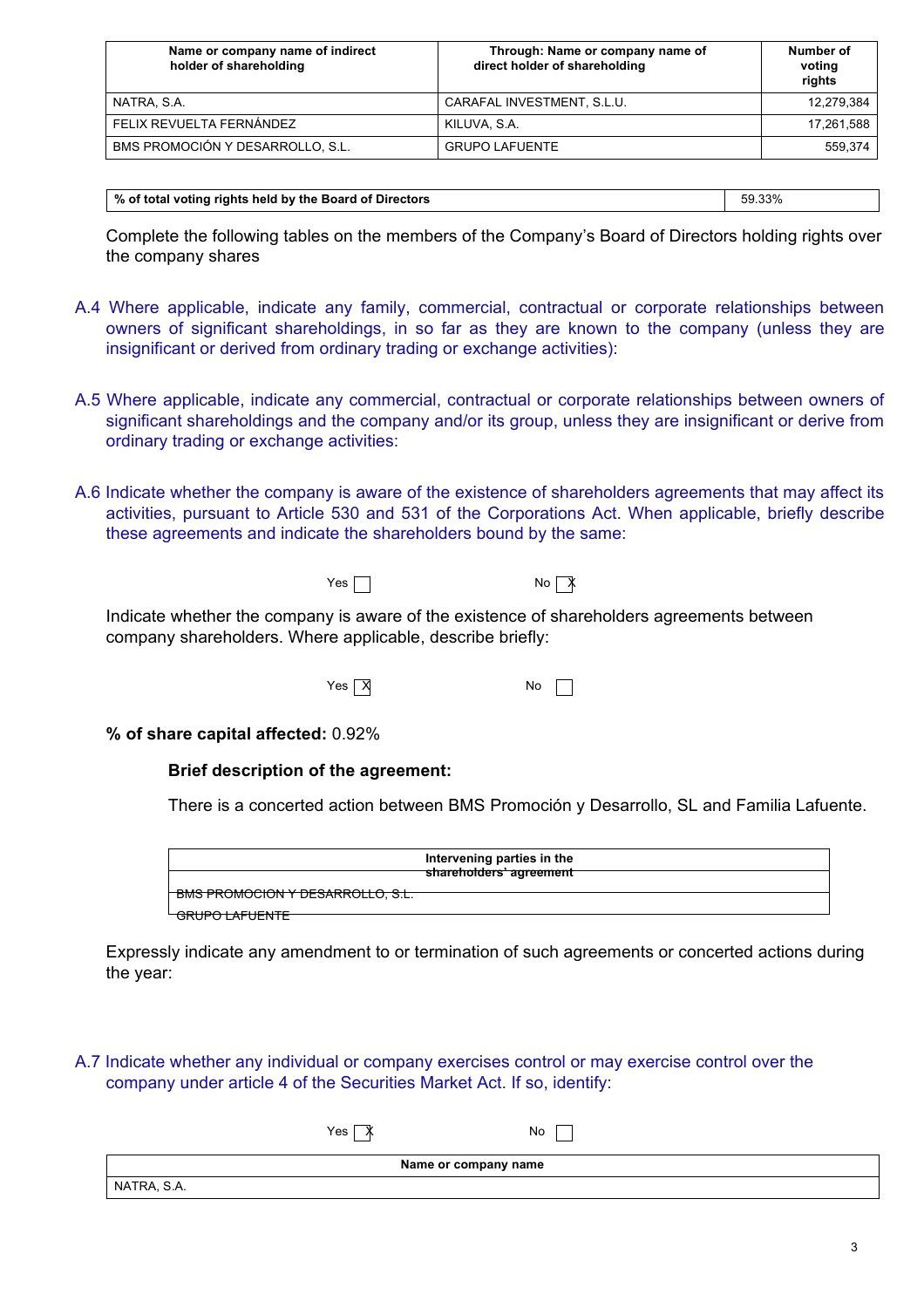#### **Remarks**

At December 31, 2013, NATRA SA is the direct holder of 46.86% of the NATRACEUTICAL, SA., shares.

#### A.8 Complete the following tables about the company's treasury stock:

#### **At year-end:**

| Number of direct shares | Number of indirect shares (*) | % of total share capital |
|-------------------------|-------------------------------|--------------------------|
| .385.542                |                               | $.33\%$                  |

### **(\*) Through:**

List any significant changes that have taken place during the year, as provided for in Royal Decree 1362/2007:

A.9 Detail the conditions and the terms of the General Shareholders Meeting's current mandate to the Board of Directors for the issue, acquisition or transfer of treasury shares.

The General Shareholders Meeting held in May 30, 2013, agreed to delegate the power to acquire treasury stock to the Company's Board of Directors in order to provide maximum liquidity, at specific times and when deemed appropriate by the Board, to the company shares quoted on the Stock Market, leaving without effect the authorisation granted on June 28, 2012, within the limits specified for this purpose, with the minimum and maximum price for the proposed acquisition being 0.05 and 2 Euros per share, respectively, and for a period of 18 months as of the mentioned date.

A.10 Indicate the existence of restrictions on the transfer of securities and on voting rights. Specifically, indication is to be given on the existence of any restrictions that may represent obstacles to the takeover of the company by means of share purchases on the market.



A.11 Indicate if neutralisation measures in the event of a takeover bid were agreed upon at the General Shareholders Meeting pursuant to Law 6/2007.



Where applicable, explain the measures approved and the terms under which the inefficiency of the restrictions would occur:

A.12 Indicate whether the Company has issued securities that are not traded on a regulated EU market.

Yes No X

Where appropriate, indicate the various classes of shares and, for each class of shares, the rights and obligations conferred.

## **GENERAL SHAREHOLDERS MEETING**

B.1 Indicate, and where applicable describe, any differences that exist between the minimum provided in the

Corporations Act and the quorum required for the constitution of the General Shareholders Meeting.

 $Yes \overrightarrow{X}$  No  $\overrightarrow{N}$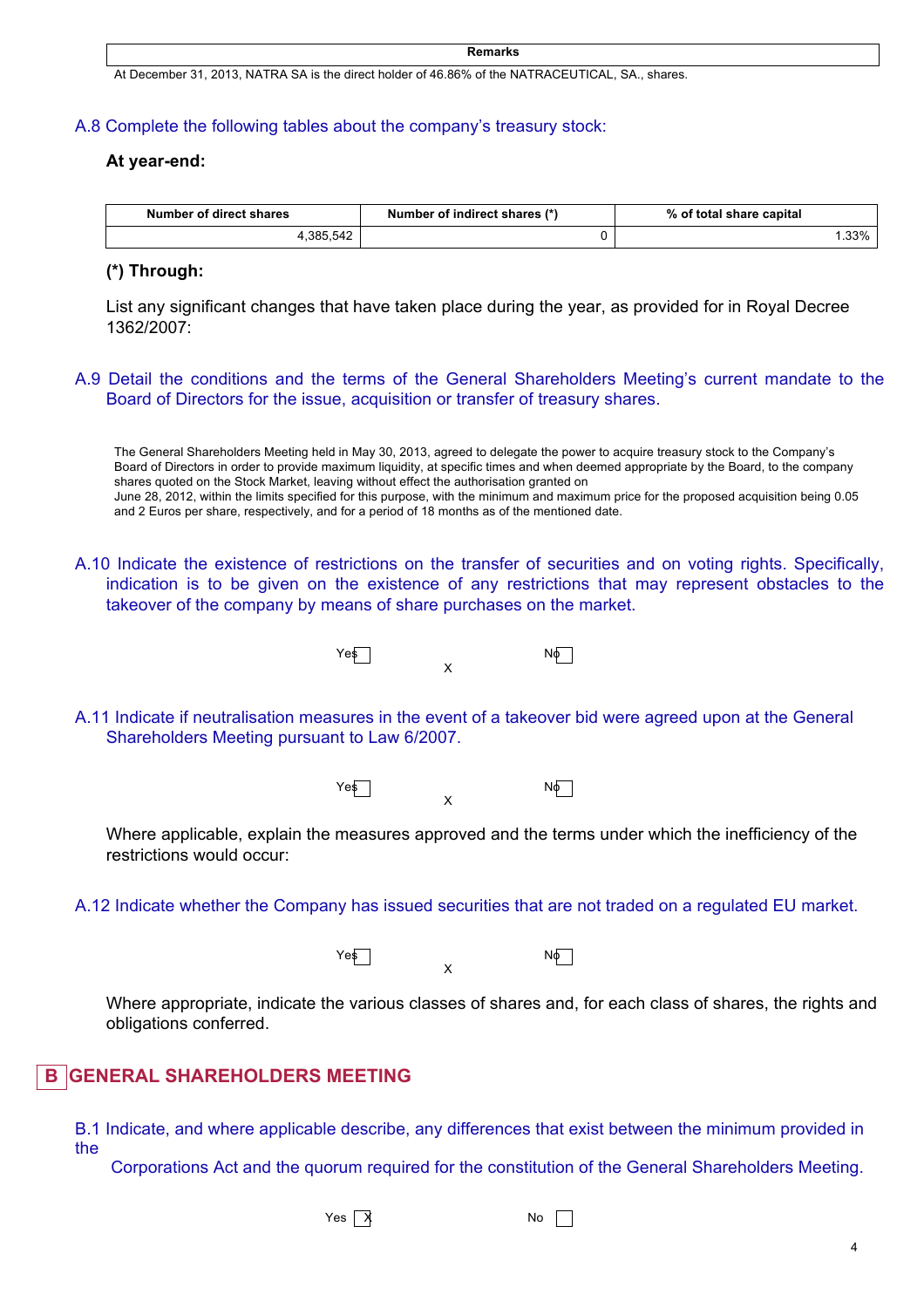|                              | Quorum % different to that established<br>in Art. 193 of the Corporations Act for<br>general circumstances | Quorum % different to that<br>established in Art. 194 of the<br><b>Corporations Act for special</b> |
|------------------------------|------------------------------------------------------------------------------------------------------------|-----------------------------------------------------------------------------------------------------|
|                              | 50.00%                                                                                                     | $0.00\%$                                                                                            |
| Quorum required for 1st call |                                                                                                            |                                                                                                     |
|                              | $0.00\%$                                                                                                   | $0.00\%$                                                                                            |
| Quorum required for 2nd call |                                                                                                            |                                                                                                     |

#### **Description of the differences**

At first call, sufficient quorum is required in relation to Article 193 of the Corporations Act, which establishes a quorum of 25%.

B.2 Indicate, and where applicable describe, the differences required for adopting shareholder agreements with respect to the provisions of the Corporations Act (*LSC*).

 $Yes \Box$ 

Describe any differences from the provisions established in the Corporations Act.

B.3 Indicate the rules applicable to the amendment of the company's Bylaws. Specifically, indicate the majorities required for the amendment of the Bylaws, as well as, where appropriate, the rules established for the protection of the shareholders rights in the event of an amendment of the Bylaws.

Article 13 of the Bylaws establishes that the General Shareholders Meeting is the supreme body of the Company and, therefore, is empowered to adopt any resolutions for which it is competent pursuant to the Law and the Company Bylaws Similarly, Article 19 of the Bylaws establishes that, in order for General Shareholders Meetings to validly approve the issue of debentures, promissory notes, bonds and other analogous financial instruments, capital increases or decreases, the transformation, merger or de-merger of the Company and, in general, any amendment of the Company Bylaws, the quorum of shareholders demanded by law for such cases must be present.

B.4 Indicate the attendance figures for the General Shareholders Meetings held during the financial year referred to in this report and for the previous years:

|                     |                          |        | Details of<br>and do a set a set of the |          |        |  |
|---------------------|--------------------------|--------|-----------------------------------------|----------|--------|--|
| Date of             | % attending in<br>$%$ by |        | % remote voting                         |          | Total  |  |
| General<br>Sharehol | person                   | proxy  | <b>Electronic voting</b>                | Other    |        |  |
| 28/06/2012          | 17.15%                   | 53.47% | $0.00\%$                                | $0.00\%$ | 70.62% |  |
| 30/05/2013          | 68.68%                   | .96%   | $0.00\%$                                | $0.00\%$ | 70.64% |  |

B.5 Indicate any statutory restrictions which establish the minimum number of shares required to attend General Shareholders Meetings.

 $Yes \Box$ 

B.6 Indicate whether an agreement has been adopted by which certain decisions implying a structural modification of the Company ("subsidiarization", sale of key operating assets, operations equivalent to the liquidation of the Company, etc.) must be submitted to the approval of the General Shareholders Meeting, even when not expressly required under Commercial Law.



B.7 Indicate the address and means of access to the company website containing the information on corporate governance and other information on General Shareholders Meeting to be made available to shareholders via via the Company website.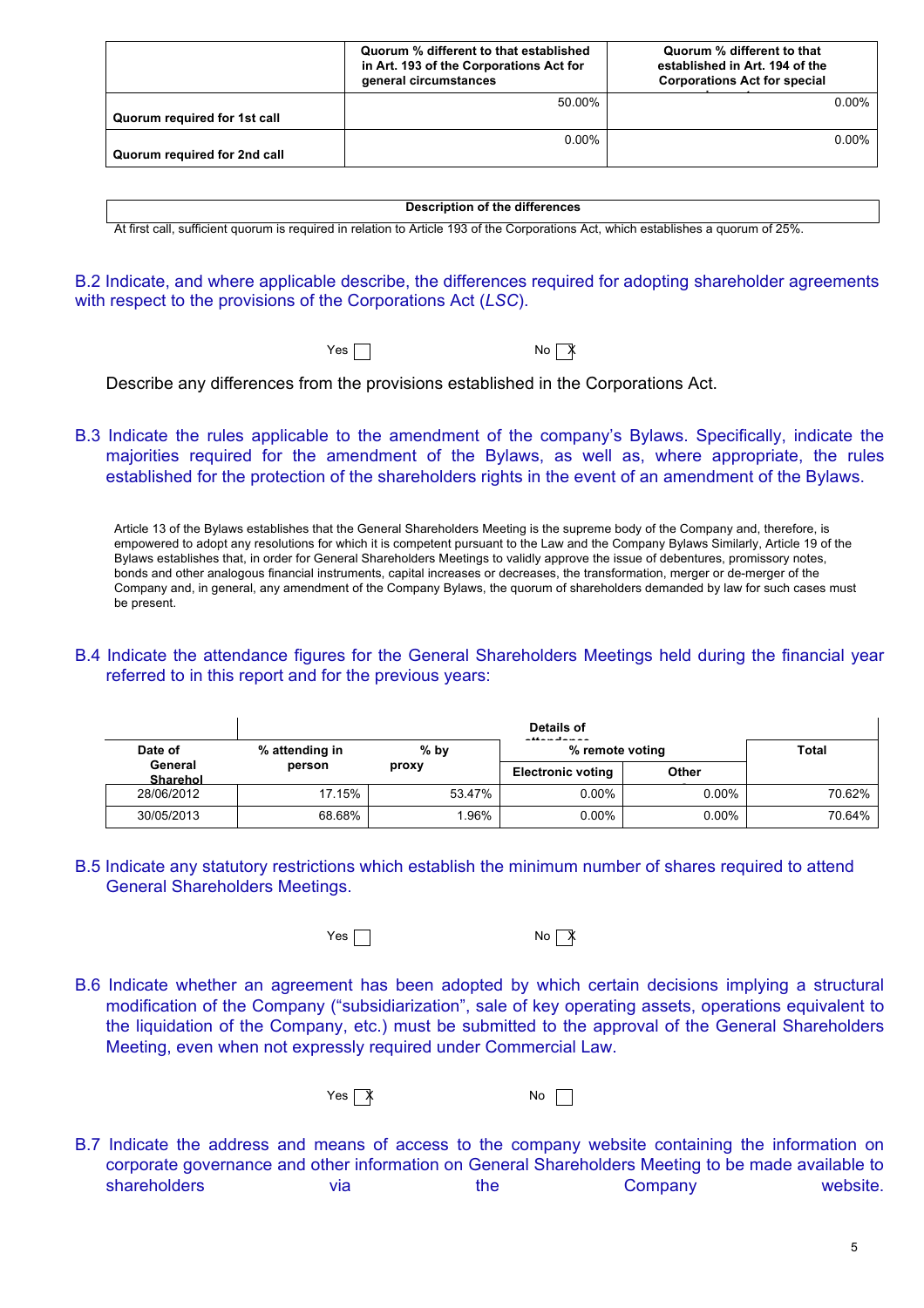# **C CORPORATE MANAGEMENT STRUCTURE**

## C.1 Board of Directors

C.1.1 Maximum and minimum number of Directors under the Bylaws:

| <b>Maximum number of Directors</b> |  |
|------------------------------------|--|
| <b>Minimum number of Directors</b> |  |

## C.1.2 Complete the following table with the Board members' details:

| Name or company name<br>of director    | Representative                                      | <b>Position</b><br>on the                          | Date first<br>appointm | Date last<br>appointm | <b>Election</b><br>procedure                            |
|----------------------------------------|-----------------------------------------------------|----------------------------------------------------|------------------------|-----------------------|---------------------------------------------------------|
| NATRA, S.A.                            | GALO<br><b>ALVAREZ</b><br><b>GOICOECHEA</b>         | <b>CHAIR</b>                                       | 28/06/2004             | 18/06/2009            | <b>GENERAL</b><br><b>SHAREHOLDERS</b><br><b>MEETING</b> |
| <b>FELIX REVUELTA</b><br>FERNÁNDEZ     |                                                     | <b>VICE-CHAIR</b>                                  | 21/02/2008             | 28/06/2012            | <b>GENERAL</b><br><b>SHAREHOLDERS</b><br><b>MEETING</b> |
| <b>FRANÇOIS</b><br><b>GAYDIER</b>      |                                                     | <b>CHIEF</b><br><b>EXECUTIVE</b><br><b>OFFICER</b> | 19/06/2008             | 30/05/2013            | <b>GENERAL</b><br><b>SHAREHOLDERS</b><br><b>MEETING</b> |
| BMS PROMOCIÓN Y<br>DESARROLLO, S.L.    | JOSÉ<br>LUIS NAVARRO<br><b>FABRA</b>                | <b>DIRECTOR</b>                                    | 10/09/2002             | 28/06/2012            | <b>GENERAL</b><br><b>SHAREHOLDERS</b><br><b>MEETING</b> |
| <b>IBERSUIZAS ALFA.</b><br>S.L.U.      | <b>RICARDO</b><br><b>IGLESIAS</b><br><b>BACIANA</b> | <b>DIRECTOR</b>                                    | 28/06/2012             | 28/06/2012            | <b>GENERAL</b><br><b>SHAREHOLDERS</b><br><b>MEETING</b> |
| <b>MARIA TERESA</b><br>LOZANO JIMÉNEZ  |                                                     | <b>DIRECTOR</b>                                    | 23/06/2011             | 23/06/2011            | <b>GENERAL</b><br><b>SHAREHOLDERS</b><br><b>MEETING</b> |
| <b>JUAN IGNACIO</b><br>EGAÑA AZURMENDI |                                                     | <b>DIRECTOR</b>                                    | 13/12/2012             | 30/05/2013            | <b>GENERAL</b><br><b>SHAREHOLDERS</b><br><b>MEETING</b> |
| <b>BRENDA MCCABE</b>                   |                                                     | <b>DIRECTOR</b>                                    | 30/05/2013             | 30/05/2013            | <b>GENERAL</b><br><b>SHAREHOLDERS</b><br><b>MEETING</b> |

**Total number of Directors** 8

Indicate the resignations that have occurred in the Board of Directors during the period subject to information:

C.1.3 Complete the following tables on Board members and their directorships:

## **EXECUTIVE DIRECTORS**

| Name or company name    | <b>Commission which</b>            | Position held in the    |
|-------------------------|------------------------------------|-------------------------|
| of director             | proposed appointment               | company                 |
| <b>FRANCOIS GAYDIER</b> | Appointments and Pay<br>Commission | CHIEF EXECUTIVE OFFICER |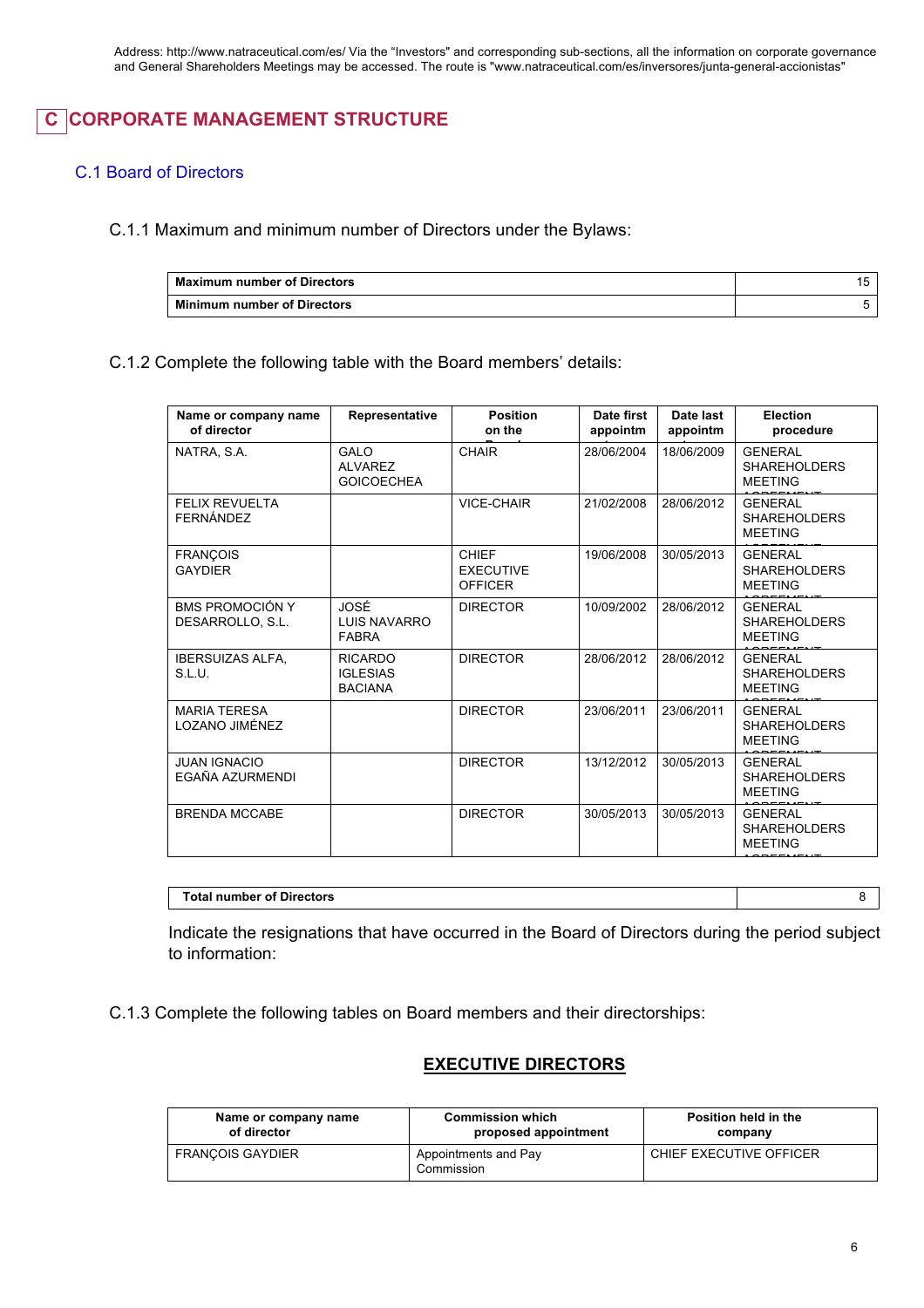## **EXTERNAL PROPRIETARY DIRECTORS**

| Name or company name<br>of director | <b>Commission which</b><br>proposed appointment | Name or corporate name of<br>significant shareholder<br>represented or proposing<br>the appointment |
|-------------------------------------|-------------------------------------------------|-----------------------------------------------------------------------------------------------------|
| NATRA, S.A.                         | <b>BOARD OF DIRECTORS</b>                       | NATRA, S.A.                                                                                         |
| FELIX REVUELTA FERNÁNDEZ            | APPOINTMENTS AND<br>REMUNERATIONS COMMITTEE     | KILUVA, S.A.                                                                                        |
| BMS PROMOCIÓN Y DESARROLLO,<br>S.L. | <b>BOARD OF DIRECTORS</b>                       | BMS PROMOCIÓN Y DESARROLLO,<br>S.L.                                                                 |
| JUAN IGNACIO EGAÑA<br>AZURMENDI     | <b>BOARD OF DIRECTORS</b>                       | NATRA, S.A.                                                                                         |
| MARIA TERESA LOZANO<br>JIMÉNEZ      | APPOINTMENTS AND<br>REMUNERATIONS COMMITTEE     | KUTXABANK, S.A.                                                                                     |
| <b>IBERSUIZAS ALFA, S.L.U.</b>      | <b>BOARD OF DIRECTORS</b>                       | INVERSIONES IBERSUIZAS, S.A.                                                                        |

| <b>Total number of proprietary Directors</b> |        |
|----------------------------------------------|--------|
| % of total board                             | 75.00% |

## **EXTERNAL INDEPENDENT DIRECTORS**

## **Name or company name of Director:**

## BRENDA MCCABE

#### **Profil**

**e:**

Bachelor of Business Studies and Spanish Language and Literature from the University of Berea, Kentucky (USA) and an MBA from the University of Chicago Booth (USA).A North American citizen resident in Spain with a career spanning in strategic consulting more than 25 years at McKinsey, franchise management with the Spanish decor company KA International acquired by private equity fund, strategic development management in the multinational pharmaceutical company AstraZeneca and business development for Southern Europe at Infinia Corporation, a technology startup in the solar thermal sector. Currently Managing Director of DBZ Arrow, SL, a foreign trade advisory company for Spanish SMEs from the engineering, technology and renewable energy sectors. Chair of the Natraceutical SA Audit and Appointments and Remuneration Committees.

| <b>Total number of independent Directors</b> |        |
|----------------------------------------------|--------|
| % of total Board                             | 12.50% |

Indicate whether any Director classed as independent receives from the Company, or from its Group, any amount or benefit for a concept other than that of the Director's remuneration or holds or has held, during the last financial year, a business relationship with the company or any group company, either on their own behalf or as a significant shareholder, Director or senior manager of a company that has or has held such a relationship.

NO

Where applicable, a reasoned statement from the Board on the reasons why it considers that the Director can perform the designated functions as an independent Director is to be included.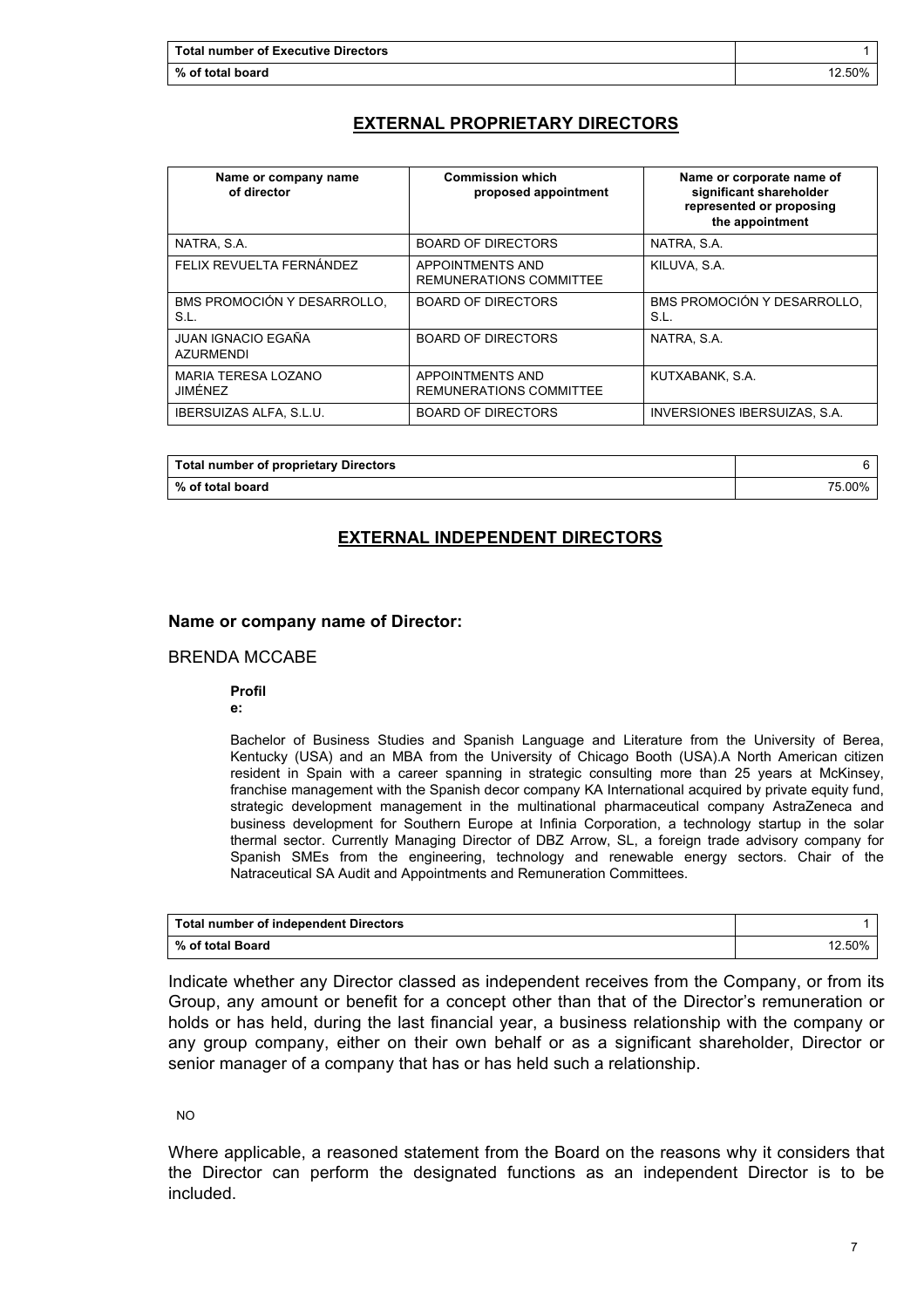## **OTHER EXTERNAL DIRECTORS**

Indicate the reasons why the Director(s) cannot be considered proprietary or independent and their relationships with the company, its directors or shareholders:

List any changes in each Director's classification that may have taken place during the period:

C.1.4 Complete the following table with information on the number of female Directors during the past 4 years, and the nature of such Directors:

|                       | <b>Number of female Directors</b> |              |              |              |              |              | % of the total number of Directors of each type |              |
|-----------------------|-----------------------------------|--------------|--------------|--------------|--------------|--------------|-------------------------------------------------|--------------|
|                       | Year<br>2013                      | Year<br>2012 | Year<br>2011 | Year<br>2010 | Year<br>2013 | Year<br>2012 | Year<br>2011                                    | Year<br>2010 |
| <b>Executive</b>      |                                   |              |              | 0            | $0.00\%$     | $0.00\%$     | $0.00\%$                                        | $0.00\%$     |
| Proprietary           |                                   | ົ            |              |              | 16.00%       | 33.33%       | 20.00%                                          | 20.00%       |
| Independent           |                                   |              | 0            | 0            | 100.00%      | $0.00\%$     | $0.00\%$                                        | $0.00\%$     |
| <b>Other External</b> | 0                                 |              | $\Omega$     | 0            | $0.00\%$     | $0.00\%$     | $0.00\%$                                        | $0.00\%$     |
| Total:                | 2                                 | ົ            |              |              | 25.00%       | 28.57%       | 14.28%                                          | 16.00%       |

C.1.5 Explain the measures which, if applicable, have been adopted in order to include a number of women on the Board that would enable gender parity.

**Explanation of the measures**

Both the Board of Directors and the Appointment and Remuneration Committee are increasing their efforts to ensure that there is gender parity in the composition of the corporate bodies. The independent Director appointed during the year is a woman.

C.1.6 Explain the measures which, where applicable, have been adopted by the Appointments Committee in order to avoid any implicit bias against female candidates in the procedures for covering Board vacancies, and to ensure that the company makes a conscious effort to include women with the target profile among the candidates for Board posts.

N/A

Explain the reasons justifying the limited or inexistent presence of women Directors in spite of

**Explanation of the measures**

N/A

**Explanation of reasons**

C.1.7 Explain the method of representation on the Board of the controlling shareholders.

any measures taken to avoid such a situation:

N/A

C.1.8 Explain, if applicable, the reasons why proprietary Directors have been appointed by shareholders whose stakes are less than 5% of the share capital.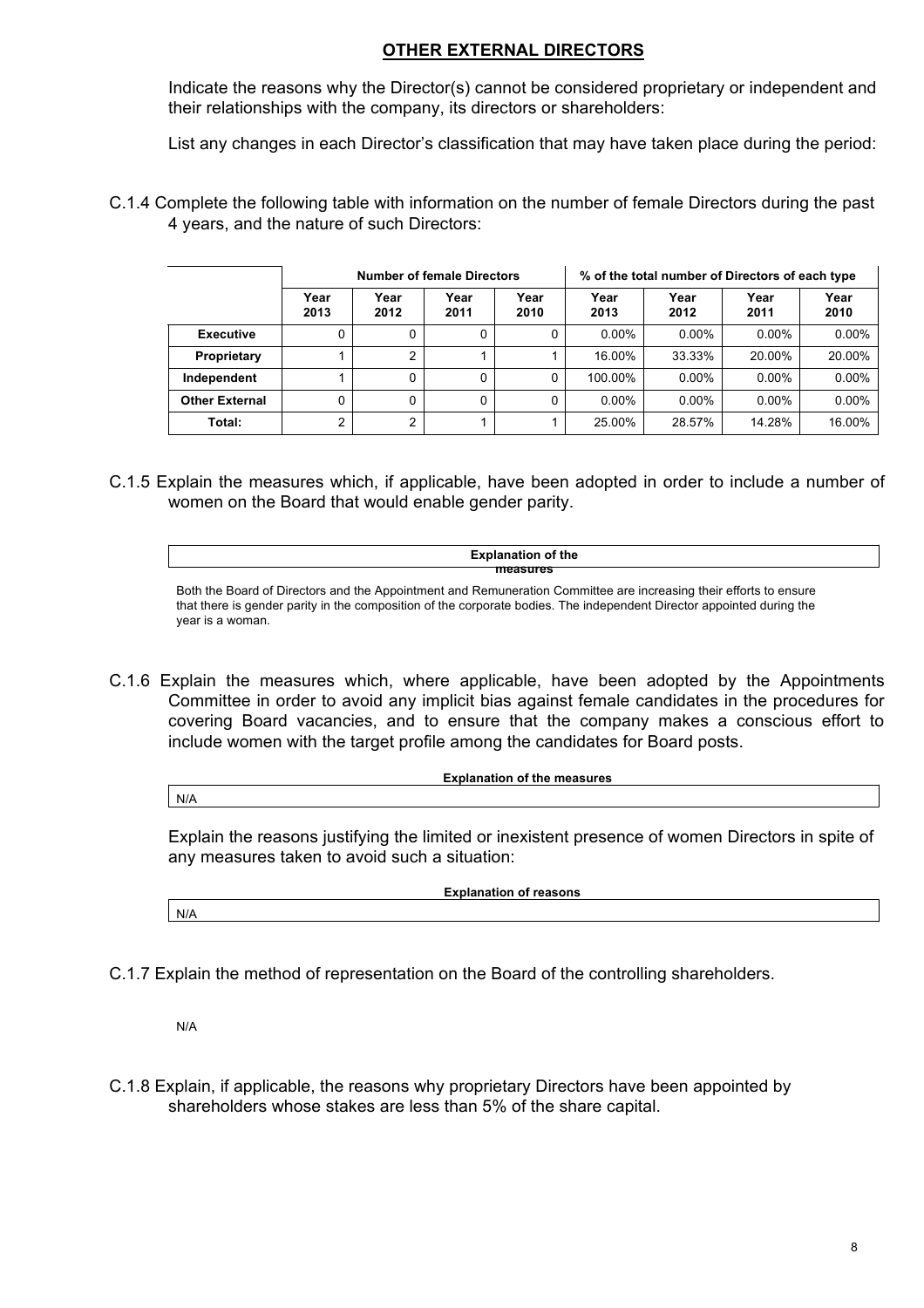## **Shareholder's name or company name:**

### BMS PROMOCIÓN Y DESARROLLO, S.L.

#### **Justification:**

Holds 0.919% of NATRACEUTICAL SA and is a Director and significant shareholder in NATRA, SA, the Company's controlling shareholder.

### **Shareholder's name or company name:**

KUTXABANK, S.A.

#### **Justification:**

Held 4.588% of the share capital (close to 5%).

Indicate any rejection of a formal request for a Board presence from shareholders whose equity stake is equal to or greater than that of others who have successfully applied for a proprietary directorship. If applicable, explain why these requests have been rejected.

 $Yes \Box$ 

- C.1.9 Indicate, in the event of any Directors having resigned from their position prior to the expiry of their term, if such Directors have explained the reasons for their respective resignations to the Board and through which means. If such reasons were provided in writing to the full Board, explain, as a minimum, the reasons given below:
- C.1.10 Indicate, where applicable, any powers delegated to chief executives:

### **Name or company name of Director**

#### FRANÇOIS GAYDIER

#### **Brief description:**

1st - The appointment and removal of all staff, as well as the contracting, payment and cancellation of the obligatory social security and work accident insurance.

2nd - Administrate, rule and govern all issues and negotiations included in the corporate business and the affected corporate assets, collect rents, debts, profits, earnings, pensions, request, liquidate and charge accounts, issuing receipts, balances and termination settlements, give or receive rural or urban properties on behalf of or for the company as a lease or sharecropping, with the agreements deemed appropriate, terminate or cancel such contracts, evict sharecropping farmers, settlers, tenants, leasers, hold-over tenants and any other type of occupants; sign invoices, data, guides and legal statements, accept and settle accounts, and to provide corporate funds for investment and placement.

3rd - Contract charters and all kinds of sea, air and land transport; withdraw letters, certificates, shipments, parcels, money or telegraphic and declared values from Communications offices, and forwarded goods and effects from rail, shipping, transport companies in general, and from customs offices and agencies.; lodge protests and claims, make payments on account and payments for goods; open, answer and sign correspondence and maintain business records in accordance with the provisions of the Law; lodge protests for breakdowns, contract insurance against risks derived from transportation, fire and occupational accidents, and the contract of the contract of the contract of the contract of the contract of the contract of the contract of the contract of the contract of the contract of the contract of the contract of th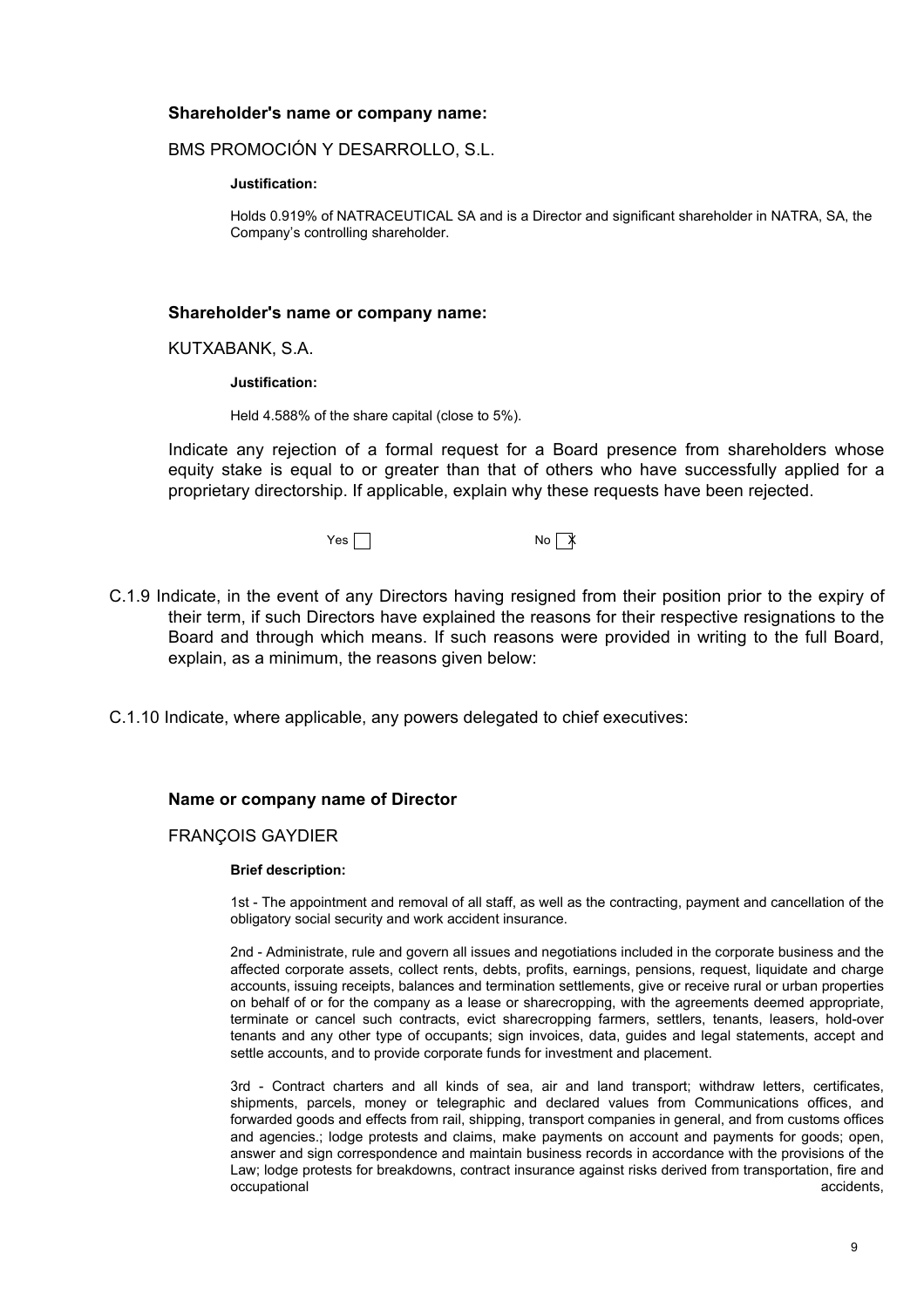sign the corresponding policies or documents and receive payment, if any, of compensation, request and withdraw quotas of raw materials or items a commercial nature.

4th - Delegate to the individual or company deemed appropriate and grant, to this effect, the corresponding powers, and each and every one of the powers hereby conferred.

C.1.11 List any Board members holding senior management posts or directorships in other companies belonging to the listed company's group:

| Name or company name<br>of director           | Name of the group<br>company           | <b>Positi</b><br>on                                           |
|-----------------------------------------------|----------------------------------------|---------------------------------------------------------------|
| NATRA, S.A.                                   | NATRA CHOCOLATE<br>INTERNATIONAL, S.L. | MEMBER OF BOARD OF<br><b>DIRECTORS</b>                        |
| NATRA, S.A.                                   | NATRA OÑATI, S.A.U.                    | MEMBER OF BOARD OF<br><b>DIRECTORS</b>                        |
| <b>FRANCOIS GAYDIER</b>                       | FORTE PHARMA IBERICA, S.L.U.           | INDIVIDUAL REPRESENTING THE<br>DIRECTOR NATRACEUTICAL, S.A.   |
| <b>FRANÇOIS GAYDIER</b>                       | <b>FORTE PHARMA SAM</b>                | INDIVIDUAL REPRESENTING THE<br>DIRECTOR NATRACEUTICAL, S.A.   |
| <b>FRANÇOIS GAYDIER</b>                       | FORTE SERVICES SAM                     | INDIVIDUAL REPRESENTING THE<br>DIRECTOR NATRACEUTICAL, S.A.   |
| <b>FRANCOIS GAYDIER</b>                       | <b>FORTE SERVICES SAM</b>              | <b>DIRECTOR</b>                                               |
| BMS PROMOCIÓN Y DESARROLLO,<br>S.L.           | NATRA, S.A.                            | MEMBER OF BOARD OF<br><b>DIRECTORS</b>                        |
| JUAN IGNACIO EGAÑA<br><b>AZURMENDI</b>        | NATRA, S.A.                            | CHAIR OF THE BOARD OF<br><b>DIRECTORS</b>                     |
| <b>JUAN IGNACIO EGAÑA</b><br><b>AZURMENDI</b> | NATRA CACAO, S.L.U.                    | MEMBER OF BOARD OF<br><b>DIRECTORS</b>                        |
| <b>JUAN IGNACIO EGAÑA</b><br><b>AZURMENDI</b> | COCOATECH. S.L.                        | INDIVIDUAL REPRESENTING THE<br>SOLE ADMINISTRATOR NATRA, S.A. |
| NATRA, S.A.                                   | COCOATECH, S.L.                        | <b>SOLE ADMINISTRATOR</b>                                     |

- C.1.12 List all board members who are also members of the board of directors of other companies listed on official securities markets, other than your own group, that have been reported to the company:
- C.1.13 Indicate and explain if the company has established rules limiting the number of directorships that may be held by its Board members:

 $Yes \frown$ 

C.1.14 Indicate the company's general policies and strategies pending approval by the Board:

|                                                                        | Yesl | No |
|------------------------------------------------------------------------|------|----|
| Investment and financing policy                                        | v    |    |
| The definition of the corporate group structure                        | v    |    |
| Corporate governance policy                                            | v    |    |
| Corporate social responsibility policy                                 | v    |    |
| The strategic or business plan, management targets and annual budgets; | v    |    |
| Remuneration and assessment of senior management performance plan      | v    |    |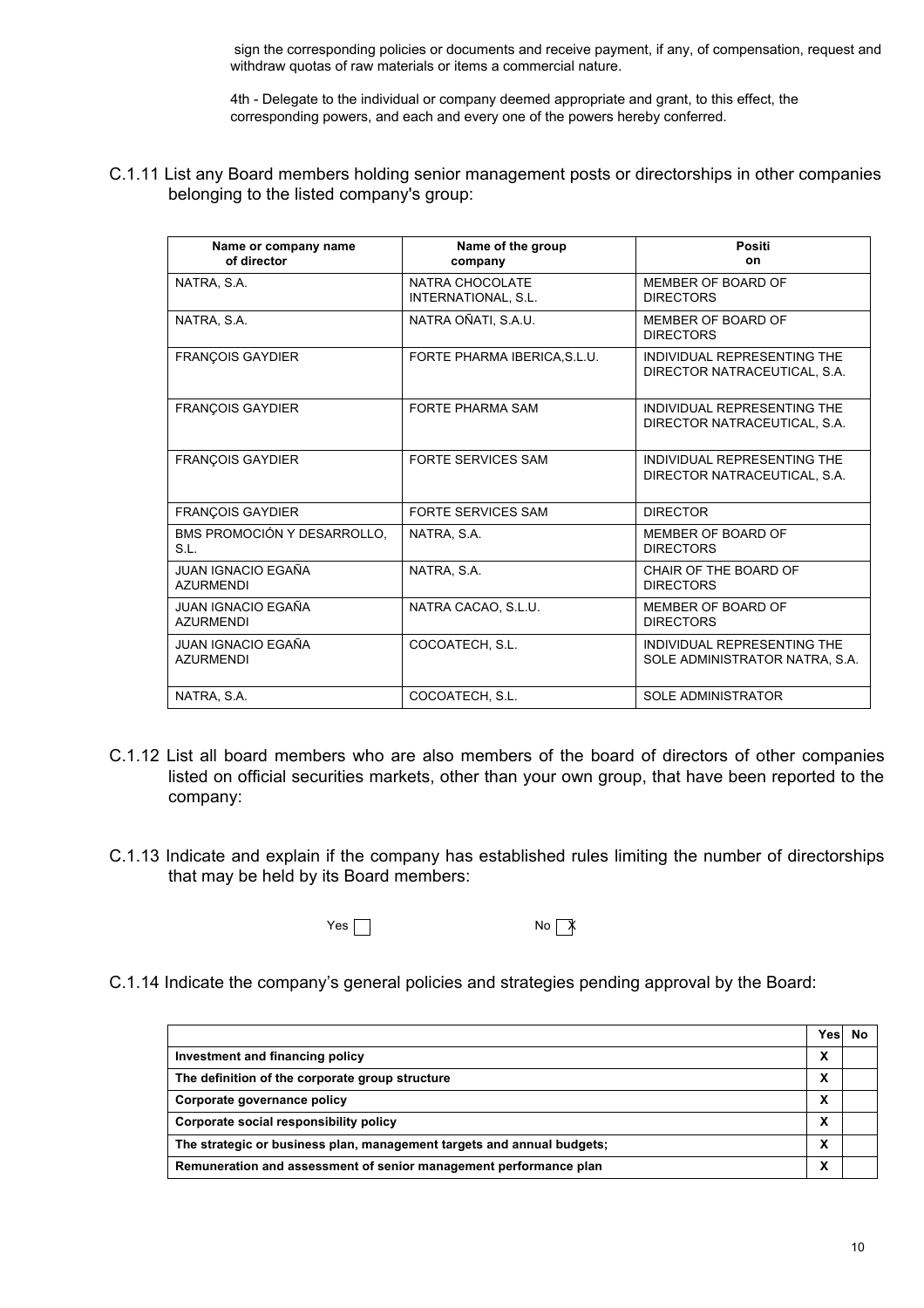|                                                                                                                | Yesl | No |
|----------------------------------------------------------------------------------------------------------------|------|----|
| The risk management and control policy, periodic monitoring of the internal information and control<br>svstems |      |    |
| The dividend and treasury policies, and in particular their limits                                             |      |    |

C.1.15 Indicate the total remuneration of the Board:

| Remuneration of the Board of Directors (thousands of Euros                                                                              | 313 |
|-----------------------------------------------------------------------------------------------------------------------------------------|-----|
| Amount of the total remuneration corresponding to the benefits accrued<br>by the Directors in relation to pensions (thousands of Euros) |     |
| Total remuneration of the Board of Directors (thousands of Euros)                                                                       | 313 |

C.1.16 List Senior Management members who are not executive Directors and indicate the total remuneration accrued in their favour during the year:

| Name or company name | Positi |
|----------------------|--------|
|                      |        |

| Total remuneration Senior Management (in thousands of Euros) |  |
|--------------------------------------------------------------|--|
|                                                              |  |

C.1.17 Indicate, where applicable, the identity of the members of the Board who are also members of the Board of Directors of companies which hold major shareholdings and/or the entities pertaining to the group:

| Name or company name of director | Company name of major<br>shareholder | Positi<br>on    |
|----------------------------------|--------------------------------------|-----------------|
| BMS PROMOCIÓN Y DESARROLLO, S.L. | NATRA, S.A.                          | <b>DIRECTOR</b> |
| JUAN IGNACIO EGAÑA AZURMENDI     | NATRA, S.A.                          | CHAIR           |

List, where applicable, any relevant relationships other than those indicated in the section above relating members of the Board of Directors with significant shareholders and/or their group companies:

## **Name or company name of the related Director:**

NATRA, S.A.

**Name or company name of related significant shareholder:**

NATRA, S.A.

### **Description of relation:**

NATRA, SA is the parent of the consolidated group by virtue of its direct ownership of 46.86% of the shares of NATRACEUTICAL, S.A.

C.1.18 Indicate any changes made to the Board's regulations during the year:

 $Yes \Box$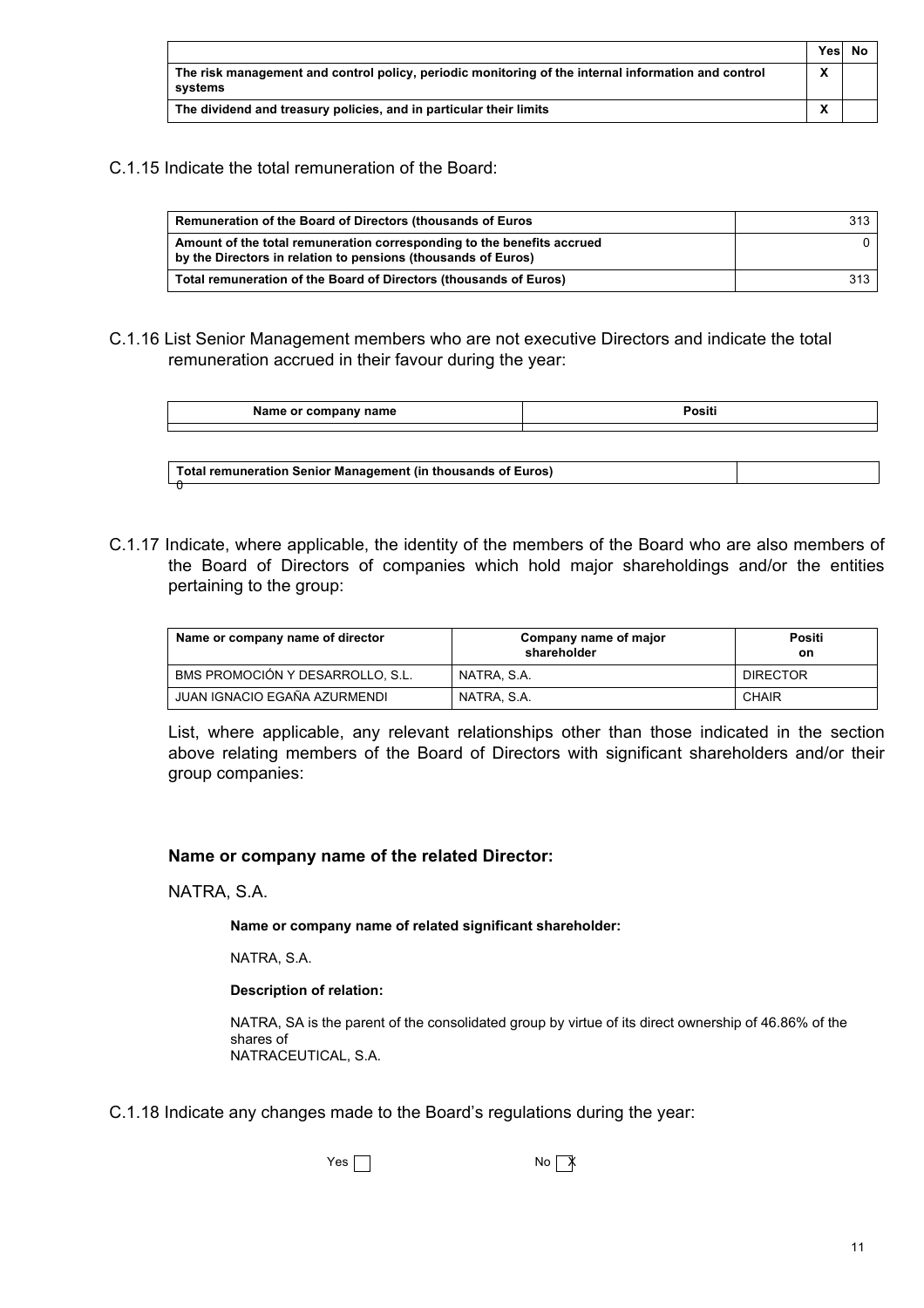## C.1.19 Indicate the procedures for the selection, appointment, re-election, assessment and removal of Directors. Describe the competent bodies, procedures to be followed and criteria to be employed in each of the procedures

Selection and appointment: Directors shall be appointed by the General Meeting or by the Board of Directors, in accordance with the provisions of the Law. The Board of Directors shall, within the scope of its powers, make every effort to ensure that candidates have recognised solvency, competence and experience, and are willing to dedicate sufficient time to the Company. The Board of Directors may not propose or appoint outside Directors who have a relationship with the Company management or who are related by family, professional or commercial links with the Company's executives or senior management staff.

Reappointment: Proposals for the reappointment of Directors which the Board submits to the General Meeting must be subject to a formal process, during which the quality of the work and the dedication of the proposed Directors during the previous mandate are to be assessed.

Assessment: The Board of Directors Regulations do not formally establish an assessment method for Board members, although assessment is carried out informally.

Termination: Directors are to step down from their posts upon the conclusion of the term for which they were appointed, and when thus deemed appropriate by the General Shareholders Meeting or by the Board of Directors, by virtue of their legal or statutory powers.

Criteria to be followed in the voting:

1. Directors affected by appointment, re-appointment or removal proposals shall refrain from participating in the corresponding deliberations and voting processes.

2. All votes of the Board of Directors relating to the appointment, reappointment or removal of directors shall be secret, if so requested by any member, without prejudice to the each director's right to record their vote in the minutes.

C.1.20 Indicate whether the Board has assessed its activity during the year:



Where applicable, explain the extent to which assessment has given rise to major changes in the internal organization and the procedures applicable to its activities:

C.1.21 Indicate the circumstances under which Directors are obliged to resign.

Under Article 12 of the Board Regulation, Directors must tender their resignation to the Board of Directors and, if deemed appropriate by the Board, formalise their resignation in the following cases:

a) When they cease to hold the executive positions associated with their appointment as Directors.

b) When they are involved in any of the situations of incompatibility or legal prohibition established in law.

c) When seriously reprimanded by the Audit and Compliance Committee for having breached their duties as Directors.

d) When their continuation on the Board may jeopardize the interests of the Company or when the reasons for which they were appointed cease to exist.

e) When indicted for an alleged criminal offense or are the subject of disciplinary proceedings for serious or very serious misconduct by the supervisory authorities.

|        |    |  |        | C.1.22 Indicate whether the duties corresponding to the CEO are carried out by the Chair of the |
|--------|----|--|--------|-------------------------------------------------------------------------------------------------|
|        |    |  |        | Board. Where applicable, explain the measures taken to limit the risk of the accumulation of    |
| powers | ın |  | single | person:                                                                                         |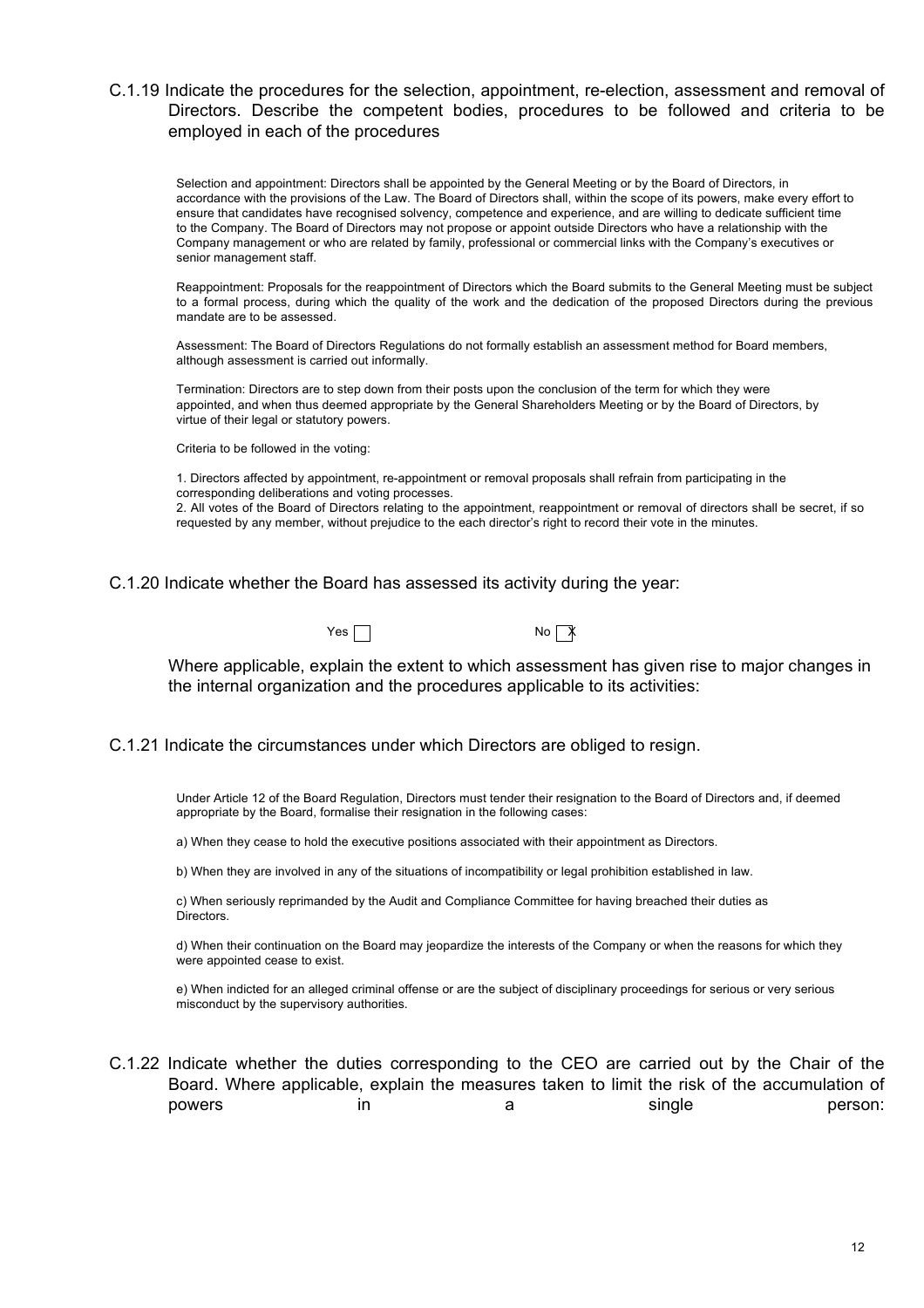| Indicate, and explain where applicable, if regulations have been established to empower an      |
|-------------------------------------------------------------------------------------------------|
| independent Director to request the calling of Board Meetings or the inclusion of new items on  |
| the agenda; to coordinate and give voice to the concerns of external Directors; and to lead the |
| Board's assessment of the Chair of the Board.                                                   |

 $Yes \frown$ 

C.1.23 Are qualified majorities, other than those established by law, required for certain decisions?

 $Yes \frown$ 

Where applicable, describe the differences.

- C.1.24 Explain if there are any specific requirements, other than those applicable to Directors, for appointment as Chair of the Board.
	- $Yes \tNos$
- C.1.25 Indicate whether the Chair has the casting vote:

| Yes                                          | No |  |  |  |
|----------------------------------------------|----|--|--|--|
| Matters for which a casting vote is required |    |  |  |  |
| In the event of a tie between those          |    |  |  |  |
| present.                                     |    |  |  |  |

C.1.26 Indicate whether the Bylaws or the Board of Directors Regulation establish an age limit for Directors:

 $Yes \frown$ 

C.1.27 Indicate whether the Bylaws or the Board of Directors Regulation establish a limit on the term for independent Directors, other than that provided for in the corresponding legislation:

 $Yes \frown$ 

C.1.28 Indicate whether the Bylaws or Board Regulations establish specific rules for proxy voting in the Board, the manner in which it is effected and, specifically, the maximum number of proxy votes that may be held by a Director, as well as whether the obligation to delegate in a Director of the same type has been established. If applicable, briefly detail these rules.

Under Article 27 of the Board Regulations, Directors may grant a proxy to another member of the Board, as provided in the Bylaws (to be granted in writing and specifically for each call of the Board) , and may issue specific voting instructions in relation to any or all points on the agenda. There is no obligation to delegate to a Director of the same type.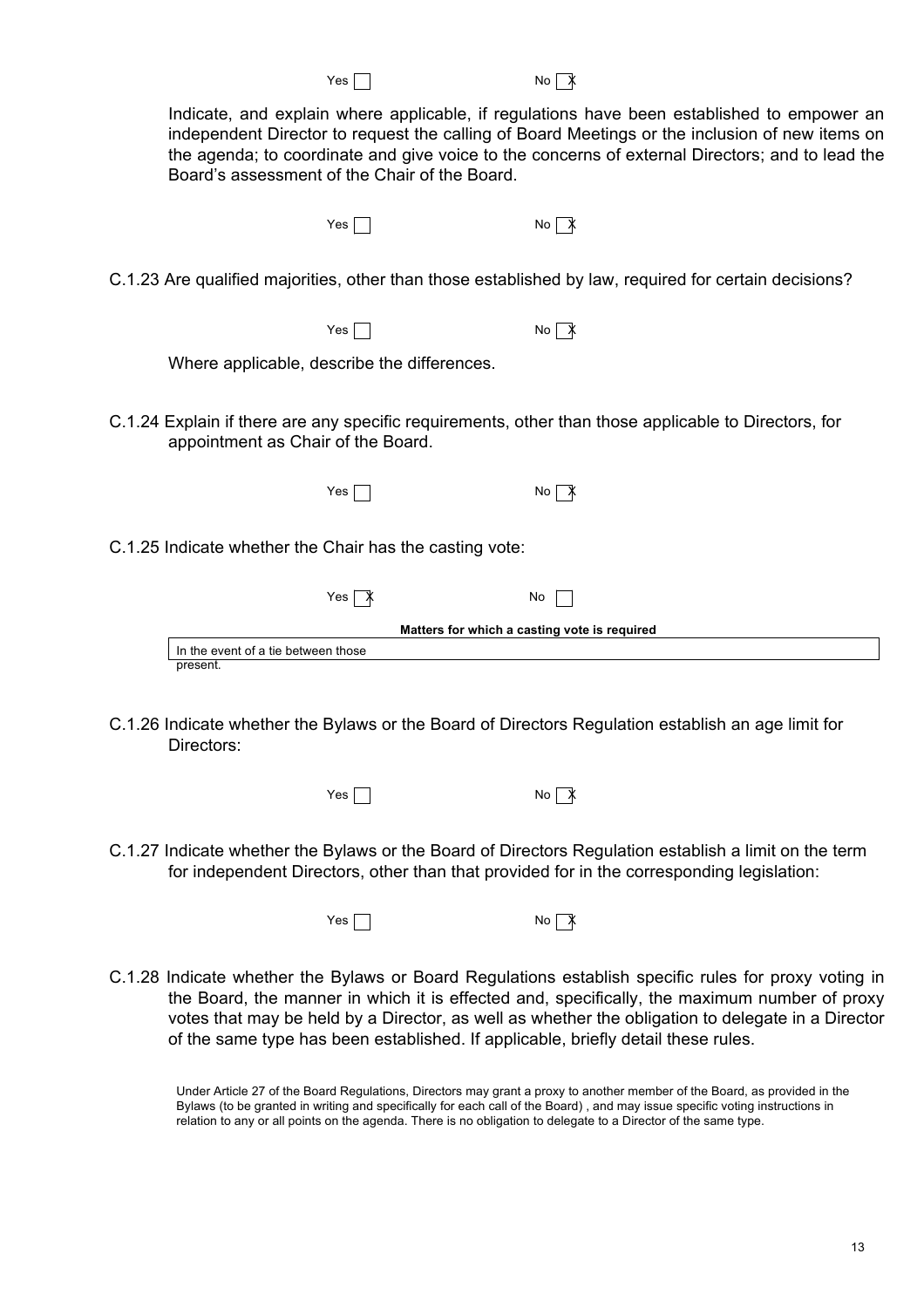C.1.29 Indicate the number of sessions held by the Board of Directors during the year. Likewise, indicate the number of times, if any, that the Board has met in the absence of its Chair: Nonattendance shall also include proxies with specific instructions:

| <b>Number of Board Meetings</b>                           |  |
|-----------------------------------------------------------|--|
| Number of Board Meetings held in the absence of the Chair |  |

Indicate the number of Board Committee meetings held during the year:

| Committe        | No. of Meetings |
|-----------------|-----------------|
| AUDIT COMMITTEE |                 |

C.1.30 Indicate the number of sessions held during the year by the Board of Directors with the presence of all its members. Non-attendance shall also include proxies with specific instructions:

| <b>Attendance of Directors</b>                      |        |
|-----------------------------------------------------|--------|
| % of attendances of the total votes during the year | 66.66% |

C.1.31 Indicate whether the individual and consolidated financial statements are certified prior to their presentation to the Board of Directors for approval:

Yes No X

Identify, where applicable, the person(s) certifying the individual and consolidated financial statements for their formulation by the Board:

C.1.32 Explain, where applicable, the mechanisms established by the Board of Directors to avoid the presentation to the General Shareholders Meeting of individual and consolidated financial statements formulated by the Board with reservations in the audit report.

Pursuant to Article 31 of the Regulation, the Board will establish an objective, professional and continuing relationship with the Company's External Auditor appointed by the General Shareholders Meeting, ensuring its independence and making available all information necessary for the exercise of its functions.

The Audit Committee is to liaise with the external auditors in order to receive information on issues that may jeopardise their independence, in addition to any other issues related to the development of account auditing procedures, and any communications provided for by the account auditing legislation and technical auditing regulations. It will also act as liaison between the Board of Directors and the auditors, assess the results of each audit and the management team's response to its recommendations, and mediate in cases of discrepancy between both in relation to the principles and criteria applicable to the preparation of the financial statements. The Board of Directors is to make every effort to prepare the Financial Statements in such a manner as to avoid the inclusion of reservations on behalf of the Auditors.

C.1.33 Is the Secretary of the Board also a Director?

 $Yes \frown$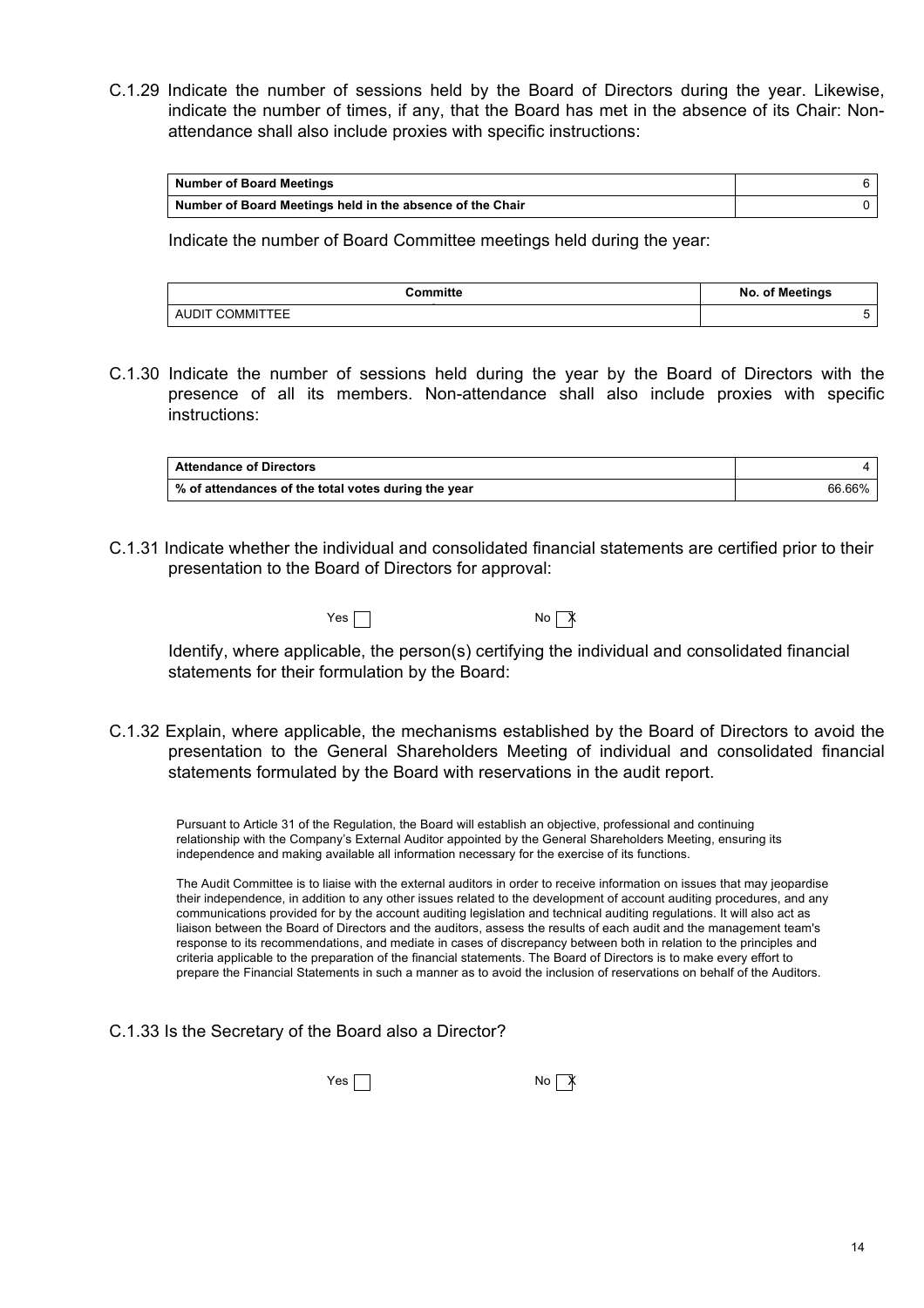C.1.34 Explain the procedures for the appointment and removal of the Secretary of the Board and indicate whether his/her appointment and removal were informed by the Appointment and Remuneration Committee and approved by a Board meeting in full.

| Appointment and removal procedure                                                                                                                                                                                                                                                            |      |           |
|----------------------------------------------------------------------------------------------------------------------------------------------------------------------------------------------------------------------------------------------------------------------------------------------|------|-----------|
| Pursuant to Article 27 of the Company's bylaws, the Board is to elect a Chair from among its members. The Board will also elect a<br>Secretary. If the Secretary is chosen from among the Directors, he/she will not be eligible to vote during the Board of Directors<br>Meetings.          |      |           |
| Chairs and Secretaries who are re-elected as members of the Board by the General Shareholders Meeting will continue to<br>hold the posts held previously in the Board of Directors without the need for a new election, notwithstanding the power to<br>revoke such posts held by the Board. |      |           |
|                                                                                                                                                                                                                                                                                              | Yesl | <b>No</b> |
| Is the appointment informed by the Appointment Committee?                                                                                                                                                                                                                                    | X    |           |
| Is the removal informed by the Appointment Committee?                                                                                                                                                                                                                                        | X    |           |
| Does the Board in full approve the appointment?                                                                                                                                                                                                                                              | X    |           |

**Does the Board in full approve the removal? X**

Is the Secretary of the Board specifically responsible for overseeing the good governance recommendations?

| Yes $\sqrt{X}$ | No                                                                                                                           |  |
|----------------|------------------------------------------------------------------------------------------------------------------------------|--|
|                |                                                                                                                              |  |
|                | Remarks                                                                                                                      |  |
|                | The Secretary shall at all time make every effort to ensure the formal and material legality of the Board's actions and make |  |

his/her best efforts to ensure that the Board's procedures and rules of governance are respected. The Secretary shall at all time make every effort to ensure the formal and material legality of the Board's actions and make his/her best efforts to ensure that the Board's procedures and rules of governance are respected.

- C.1.35 Indicate the mechanisms, if any, established by the Company to preserve the independence of the external auditors, financial analysts, investment banks and rating agencies.
- C.1.36 Indicate whether the Company changed its external auditor during the year. If so, identify the incoming and outgoing auditors:

 $Yes \t\t\t No \t\t\t \mathbb{X}$ 

Explain any disagreements with the outgoing auditor and the reasons for the same:

C.1.37 Indicate whether the auditor provides other services to the Company and/or its group other than those related to the audit and, where applicable, indicate the fees received for any such work and the percentage such fees represent in relation to the total fees invoiced by the auditor to the company and/or its group:

 $Yes \Box$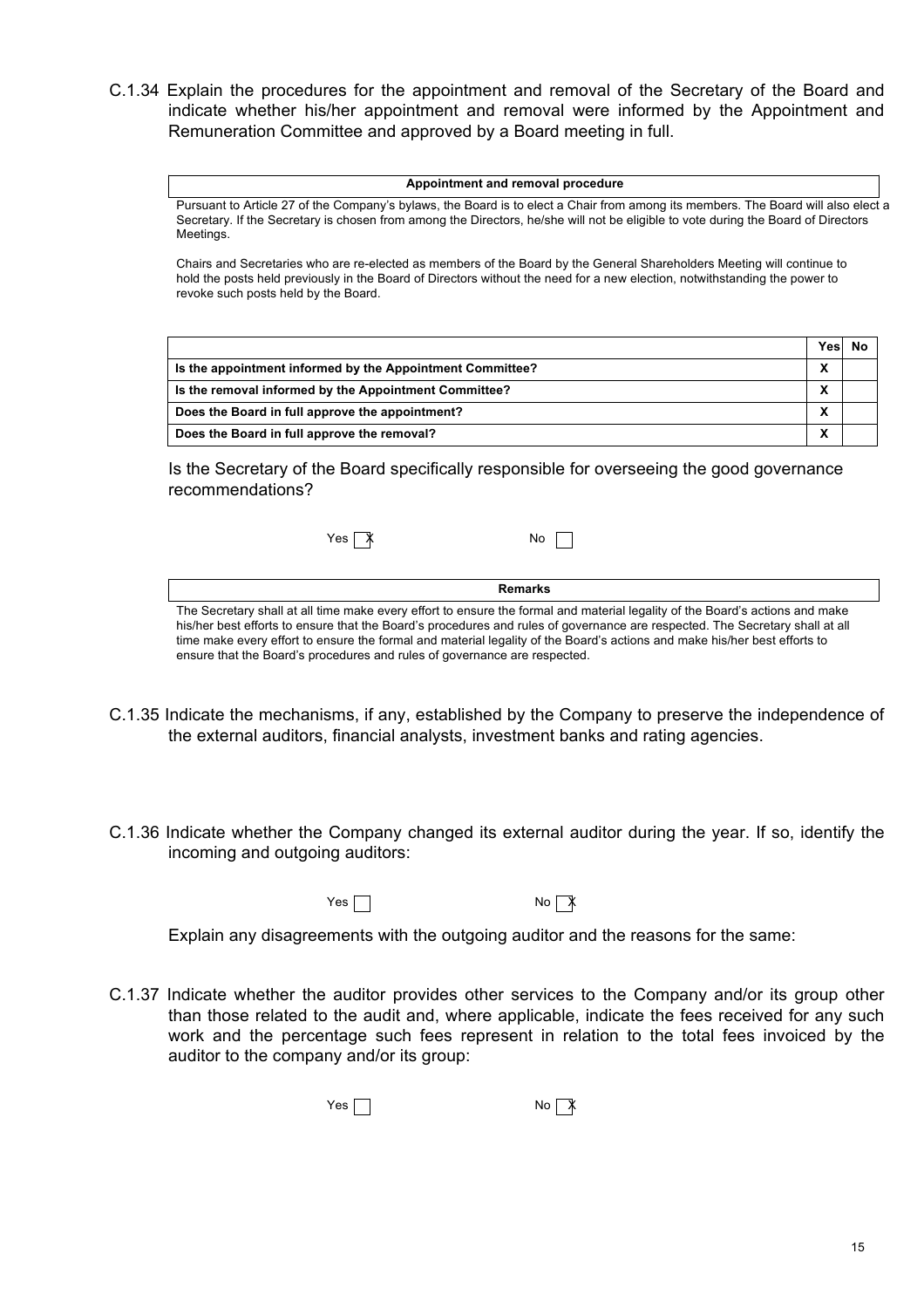C.1.38 Indicate whether the audit report for the previous year's financial statements contains reservations or conditions. Where applicable, detail the reasons given by the Chair of the Audit Committee in explanation of the content and the scope of the mentioned reservations and conditions.

 $Yes \Box$ 

C.1.39 Indicate the number of years during which the current audit company has uninterruptedly audited the financial statements of the company and/or its group. Similarly, indicate the percentage represented by the number of years audited by the current audit company over the total number of years during which the financial statements have been subject to audit:

|                                                                                                                     | Company | Group  |
|---------------------------------------------------------------------------------------------------------------------|---------|--------|
| Number of consecutive years                                                                                         |         |        |
| Number of years audited by the current auditor/Number of years during which the company<br>has been audited (in %). | 36.36%  | 36.36% |

C.1.40 Indicate and, where applicable, provide details of any procedures through which Directors may receive external advice:

| $\checkmark$<br>ν<br>'es<br>́^<br>$\cdot$ . | No |
|---------------------------------------------|----|
|---------------------------------------------|----|

**Details of the procedure** Under Article 15 of the Board Regulations, in order to be assisted in the performance of their duties in relation issues of relevance and significant complexity, any Director may propose the appointment of external experts at the expense of the Company. Such appointments must be agreed by a majority of the Board.

C.1.41 Indicate, and where appropriate provide details of, the existence of procedures for facilitating Directors in advance with the information necessary for the preparation of the corporate bodies' meetings.

| Yes                                                                                | No                                                                                                                                                                                                                                                  |
|------------------------------------------------------------------------------------|-----------------------------------------------------------------------------------------------------------------------------------------------------------------------------------------------------------------------------------------------------|
|                                                                                    | Details of the procedure                                                                                                                                                                                                                            |
| regarding the company's performance are examined.                                  | During Board sessions, the Directors are provided with information on the financial/economic situation of the company and<br>the group sufficiently in advance. The most significant decisions on investment, disinvestment and all relevant issues |
| information that they deem necessary or useful in order to carry out their duties. | In addition to the information provided during Board meetings, the Board members also have the right to request any                                                                                                                                 |

C.1.42 Indicate, and where appropriate provide details of, whether the company has established rules

name or reputation, tendering their resignation as the case may be:

|             |                | <u>the substitute of the set of the set of the substitute of the set of the substitute of the substitute of the s</u> |  |
|-------------|----------------|-----------------------------------------------------------------------------------------------------------------------|--|
|             | Yes $\sqrt{ }$ | No                                                                                                                    |  |
|             |                | <b>Explain the</b>                                                                                                    |  |
| regulations |                |                                                                                                                       |  |
|             |                |                                                                                                                       |  |

binding Directors to inform the Board of any circumstance that might harm the organisation's

Directors must place their positions at the disposition of the Board of Directors and, if deemed appropriate, formalize their resignation in the following cases: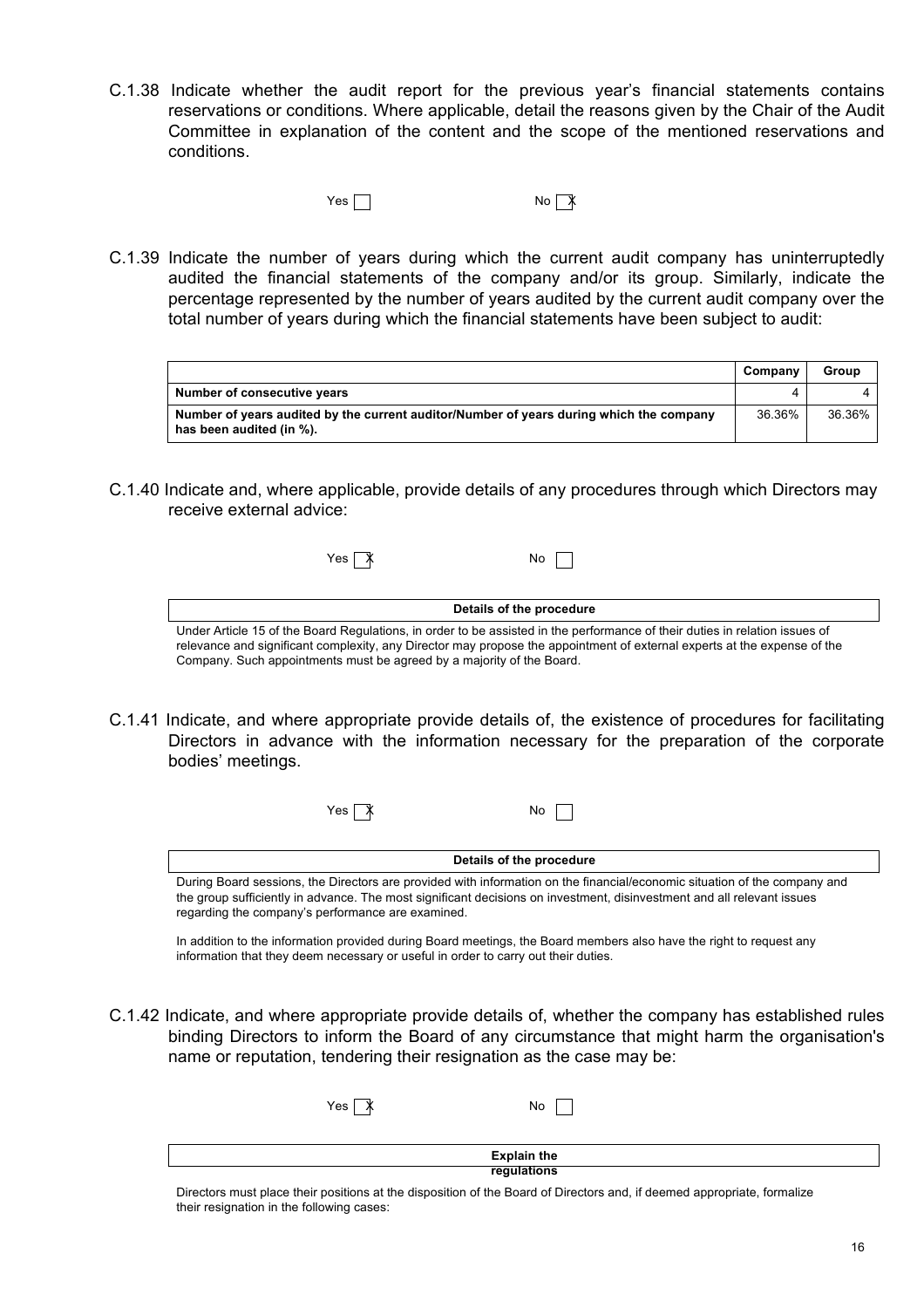a) When they cease to hold the executive positions associated with their appointment as Directors.

b) When they are involved in any of the situations of incompatibility or legal prohibition established in law.

c) When seriously reprimanded by the Audit and Compliance Committee for having breached their duties as Directors.

d) When their continuation on the Board may jeopardize the interests of the Company or when the reasons for which they were appointed cease to exist.

e) When indicted for an alleged criminal offense or are the subject of disciplinary proceedings for serious or very serious misconduct by the supervisory authorities.

C.1.43 Indicate whether any Directors have notified the company of their prosecution or trial for any of the crimes stated in Article 213 of the Corporations Act:

Yes No X

Indicate whether the Board has examined this case. If yes, explain the reasons for the decision taken on whether or not the Director should continue in the post or, where appropriate, explain the actions taken by the Board up to the date of this report, or those which it intends to take.

- C.1.44 List the significant agreements entered into by the Company that will come in effect, alter or terminate upon a change of control of the company following a takeover bid, and their effects.
- C.1.45 Provide a summary and indicate, in detail, agreements between the Company and its Directors and executives or employees providing for compensation, guarantee clauses or "goldenparachutes", in the event of their resignation or dismissal without cause or if the employment relationship is terminated as a result of a takeover bid or other type of operation.

### **Number of beneficiaries:** 0

**Type of beneficiary:**

0

**Description of the Agreement:**

Indicate whether these clauses must be reported to and/or authorised by the governing bodies of the company or its group:

|                                 | <b>Board of Directors</b> | General |
|---------------------------------|---------------------------|---------|
| <b>Body authorising clauses</b> | No                        | No      |

|                                                 | Yesl | N. |
|-------------------------------------------------|------|----|
| Is the General Meeting informed of the clauses? |      |    |

### C.2 Board of Directors Committees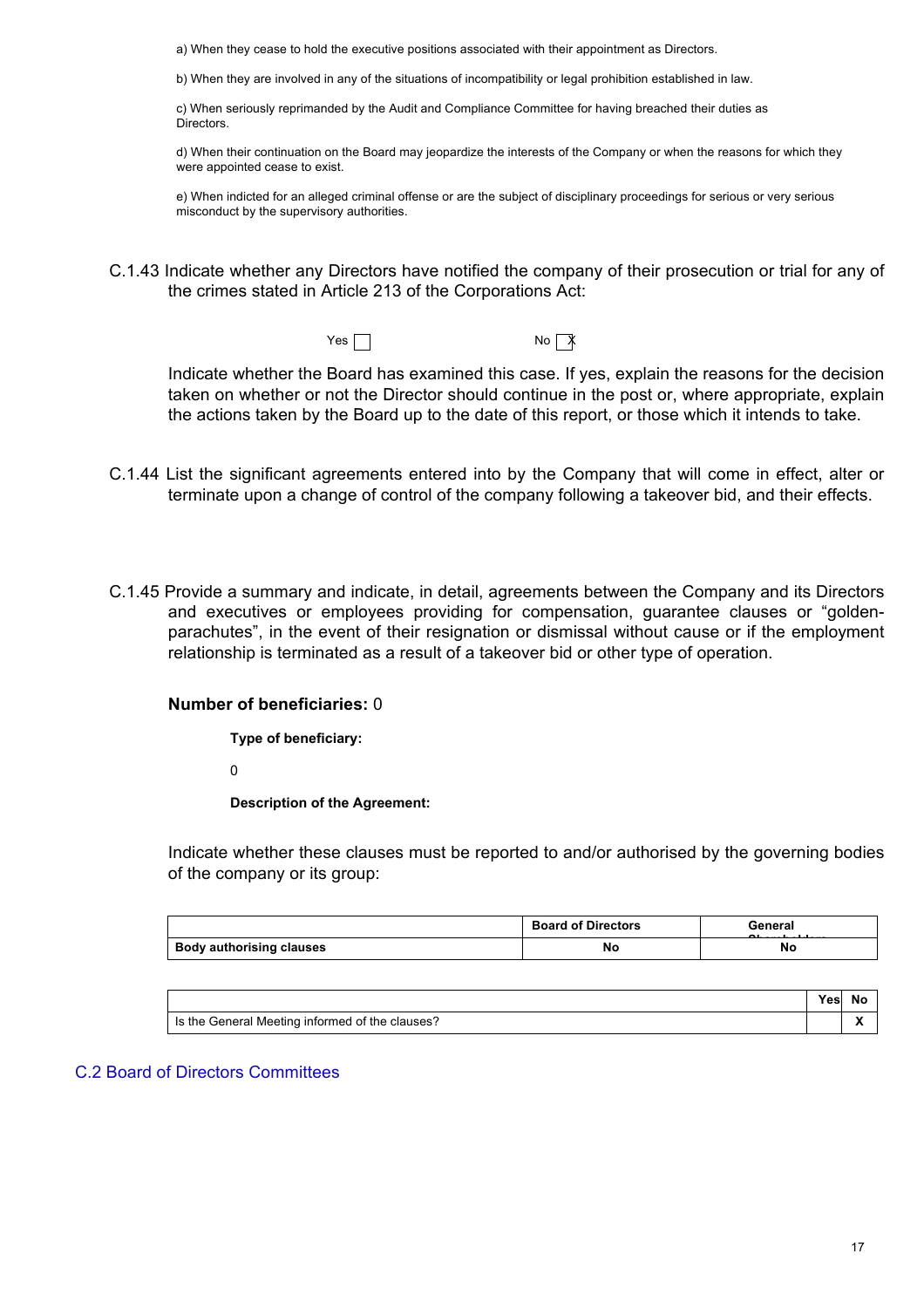## C.2.1 List the Board of Directors Committees, their members and the ratio between proprietary/independent Directors:

## **AUDIT COMMITTEE**

| <b>Name</b>             | Positi       | Type        |
|-------------------------|--------------|-------------|
| BRENDA MCCABE           | <b>CHAIR</b> | Independent |
| NATRA, S.A.             | MEMBER       | Proprietary |
| IBERSUIZAS ALFA, S.L.U. | MEMBER       | Proprietary |

| % of executive directors      | 0.00%    |
|-------------------------------|----------|
| % of proprietary directors    | 66.66%   |
| % of independent directors    | 33.33%   |
| % of other external directors | $0.00\%$ |

## **THE APPOINTMENTS AND REMUNERATION COMMITTEE**

| <b>Name</b>             | Positi        | Type        |
|-------------------------|---------------|-------------|
| BRENDA MCCABE           | CHAIR         | Independent |
| NATRA, S.A.             | <b>MEMBER</b> | Proprietary |
| IBERSUIZAS ALFA, S.L.U. | <b>MEMBER</b> | Proprietary |

| % of executive directors      | $0.00\%$ |
|-------------------------------|----------|
| % of proprietary directors    | 66.66%   |
| % of independent directors    | 33.33%   |
| % of other external directors | $0.00\%$ |

C.2.2 Complete the following table with information on the number of Directors that have sat on the Board Committees during the last four years:

|                                            | Number of female<br><b>District and</b> |       |        |          |               |          |               |          |
|--------------------------------------------|-----------------------------------------|-------|--------|----------|---------------|----------|---------------|----------|
|                                            | 2013                                    |       | 2012   |          | 2011          |          | 2010          |          |
|                                            | <b>Number</b>                           | %     | Number | %        | <b>Number</b> | %        | <b>Number</b> | %        |
| AUDIT COMMITTEE                            |                                         | 0.33% |        | $0.00\%$ |               | $0.00\%$ |               | $0.00\%$ |
| APPOINTMENTS AND<br>REMUNERATION COMMITTEE |                                         | 0.33% |        | $0.00\%$ |               | $0.00\%$ |               | $0.00\%$ |

## C.2.3 Indicate whether the following functions correspond to the Audit Committee.

|                                                                                                                                                                                                                                                                                                                                                           | Yes.   | N٥ |
|-----------------------------------------------------------------------------------------------------------------------------------------------------------------------------------------------------------------------------------------------------------------------------------------------------------------------------------------------------------|--------|----|
| Supervise the preparation and integrity of company's and, where appropriate, the group's financial<br>reporting, monitoring compliance with legal provisions, the accurate demarcation of the consolidation<br>perimeter and the correct application of accounting principles                                                                             | x      |    |
| Review internal control and risk management systems on a regular basis in order to correctly<br>identify, manage and disclose the main risks.                                                                                                                                                                                                             | v<br>Λ |    |
| Safeguard the independence and efficacy of the internal audit function; propose the selection,<br>appointment, reappointment and removal of the head of internal audit; propose the department's<br>budget; receive regular reports on its activities; and verify that Senior Management is acting on the<br>findings and recommendations of its reports. | v<br>Λ |    |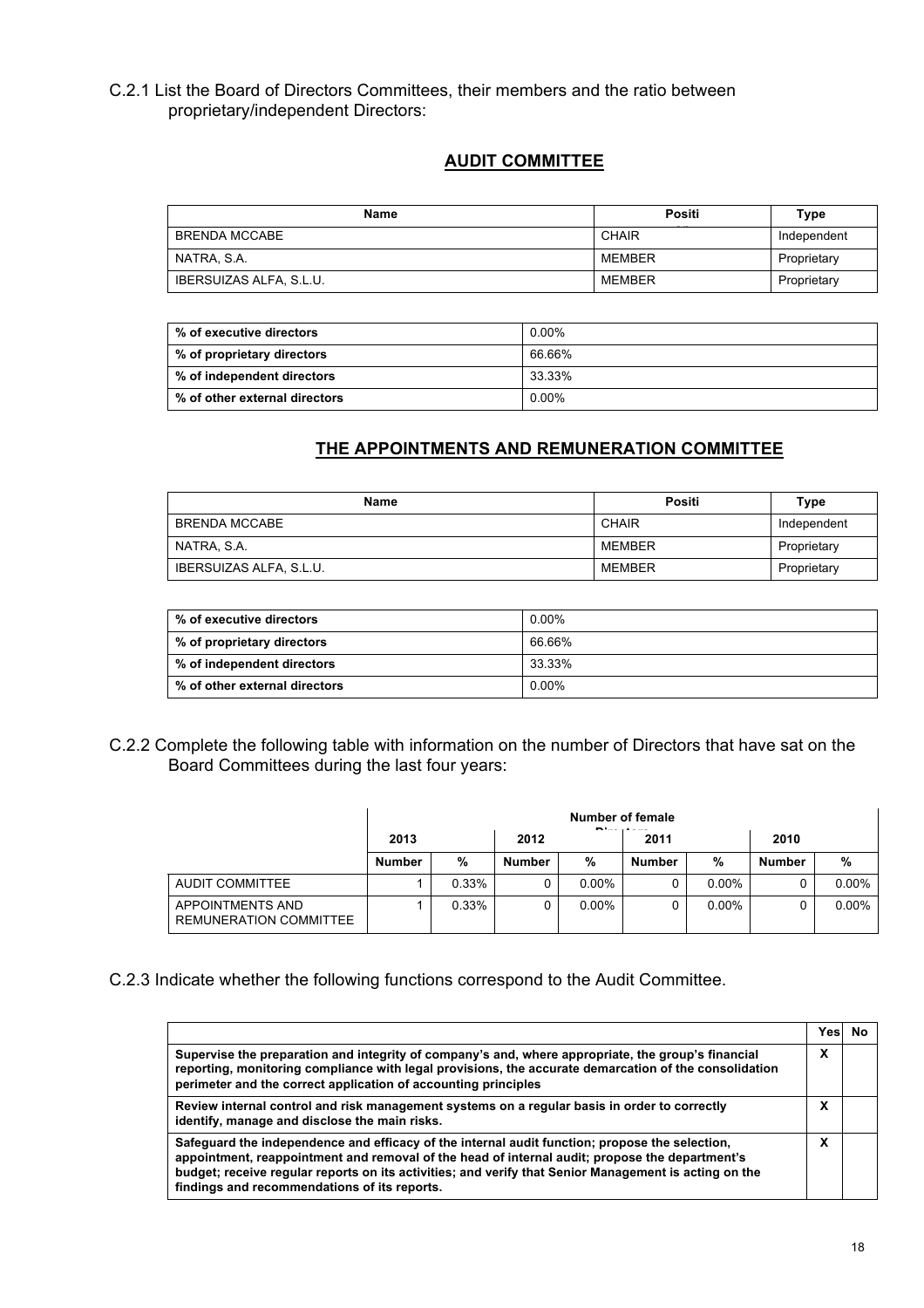|                                                                                                                                                                                                                                                   | Yesl | Nο |
|---------------------------------------------------------------------------------------------------------------------------------------------------------------------------------------------------------------------------------------------------|------|----|
| Establish and supervise a mechanism whereby staff can report confidentially and, if necessary,<br>anonymously, any irregularities of potential importance, especially those of a financial and accounting<br>nature, detected within the company. | x    |    |
| Submit proposals to the Board for the selection, appointment, reappointment and removal of<br>external auditors, and the terms of their engagement                                                                                                | х    |    |
| Receive regular information from the external auditor on the progress and findings of the audit<br>programme, and verify the Senior Management's observance of its recommendations.                                                               |      | х  |
| Safeguard the independence of the external auditor                                                                                                                                                                                                | х    |    |

## C.2.4 Describe the organisational and operational rules and the responsibilities attributed to each of the Board committees.

AUDIT COMMITTEE. The Audit Committee is to be composed of a minimum of three and a maximum of five Directors appointed by the Board of Directors from among its members. All of the Committee's members must be non-executive Directors. The Chair of the Audit Committee will be appointed by the Board of Directors from among the Committee's members, and must be substituted each four years. A Director may be re-elected Chair of the Audit Committee one year after the termination of his/her previous term. The Audit Committee is to appoint a Secretary, who need not be a member of the same. Every effort is to be made to ensure that the Chair is an Independent Director. The Audit Committee is to have the following minimum competences:

a) To inform the General Shareholders Meeting, through its Chair and/or Secretary, of the issues raised that are within the Committee's scope of competence;

b) To propose to the Board of Directors, for submission to the General Shareholders Meeting, the appointment of the Accounts Auditor referred to in article 264 of the consolidated Corporations Act;

- c) To supervise the internal audit;
- d) To be informed of the Company's financial reporting process and internal control systems;

e) To liaise with the accounts auditors to receive information concerning matters that may jeopardise their independence, in addition to any other issues related to the development of account auditing procedures, as well as any other notifications stipulated in the account auditing legislation and technical audit regulations;

f) Any other competences defined in the Bylaws. The Audit Committee shall meet at least once every half-year and whenever deemed necessary, subsequent to a call issued by the Chair, either upon the initiative of the Chair or in response to a request by three of its members or by three members of the Executive Committee. The Audit Committee shall be validly constituted with the direct or represented attendance of at least half of its members. Agreements are to be adopted with a majority of votes in favour cast by the members in attendance.

APPOINTMENTS AND REMUNERATION COMMITTEE. The main purpose of the Appointment and Remuneration Committee, which is to meet at least twice a year, is to make proposals to the Board of Directors in relation to:

- the Group's remuneration policy at the highest level.

- the general lines of the remuneration policy of the Group and its subsidiaries.

- Providing the Board of Directors with recommendations, in turn to be presented to the General Shareholders Meeting, on the Directors' retribution systems and on systems of participation in Natraceutical's share capital for managers and employees.

- The analysis of the Company's related-party transactions. In the event of a transaction involving a particular Committee member, s/he is to abstain from participating in the analysis;

- The characteristics and conditions of the Company's share option plans and the managers and employees to whom they are directed. The members of the Appointments and Remuneration Committee do not receive remuneration for their membership of the same.

## C.2.5 Indicate, where applicable, any regulations governing the Board committees, the location in which they are made available for consultation and any amendments to the same made during the financial year. Indicate whether an annual report on the activities of each committee has been voluntarily voluntarily been prepared.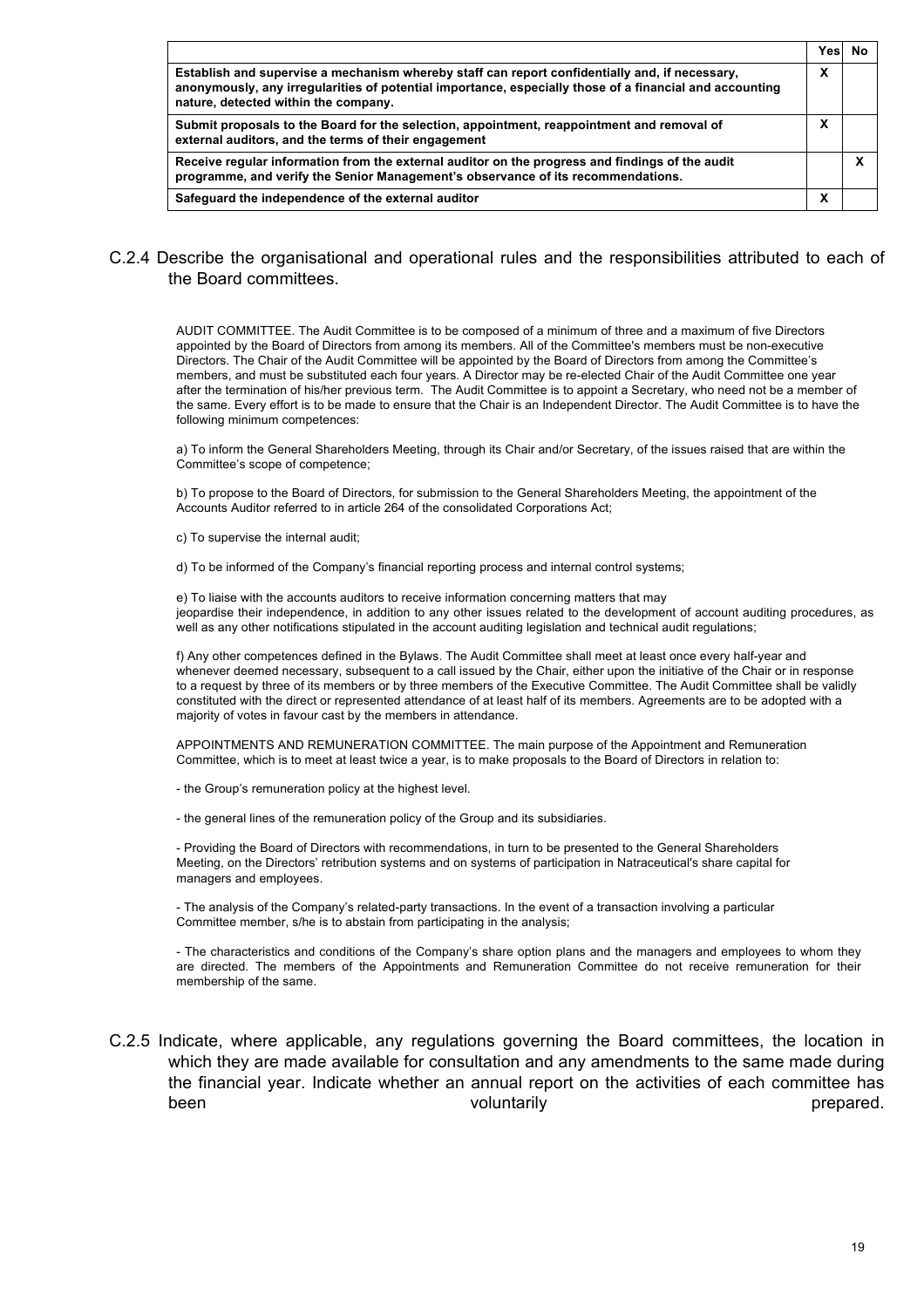The Board Committees are governed by the Bylaws and the Board Regulations, which are available on the company website. No amendments have been effected during the year nor have annual reports been prepared on the activities of each Committee.

C.2.6 Indicate whether the composition of the Executive Committee reflects the participation within the Board of the different types of Directors:

| Ye\$ | Nф                                                         |  |
|------|------------------------------------------------------------|--|
|      | If not, explain the composition of the executive committee |  |

# **D RELATED PARTY AND INTRA-GROUP TRANSACTIONS**

D.1 Identify the competent body and explain, where applicable, the procedure for approval of related party and intra-group transactions.

**Body responsible for approving related party transactions**

Audit Committee

**Procedure for the approval of related party transactions**

The Audit Committee is responsible for monitoring and reporting the resolutions or decisions authorizing the awarding of contracts between the Company, its subsidiaries, its Directors and its shareholders, or the Directors and shareholders of the Group's subsidiaries, with special consideration given to the agreements or decisions which:

a. Are related to the marketing of the Company's products;

b. Affect the Company's internal or external financing.

c. Give rise to obligations for the Company for the payment or delivery of products for an individual or aggregate amount, in a single year, in excess of 1,000,000 Euros.

Explain whether the power to approve related party transactions has been delegated, indicating, where appropriate, the body or persons to whom it has been delegated.

- D.2 List any transactions considered relevant by virtue of their amount or nature between the company or its group companies and the significant shareholders in the company:
- D.3 List any transactions considered relevant by virtue of their amount or nature between the company or its group companies and the company's administrators or Directors:

| Name or company<br>name<br>of Directors or<br>managers | Name or<br>company name of<br>related party | <b>Relation</b><br>ship | Nature of transaction | Amount<br>(thousan<br>ds of<br>Euros) |
|--------------------------------------------------------|---------------------------------------------|-------------------------|-----------------------|---------------------------------------|
| NATRA, S.A.                                            | Natra, S.A.                                 | Administrator           | Provision of services |                                       |
| NATRA, S.A.                                            | Natra, S.A.                                 | Administrator           | Service reception     | 175                                   |

D.4 Indicate any relevant transactions undertaken by the company with other companies in its group and which are not eliminated during the preparation of the consolidated financial statements and whose object and conditions set them apart from the company's habitual trading activities.

In all cases, indication is to be made of any intra-group operation carried out with companies established in countries or territories considered tax havens: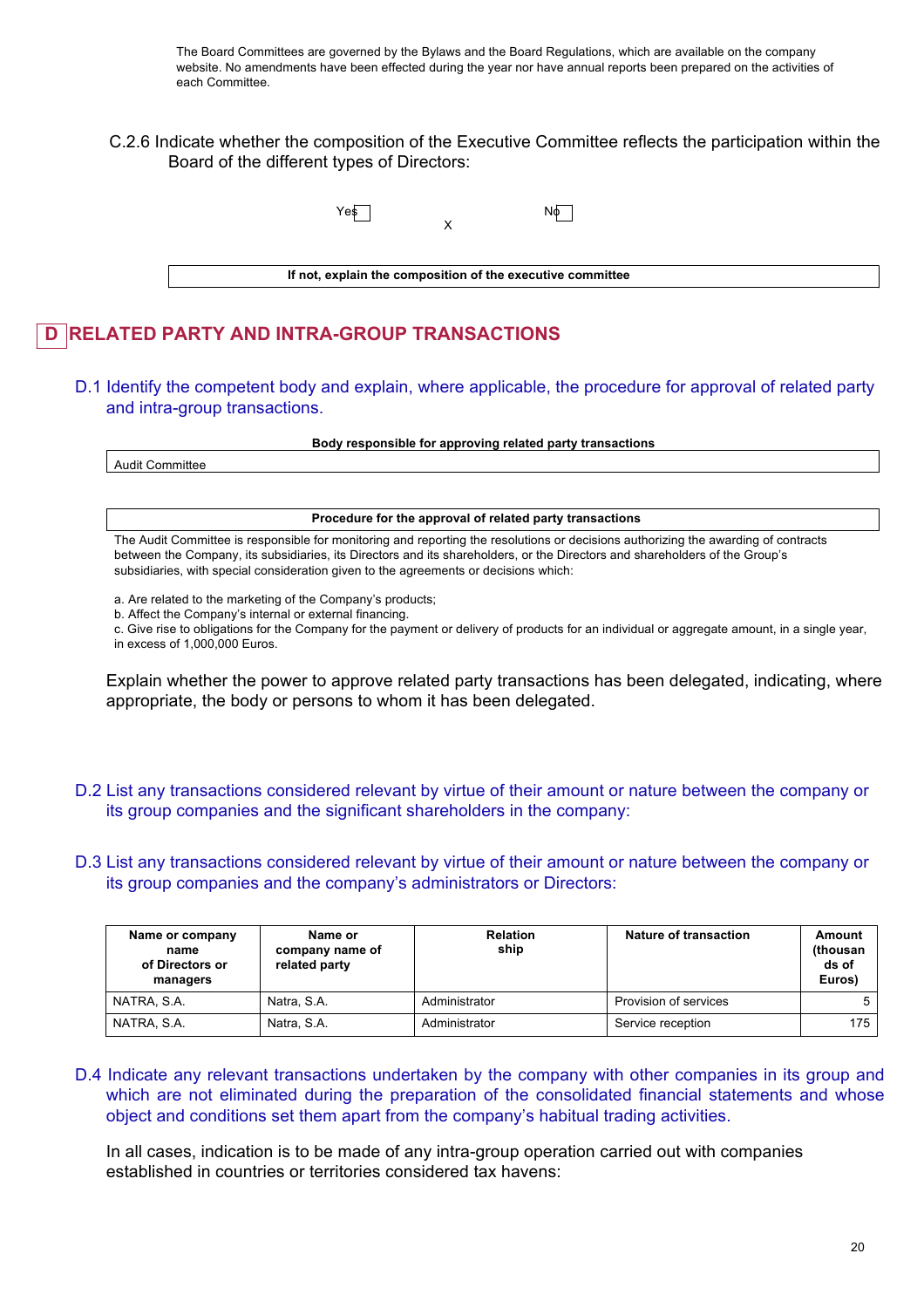## **Corporate name of Group entity:**

## **Amount (thousands of Euros)** 0

## **Brief description of operation:**

## D.5 Indicate the amount of operations with other related parties.

0 (thousands of Euros).

## C.6 List the mechanisms established to detect, determine and resolve any possible conflicts of interest between the company and/or its group and its Directors, management or significant shareholders.

Article 19 of the Board Regulation regulates conflicts of interest, as follows:

1. Directors are to abstain from intervening in deliberations that affect issues in which they are directly or indirectly an interested party.

2. Directors are considered to have personal interest when the issue affects a member of their family or a company in which they hold a management position or a significant ownership interest in its share capital.

3. Directors shall not transact business with the Company or any of the companies in its

Group without the previous consent of the Board of Directors. Article 19 of the Board Regulation regulates conflicts of interest, as follows:

a) Directors shall not participate in deliberations on matters in which they have a directly or indirect interest.

b) Directors are considered to have personal interest when the issue affects a member of their family or a company in which they hold a management position or a significant ownership interest in its share capital.

c) Directors shall not transact business with the Company or any of the companies in its Group without the previous consent of the Board of Directors.

## D.7 Is more than one Group company listed in Spain?

 $Yes \overrightarrow{X}$  No  $\Box$ 

Identify the subsidiaries listed in Spain:

### **Listed subsidiary**

NATRA, S.A.

Indicate whether the respective areas of activity and any business dealings between the same, as well as those of the listed subsidiary and other group companies, have been publicly defined:



Identify the mechanisms in place to resolve possible conflicts of interest between the listed subsidiary and other group companies:

Mechanisms to resolve possible conflicts of interest

# **E RISK CONTROL AND MANAGEMENT SYSTEMS**

E.1 Explain the scope of the company's Risk Management System.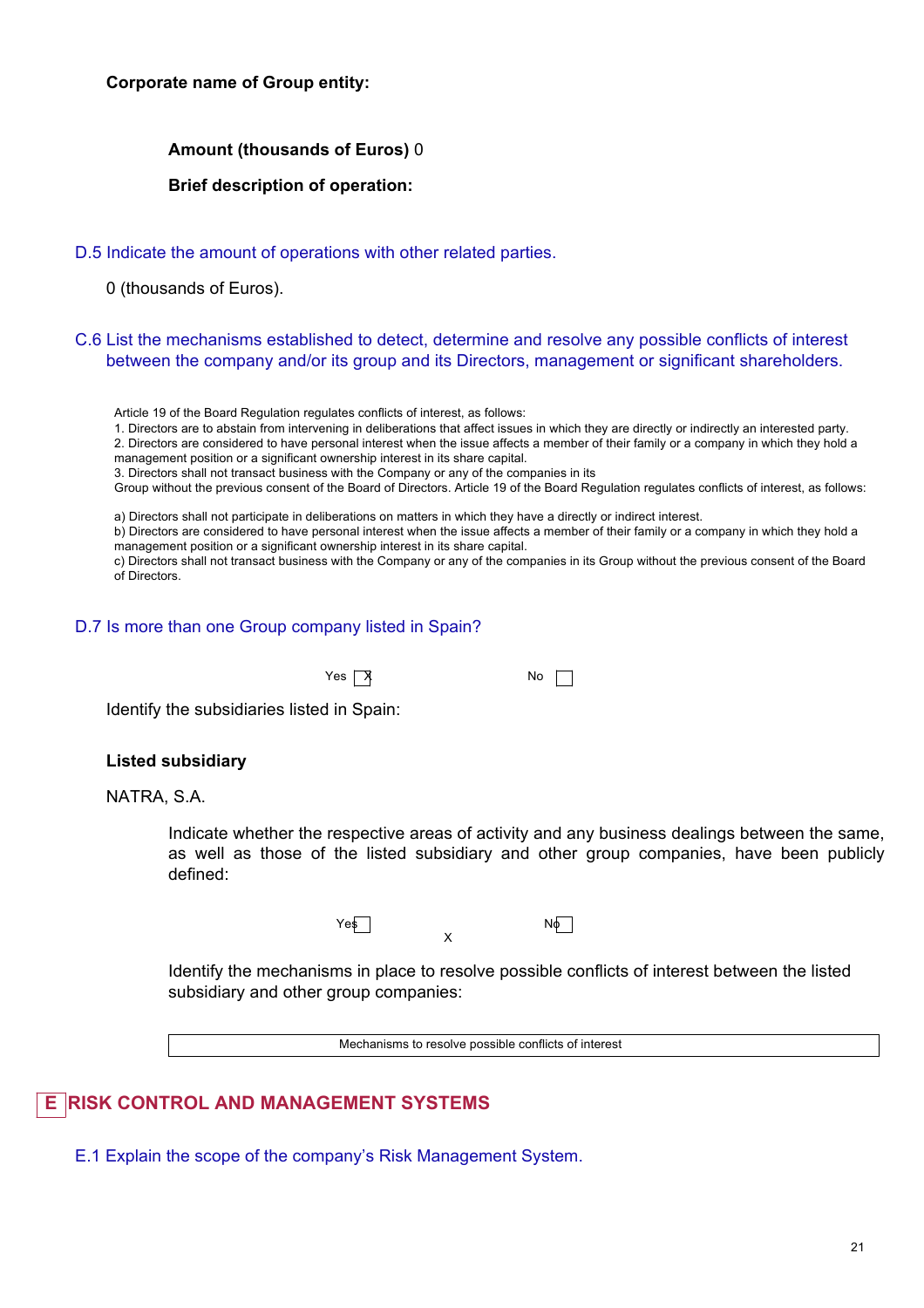The Risk Control and Management System established by Natraceutical is based on the methodology of the "Committee of Sponsoring Organizations of the Treadway Commission" (COSO II), which covers all relevant areas and processes within each of the Organisational Units . The Risk Control and Management System covers, among others, financial, fraud and consolidation risks. For the detailed analysis of these risks, the Group has a formalised ICFR updating protocol, which sets out the responsibilities in risk identification and the definition of additional controls.

#### E.2 Identify the company organs responsible for the development and implementation of the Risk Management System.

Audit Committee

### E.3 Describe the main risks that may affect the achievement of the business objectives.

Strategic risks, operational risks, reporting/financial risks and compliance risks

#### E.4 Identify whether the company has a risk tolerance level.

Natraceutical has a procedure for documenting the Risk Control and Management System, which is adapted both to its activity and to the associated risk profile. It also has a system for the continuous control of the risks within each process and Organisational Unit. Their status and management is reported to the Audit Committee and the Board of Directors through the channels established in this procedure. The Audit Committee is responsible for proposing the assumed risk profile to the Board of Directors, as well as for carrying out the monitoring of the risks, establishing the appropriate measures to ensure its opportune control and management.

#### E.5 Indicate which risks have materialized during the year.

None

### E.6 Explain the response and supervision plans for the company's major risks.

There are procedures for the review and approval of the financial reporting and ICFR description, documenting the control activities and the risks of the processes relative to the Financial Statements in the form of flowcharts, process narratives and risk and control matrices. The Economic-Finance Department is responsible for their review and updating, as well as for coordinating the other areas involved in maintaining the ICFR up to date.

## **INTERNAL CONTROL AND RISK MANAGEMENT SYSTEMS IN RELATION TO THE PROCESS OF FINANCIAL REPORTING (ICRF)**

Describe the mechanisms that compose the risk control and management systems in relation to the process of financial reporting (ICFR) in your company.

#### F.1 Company control

Indicate, at least, the following, indicating the key characteristics:

F.1.1. Which organs and/or functions are responsible for: (i) the existence and maintenance of an adequate and effective ICFR, (ii) its implementation, and (iii) its monitoring.

The Board of Directors, as established in its regulations, is responsible for the existence and maintenance of an adequate and effective ICFR. The Finance Department is responsible for the design, implementation and updating of ICFR. The Audit Committee is responsible for overseeing the ICFR, as stated in its bylaws and the Board regulations.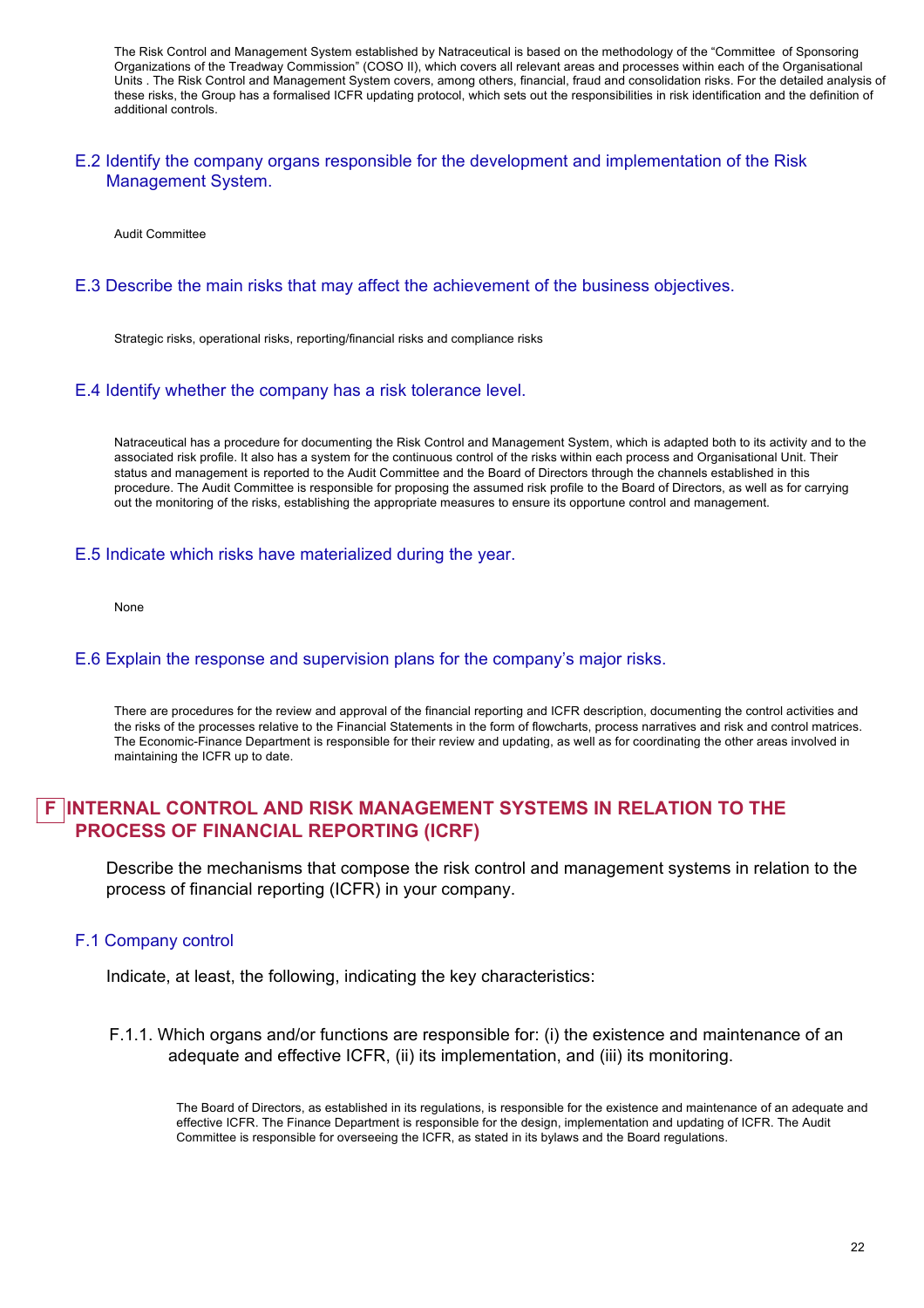### F.1.2. The existence of the following elements, especially in relation to the financial reporting preparation process:

• Departments and/or mechanisms responsible for: (i) the design and review of the organisational structure, (ii) clearly defining lines of responsibility and authority, with an appropriate distribution of tasks and functions, and (iii) the existence of adequate for appropriate dissemination within the company.

Human Resources Management

• Code of Conduct, approval body, degree of dissemination and training, principles and values included (indicating whether there are specific references to the recording of transactions and the preparation of financial information), the body responsible for analysing non-compliances and proposing corrective actions and sanctions.

The Natraceutical Internal Code of Conduct, which aims to establish standards of conduct, integrity and ethical behaviour consistent with the Company's image and reputation within the communities in which it operates, was approved by the Natraceutical Board of Directors. The code was presented to the Spanish Securities Market Commission and, as the Code itself provides, was published on the website www.natraceutical.es. The Natraceutical Code of Conduct has been in force since its approval and is applicable to the members of the company's Board of Directors and management, as well as to all the employees of the companies forming Natraceutical.

The purpose of the Code is: To ensure the professional, ethical and responsible behaviour of all Natraceutical employees when undertaking their activities and performing their duties, and to create a business culture based on the integrity of their behaviour, in line with Natraceutical's corporate reputation. Under the provisions of the Internal Code of Conduct, the body responsible for monitoring compliance with the same is the Board of Directors. Nevertheless, the implementation of an Ethics Committee is under study, to act under the supervision of the Audit Committee and the Board of Directors. The main functions of this Committee will be to promote the dissemination and knowledge of and compliance with the Internal Regulation, as well as to establish lines of communication with employees in order to collect or to provide information or to resolve issues regarding compliance with the Code, advising on the actions to be taken in case of doubt.

The Internal Code of Conduct makes express reference to the recording of transactions and to the personnel responsible for preparing the financial information. Employees directly involved in the ICFR have signed a statement by means of which they have committed to safeguarding the confidential information to which they have access and to observing the principles of transparency, accuracy and reliability in the preparation of the financial information with which they are entrusted and in the due accounting of transactions in the Company's files and books. There is a space reserved for the Internal Code of Conduct in the website www.natraceutical.es which may be consulted without restriction.

• Complaints channel, enabling the communication to the Audit Committee of irregularities of a financial and accounting nature, in addition to possible breaches of the code of conduct and irregular activities in the organisation, indicating, when applicable, if the matter in question is confidential.

The Complaints Channel, which is called the "Code of Conduct Mailbox", establishes the communication channels through which employees and other stakeholders will be able to provide information to the Ethics Committee (when formally established) on incidents and complaints prior to their examination, when applicable, by the Audit Committee. The complaints channel is currently regulated and its future implementation is being analysed in order to ensure the confidentiality of the entire process.

• Training and periodic refresher programmes for the staff involved in the preparation and revision of the financial information, as well as the assessment of the ICFR, which cover, as a minimum, accounting, audit, internal control and risk management standards.

The training provided in Natraceutical planned. A training item is established annually within budget and each Natraceutical department identifies the individual training requirements of each of its staff members. One of the Finance Department's objectives is to be up to date regarding the developments in applicable internal control and accounting material.

Natraceutical employs the services of external advisers who inform on applicable updates relevant to internal control, accounting, International Financial Reporting Standards, Risk Management, consolidation and other relevant areas. The personnel involved in the preparation and review of financial reporting has received courses in accounting, consolidation and management control. They have also attended several seminars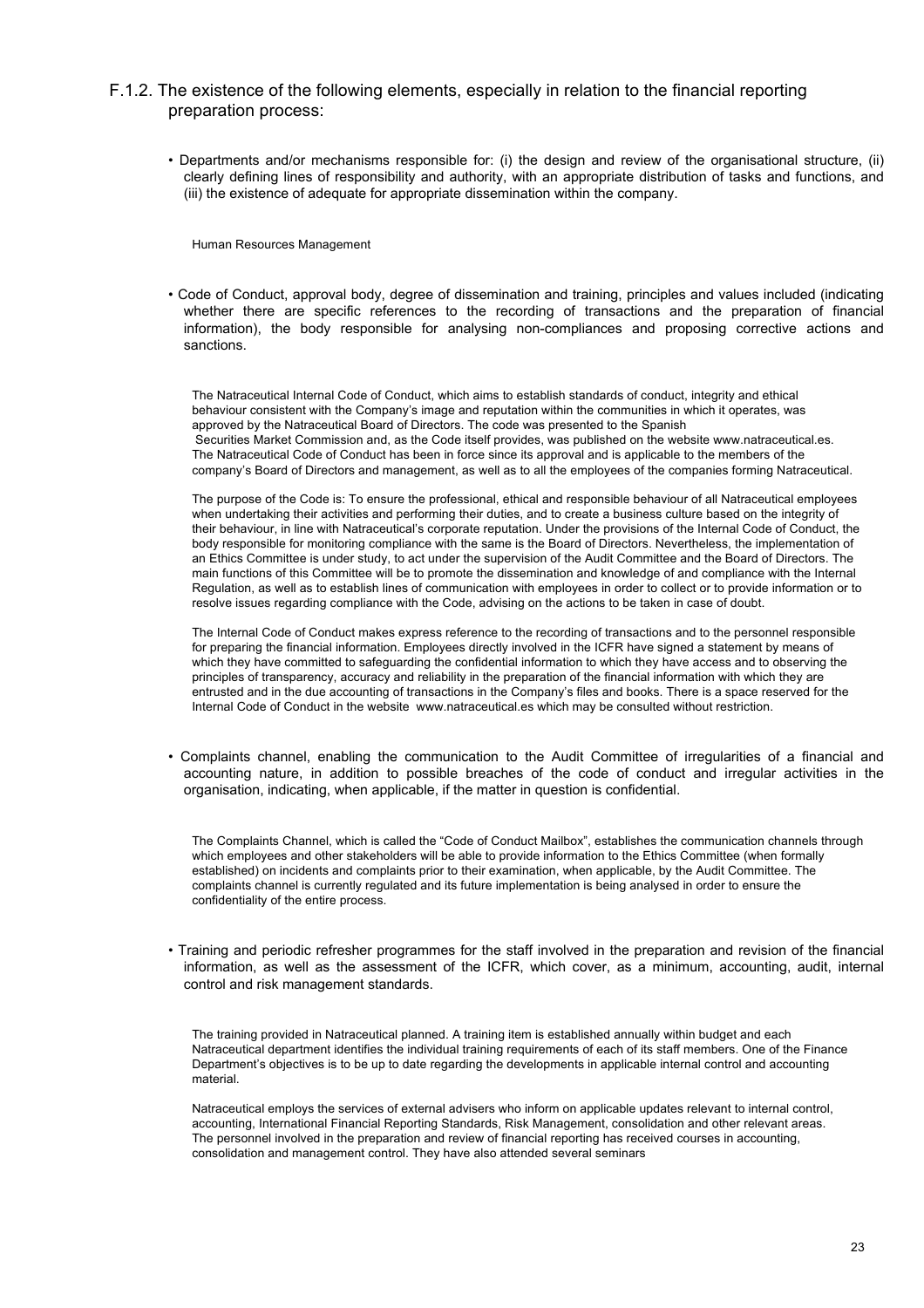### F.2 Financial reporting risk assessment

Indicate, at least:

- F.2.1. What are the main characteristics of the risk identification process, including error or fraud, in terms of:
	- If the process exists and is documented.

The Risk Control and Management System established by Natraceutical is based on the methodology of the "Committee of Sponsoring Organizations of the Treadway Commission" (COSO II), which covers all relevant areas and processes within each of the Organisational Units .

The Risk Control and Management System covers, among others, financial, fraud and consolidation risks. For the detailed analysis of these risks, the Group has a formalised ICFR updating protocol, which sets out the responsibilities in risk identification and the definition of additional controls.

• If the process covers all financial reporting objectives, (existence and occurrence, integrity, assessment, presentation, disclosure and comparability, and rights and obligations), if it is updated and how often.

The General Risk Map introduced in 2011 is updated annually with the following objectives:

- 1. To identify and assess the key risks.
- 2. To identify the risks that must be assumed and the risks to be avoided for the development of the business.
- 3. To prepare the action plans necessary to mitigate the main risks. The ICFR covers all the following objectives:

Existence and occurrence: The transactions, facts and other events reflected in the financial reporting effectively exist and have been recorded at the appropriate time.

b) Integrity: The information reflects all the transactions, facts and other events in which the company is an affected part.

c) Measurement and accuracy: The transactions, facts and other events are recorded and measured in accordance with applicable regulations.

d) Rights and obligations: The financial information reflects, on the relevant date, the rights and obligations through the related assets and liabilities, in accordance with applicable regulations.

e) Presentation and disclosure: Transactions, events and other events are categorised, presented and disclosed in the financial reporting in accordance with applicable regulations.

• The existence of a scope of consolidation identification process, taking into account, among other things, the possible existence of complex corporate structures and special purpose entities.

The Economic-Finance Department Management, responsible for the consolidation process, has properly documented the whole process. The consolidation and year-end flowchart process includes the risks and controls relevant to the updating of the perimeter and the consolidation of the Financial Statements.

• If the process takes into account the effects of other types of risk (operational, technological, financial, legal, reputational, environmental, etc.) to the extent in which they affect the financial statements.

In accordance with this methodology, Natraceutical has structured the risks into four groups:

1. Strategic Risks: referring to those risks that are considered key to the Group and which must be managed pro-actively and with priority (e.g., decisions on investment, entering new segments, personnel replacement, etc).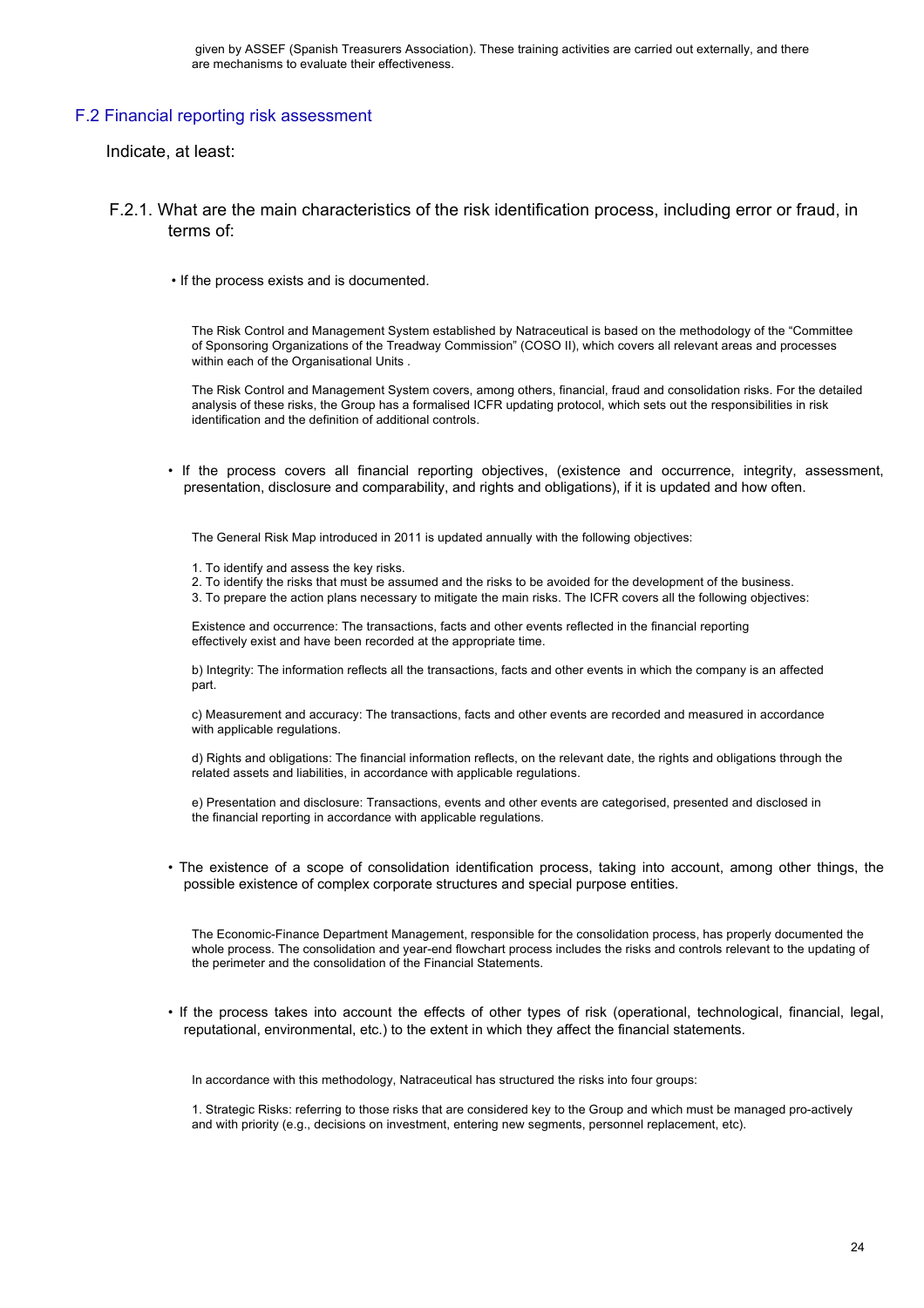2 Operational risks: Those risks that affect the operational management and are capable of significantly disrupting the Group's operations (e.g., system failures, accidents in the workplace and environmental accidents, process failures, etc.).

3. Reporting/Financing risks: Those risks that directly affect aspects related to the information reported to the company and/or third parties (e.g., erroneous information to investors and shareholders, etc.). This category also includes financial risks (e.g., credit, market and liquidity risks, etc.).

4. Compliance risk: Those risks affecting the internal or external regulatory compliance with third parties (e.g., compliance with safety and environmental standards, filing and payment of taxes, compliance with personal data protection regulations, etc.). In this manner, the company assesses:

1. The inherent risks (the risk present for Natraceutical in the absence of any action from the Management aimed at altering the probability of the risk occurring and the impact of the same).

2. The residual risks (the risk that remains after the Management has implemented a mitigation measure).

• Which of the company's governing bodies is to oversee the process.

Natraceutical has a procedure for documenting the Risk Control and Management System which is adapted both to its activity and to the associated risk profile. It also has a system for the continuous control of the risks within each process and Organisational Unit. Their status and management is reported to the Audit Committee and the Board of Directors through the channels established in this procedure.

The Audit Committee has the responsibility to propose the assumed risk profile to the Board of Directors, as well as to carry out the monitoring of the risks, establishing the appropriate measures to ensure its opportune control and management. The Board of Directors is ultimately responsible for overseeing the functioning of the Risk Control and Management System.

#### F.3 Control Activities

Indicate whether the Company has, at least, the following, indicating the key characteristics:

F.3.1. Procedures for the review and approval of the financial reporting and the description of the ICFR to be published in the securities markets, indicating those responsible for the same, as well as the documentation describing the control and activities flows (including those relating to fraud risk) of the different types of transactions that may significantly affect the financial statements, including the year-end procedure and the specific review of the judgments, estimates, measurements and projections.

There are procedures for the review and approval of the financial reporting and ICFR description, documenting the control activities and the risks of the processes relative to the Financial Statements in the form of flowcharts, process narratives and risk and control matrices. The Economic-Finance Department is responsible for their review and updating, as well as for coordinating the other areas involved in maintaining the ICFR up to date.

In 2012, the processes relevant to financial reporting were updated, following quantitative (impact on financial statements) and qualitative (difficulty of associated transactions, perceived risk, etc.) criteria for their identification.

The following are considered relevant processes for financial reporting in Natraceutical, which in turn are broken down, in some cases, into sub-processes:

- Property, plant and equipment
- Accounts payable
- Accounts receivable
- HR
- Consolidation
- Year-end
- Financial reporting

The areas involved, the risks that impact on the financial information (including fraud) and the associated control activities have been defined for each process and sub-process, including:

- The relevant financial information objectives covered.

- If key or not, considering a key control as that which mitigates, correctly and sufficiently in advance, the existence of fraud or errors which have a significant impact on the financial information issued.

- The person or body responsible, the person or body which implements the control and the frequency of the implementation.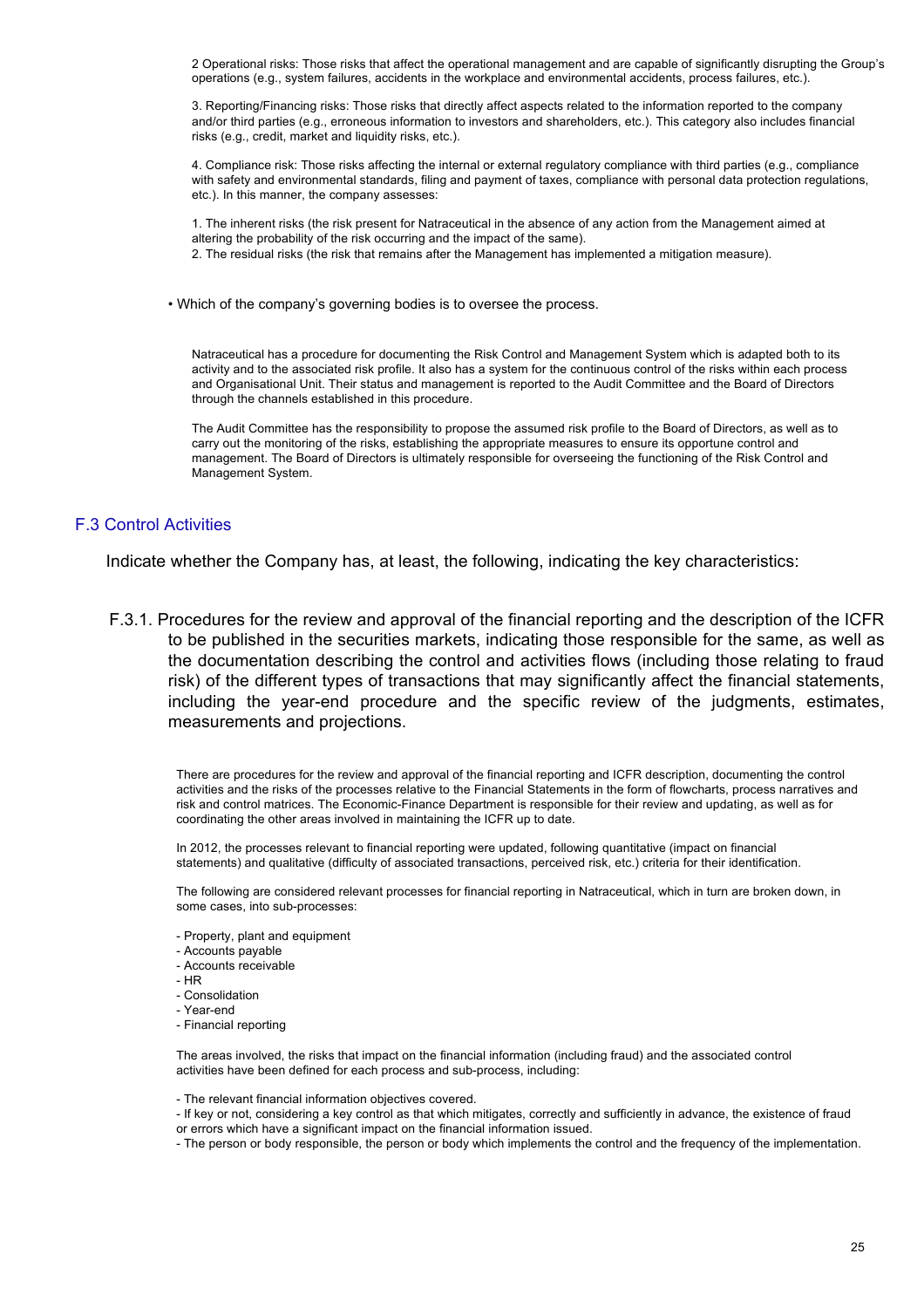- The type of control and the level of automation. The systems involved in the implementation of the control.

Additionally, the activities destined at implementing an Offence Prevention and Detection Programme have been initiated in 2013 with the collaboration of an external consultant. The model is to include measures such as the adequate segregation of duties, regular checks to detect illegal activities, staff training, etc.

F.3.2. Internal control policies and procedures for the information systems (including access security, monitoring of changes, their operation, operational continuity and segregation of duties, among others) that support the company's relevant processes in relation to the preparation and publication of financial information.

Natraceutical's information systems are currently subject to policies and procedures governing the access to and operation of the systems and applications that enable:

- Management of access to the systems and applications so as to ensure the adequate segregation of duties within the applications, adding access permissions to the system's user profiles. The availability of mechanisms affording continuity to the different systems operated in support of the business in the event of failure. The availability of data recovery mechanisms (backups, fireproof chambers for the storage of backup copies, external servers, etc.).

- Ensuring that the development of new applications or the maintenance of existing applications facilitates a definition, development and testing process that ensures the correct treatment of the information.

- The management of the proper operation of the systems. To do so, the IT Department is responsible for ensuring the correct, efficient operation of the systems and communication networks.

F.3.3. Internal control policies and procedures for monitoring the management of outsourced activities, as well as those aspects of assessment, calculation or measurement entrusted to independent experts and which may significantly affect the financial statements.

Within the processes that make up the Natraceutical value chain, the outsourced activities related to the financial information preparation and ICFR assessment processes are subcontracted to companies of renowned prestige that have certified their competence, training and independence. This procedure is followed in order to avoid relevant risks in the financial reporting. Notwithstanding the above, outsourced activities are always overseen and monitored by the area within Natraceutical affected by the same.

## F.4 Information and communication

Indicate whether the Company has, at least, the following, indicating the key characteristics:

F.4.1. A specific function responsible for defining and maintaining updated the accounting policies (accounting policies area or department) and for resolving questions or disputes regarding their interpretation, maintaining fluid communication with those responsible for the organisation's operations, as well as maintaining an updated accounting policies manual and providing the company's operational unit's with access to the same.

The Economic-Finance Department is responsible for maintaining the accounting policies up to date, for defining and maintaining Natraceutical's Accounting Policy Manual and for resolving any questions and conflicts that may arise in its interpretation, and informing all those with a relevant involvement in the preparation of the financial information.

Additionally, Natraceutical has the support of external advisers of recognised standing which inform the company of new accounting standards. The Manual contains the policies and activities necessary for the correct recording of each accountable transaction, in addition to practical examples for the most significant transactions.

The latest update of the Manual was produced in November 2009. However, any changes of legislation affecting the accounts of the subsidiaries are taken into account and communicated to those responsible for preparing and monitoring the financial information.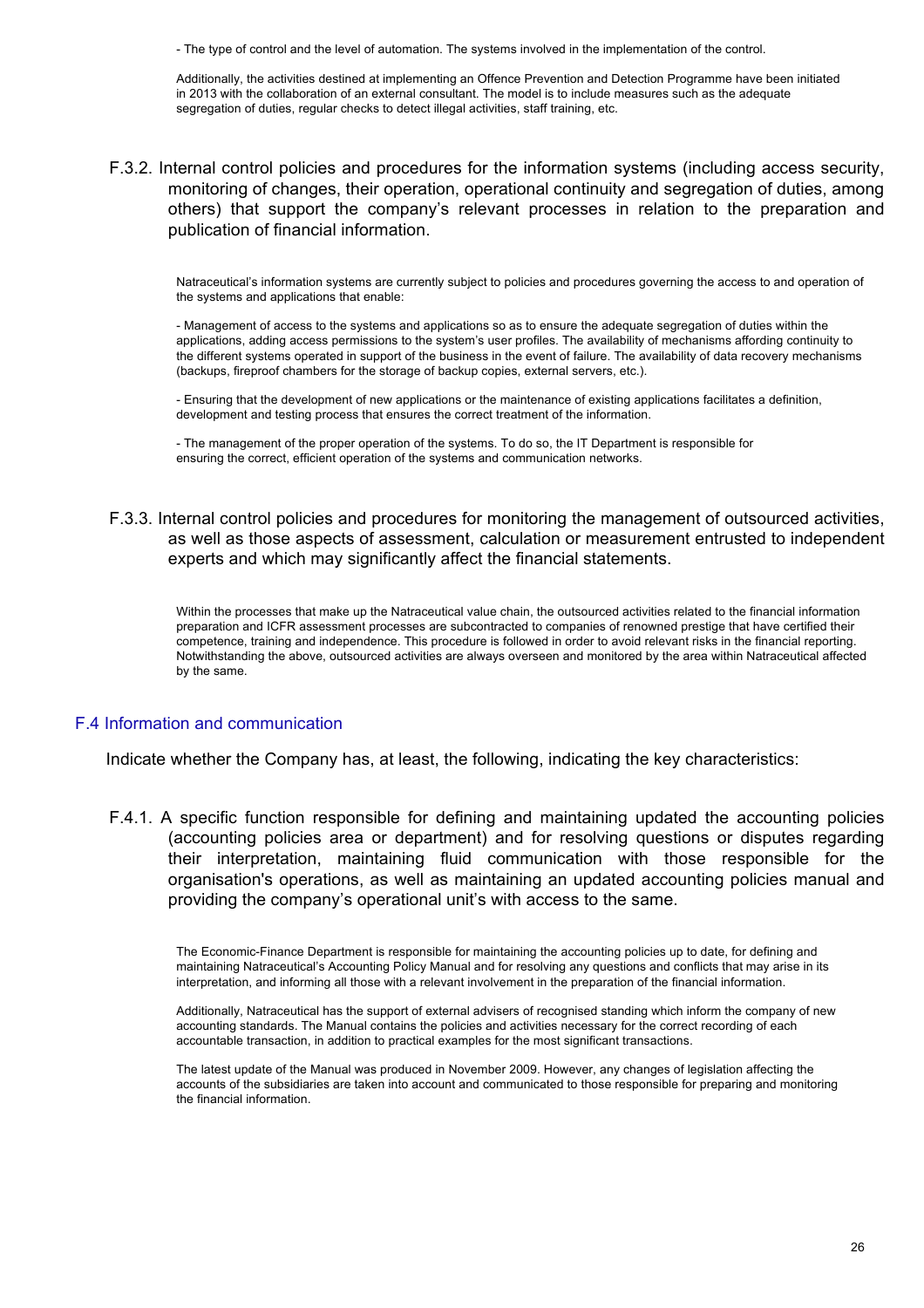F.4.2. Financial information collection and preparation mechanisms employing homogeneous formats for application and use by all units of the organization or group, capable of supporting the main financial statements and notes, as well as detailed information about the ICFR.

Natraceutical centralises the financial reporting collection, consolidation and preparation process. Natraceutical employs software that enables the standardisation of the budgeting, monitoring and consolidation processes. In order to cover all risks relevant to financial reporting, the year-end and consolidation process is accompanied by a series of implemented and documented controls with their corresponding flowcharts and risk and control matrices.

## F.5 System operation monitoring

Indicate, at least, the following, indicating the key characteristics:

F.5.1. The ICFR monitoring activities carried out by the Audit Committee, as well as the existence of an internal audit function with competences that include providing support to the committee in its supervision of the internal control system, including the ICFR. Information is to be provided on the scope of the ICFR assessment carried out during the period and the procedure by which the person responsible for carrying out the assessment reports its results, whether the company has an action plan that details the applicable corrective measures, and whether it has considered the impact of the same on the financial reporting.

The Audit Committee is responsible for ICFR monitoring activities, which include:

- Approving the audit plans, which are currently being defined by the Internal Audit function (implemented in 2011, as stated in the Audit Committee minutes dated October 27, 2011) and which will have a risk-based approach;

- Determining those responsible for their implementation, assessing the adequacy of the work carried out, reviewing and assessing the results and considering their effect on the financial information; Reviewing and assessing the reliability of the accounting and management financial reporting with regard to compliance with the procedures for its recording and the use of information, accounting management and data processing systems;

- Advising the organization on issues relating to the prevention of fraud, corruption and other illegal activities;

- Implementing the prioritisation and monitoring of corrective actions, and reporting on the evolution of the same to Senior Management Management

- Advising on issues relating to corporate governance and the prevention of fraud, corruption and other illegal activities.

The Internal Audit Department is responsible for supporting the Audit Committee in the monitoring of the ICFR, which is defining a three-year plan for the monitoring of all the key controls and processes for the financial statements. This requires the definition of a consistent methodology based on best Internal Control and Internal Audit practices. The Internal Audit function is regulated by the Internal Audit Charter approved by the Board of Directors' Audit Committee. It is functionally dependent on the Audit Committee and hierarchically dependent on the Board of Directors. The rest of the Organisation's Departments have no authority over the Internal Audit Department.

F.5.2. The existence of a discussion process by means of which the accounts auditor (in accordance with the provisions of the NTA), the internal audit function and other experts are able to inform the senior management and the Audit Committee or company directors about the internal control's material weaknesses identified during the financial statements review process or during any other review process which they have been entrusted. Information is also to be provided about the existence of an action plan for the correction or mitigation of the weaknesses observed.

The Audit Committee is subject to a formal procedure that ensures the periodic communications with the external auditors to receive information concerning matters that may jeopardise their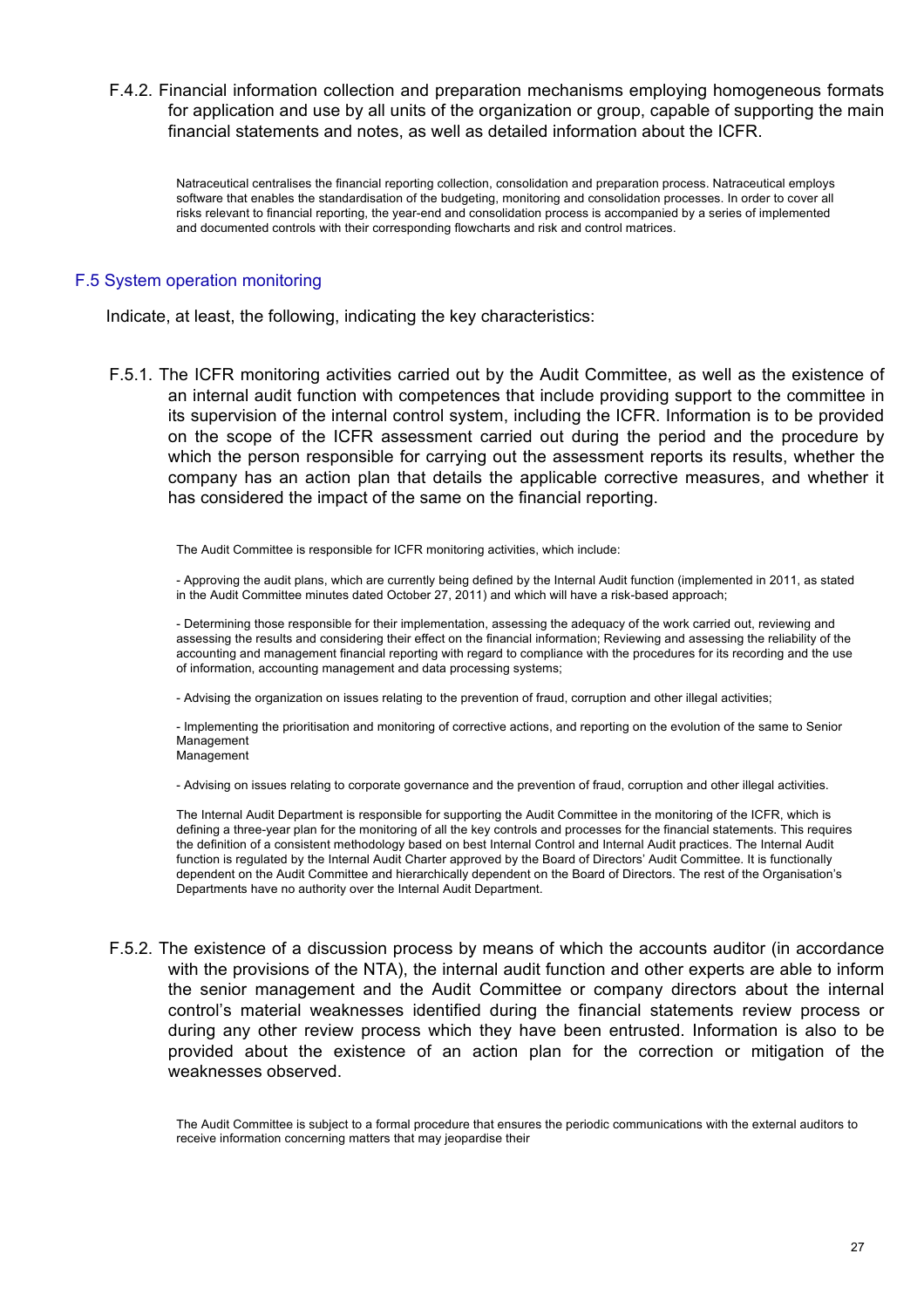independence, in addition to any other issues related to the development of account auditing procedures, and any communications provided for by the account auditing legislation and technical auditing regulations.

It must receive written confirmation from the external auditors on an annual basis of their independence vis-à-vis the Company or entities directly or indirectly related thereto, as well as information on additional services of any kind provided to such entities by such auditors or persons or entities related thereto pursuant to the regulations applicable to the auditing of accounts. Subsequently, it must inform senior management and the Board of Directors of any material internal control incidents and weaknesses identified during audits. The Internal Audit Department is to regularly report to the Audit Committee on any incidents detected in the course of its work. When considered necessary, other experts are required to present the results of their work to the Audit Committee.

## F.6 Other relevant information

N/A

#### F.7 External auditor's report

Inform whether:

F.7.1. If ICFR information sent to markets has reviewed by the external auditor, in which case the company must include the report as an Annex. To the contrary, it must report its reasons.

Natraceutical has not subjected the ICFR information sent to markets to review by an external auditor. However, Natraceutical's Management plans to commission an external auditor to review the ICFR sent to the markets.

## **G DEGREE OF COMPLIANCE WITH CORPORATE GOVERNANCE RECOMMENDATIONS**

Indicate the degree of the company's compliance with the Unified Good Governance code.

In the event that any recommendation is not followed, or is partially followed, a detailed explanation of the reasons is to be included in such a manner as to provide shareholders, investors and the market in general with sufficient information with which to evaluate the behaviour of the company. Generalised explanations will not be accepted.

1. The Bylaws of the listed companies should not place an upper limit on the votes that can be cast by a single shareholder, or impose other obstacles to the takeover of the company by means of share purchases on the market.

See sections: A.10, B.1, B.2, C.1.23 and C.1.24.

Met X and X Explain

 $\Box$ 

- 2. When both the parent company and a subsidiary are listed, both clearly define:
	- a) The respective areas of activity and any business dealings between the same, as well as those of the listed subsidiary and other group companies, have been publicly defined:
	- b) The mechanisms designed to resolve possible conflicts of interest

See sections: D.4 and D.7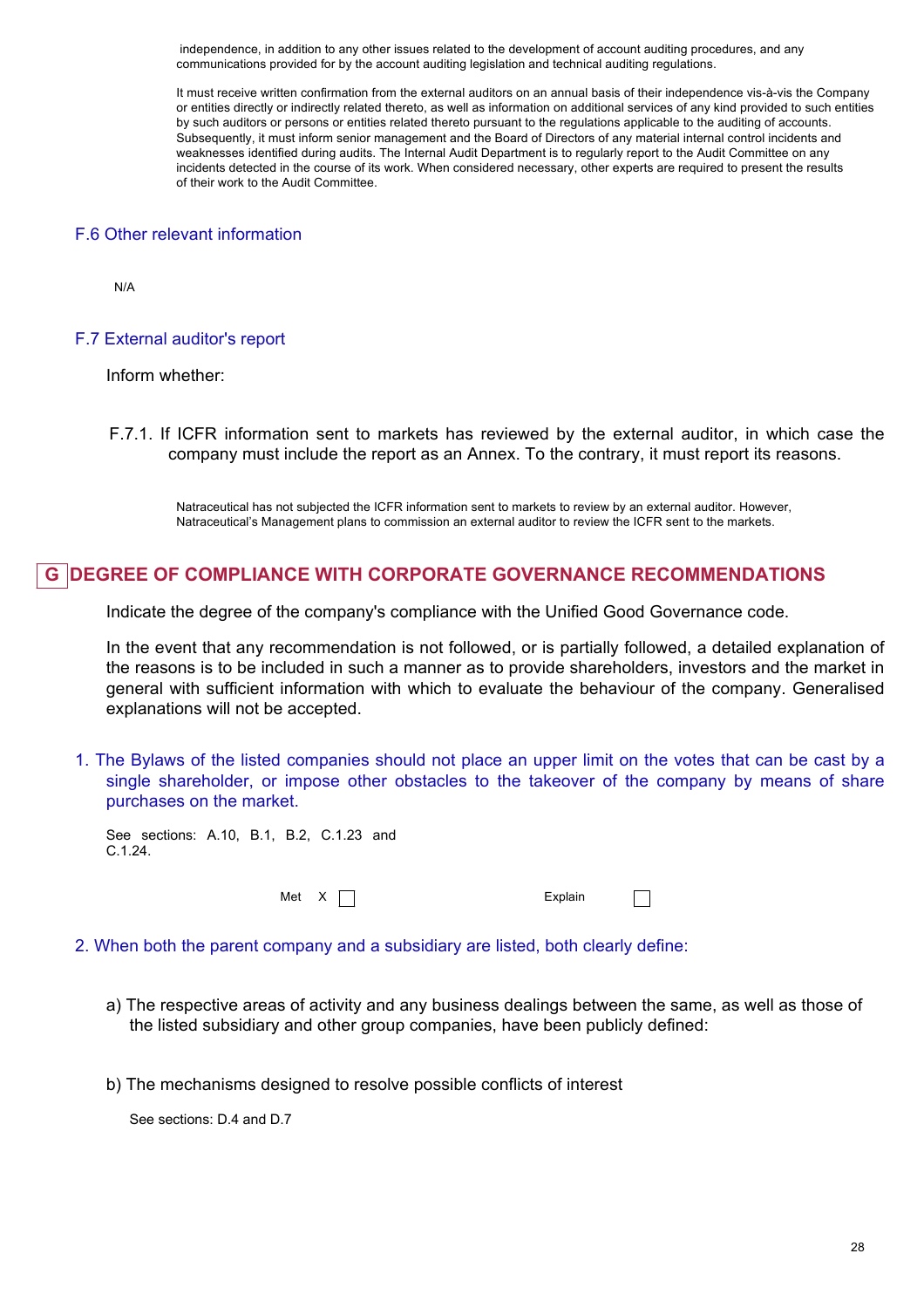| Met |  | Partia |
|-----|--|--------|
|-----|--|--------|

- 3. That, although not expressly required under mercantile law, transactions which involve a structural change in the company and, in particular, the following are subject to approval by the General Shareholders Meeting:
	- **a) The transformation of listed companies into holding companies through the process of subsidiarisation, i.e., reallocating core activities to subsidiaries that were previously carried out by the originating firm, even though the latter retains full control of the former;**
	- **b) The acquisition or disposal of key operating assets that would effectively alter the company's corporate purpose;**
	- **c) Operations that effectively are equivalent to the company's liquidation.**

| See section: B.6                |     |                                                 |                                                                                                                                                                                                                                                                                                                                                                                                                                                                                                                                                                                      |  |         |                                                                                                                                                                                                                   |  |
|---------------------------------|-----|-------------------------------------------------|--------------------------------------------------------------------------------------------------------------------------------------------------------------------------------------------------------------------------------------------------------------------------------------------------------------------------------------------------------------------------------------------------------------------------------------------------------------------------------------------------------------------------------------------------------------------------------------|--|---------|-------------------------------------------------------------------------------------------------------------------------------------------------------------------------------------------------------------------|--|
|                                 | Met |                                                 | Partially met X                                                                                                                                                                                                                                                                                                                                                                                                                                                                                                                                                                      |  | Explain |                                                                                                                                                                                                                   |  |
|                                 |     | The Board reserves the following matters:       |                                                                                                                                                                                                                                                                                                                                                                                                                                                                                                                                                                                      |  |         |                                                                                                                                                                                                                   |  |
| c) The amendment of the Bylaws. |     | d) The increase and reduction of share capital. | a) The approval of the financial statements, the allocation of profit and the approval of the corporate management.<br>corporate responsibility actions against any of the same.<br>e) The suppression or limitation of preferential subscription and pre-emption rights.<br>f) The transformation, merger, division or transfer of assets and liabilities and the transfer abroad of the company's<br>registered offices. g) The dissolution of the company.<br>h) The approval of the final liquidation balance sheet.<br>i) Any other matters determined under Law or the Bylaws. |  |         | b) The appointment and removal of Directors, liquidators and, where appropriate, accounts auditors, as well as the exercise of                                                                                    |  |
| the Meeting notice.             |     |                                                 |                                                                                                                                                                                                                                                                                                                                                                                                                                                                                                                                                                                      |  |         | 4. Detailed proposals of the resolutions to be adopted at the General Shareholders Meeting, including the<br>information stated in Recommendation 27, should be made available simultaneous to the publication of |  |



 $\Box$ 

- 5. That the General Shareholders Meeting shall vote separately on matters that are substantially independent in order that shareholders may separately exercise their right to vote. This regulation shall apply in particular to:
	- **a) The appointment or ratification of Directors, which shall be voted on individually.**
	- **b) In the case of amendments to the Articles of Association, to each substantially different article or group of articles.**

|  | Met $X \cap$ | Partially met | $\Box$ Explain |  |
|--|--------------|---------------|----------------|--|
|--|--------------|---------------|----------------|--|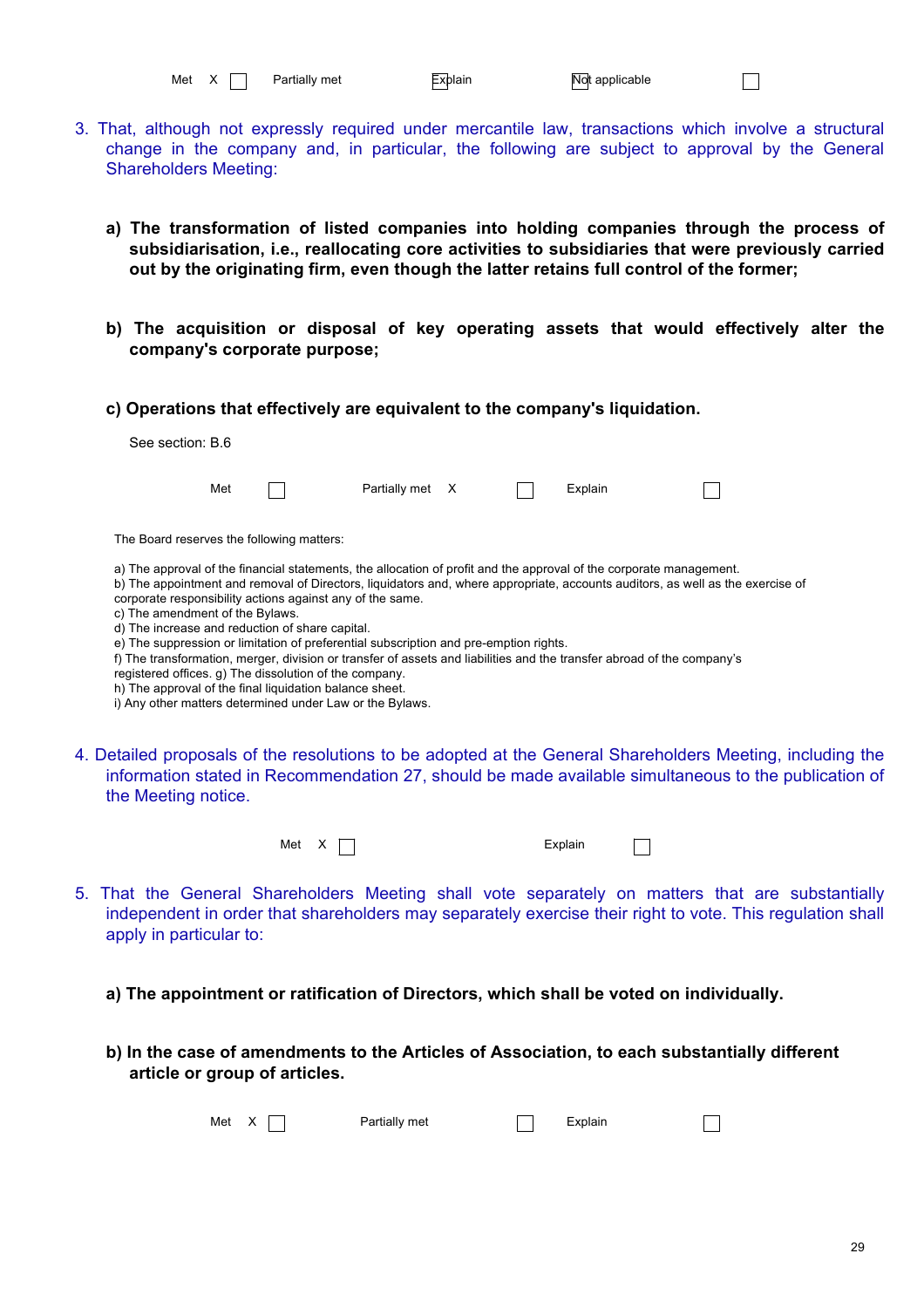6. Companies should allow split votes in order that financial intermediaries acting as nominees on behalf of different clients may issue their votes according to instructions.

Met X and X Explain

 $\Box$ 

7. The Board is to perform its duties with a unified intention and independent criteria, dispense the same treatment to all the shareholders and be guided by the interests of the company, understood as the sustainable maximisation of the company's economic value.

It should likewise ensure that the company abides by the applicable laws and regulations in its dealings with stakeholders; fulfils its obligations and contracts in good faith; respects the customs and good practices of the sectors and territories in which it operates, and upholds any additional social responsibility principles it has subscribed to voluntarily.

> Met  $X \cap$  Partially met  $\cap$  Explain  $\Box$

- 8. The Board is to understand the core components of its mission as to approve the company's strategy and authorise the organisational resources to develop the same, and to ensure that the management meets the objectives established and respects the company's interests and corporate purpose. As such, the Board in full reserves the right to approve:
	- **a) The Company's general policies and strategies, and in particular:**
		- **i) The strategic or business plan, management targets and annual budgets;**
		- **ii) Investment and financing policy;**
		- **iii) The definition of the corporate group structure;**
		- **iv) The corporate governance policy;**
		- **v) The corporate social responsibility policy;**
		- **vi) The remuneration and assessment of senior officer performance;**
		- **vii) The risk management and control policy, periodic monitoring of the internal information and control systems.**
		- **viii) The dividend and treasury policies, and in particular their limits;**

See sections: C.1.14, C.1.16, and E.2

## **b) The following decisions:**

- **i) On the proposal of the company's CEO, the appointment and removal of senior officers, as wells as their compensation clauses;**
- **ii) Directors' remuneration and, in the case of Executive Directors, the additional remuneration for their management duties and other contract conditions.**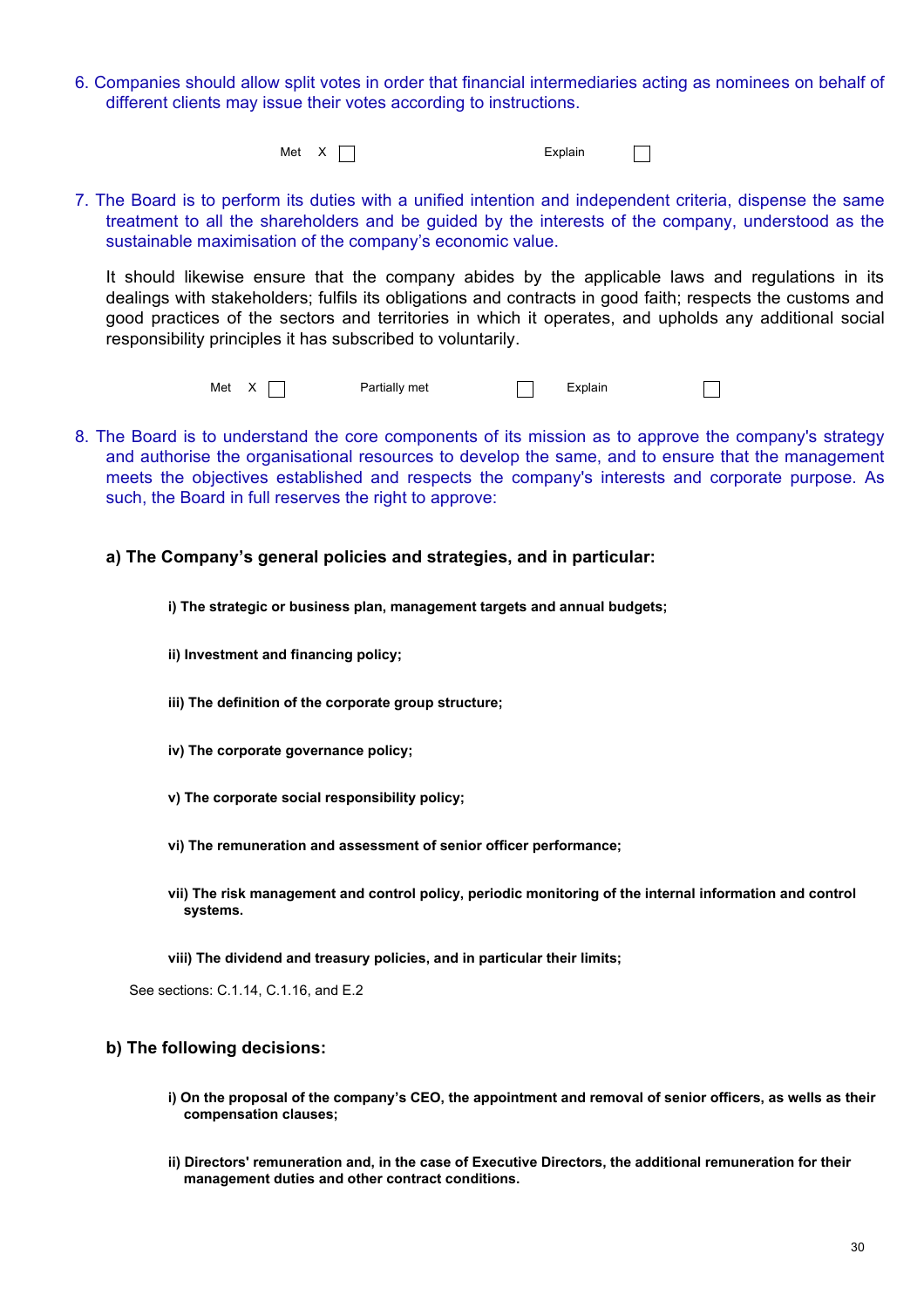- **iii) The financial reporting that all listed companies must periodically disclose.**
- **iv) Investments or transactions of any kind which, by virtue of their high amount or special characteristics, are considered strategic in nature, unless their approval corresponds to the General Meeting;**
- **v) The creation or acquisition of shares in special purpose vehicles or entities resident in countries or territories considered tax havens, and any other transactions or operations of a comparable nature whose complexity might impair the transparency of the Group.**

## **c) Transactions which the company conducts with Directors, significant shareholders or shareholders represented on the Board, or with persons related thereto ("related-party transactions").**

Board authorisation will not, however, be required for related-party transactions that simultaneously meet the following three conditions:

1st. They are governed by standard form agreements applied on an across-the-board basis to a large number of clients;

2nd. They are undertaken at general tariffs or prices as established by the person/entity acting as the supplier of the goods or services in question;

3rd. The amount does not exceed 1% of the company's annual revenue.

It is recommendable that related-party transactions should only be approved on the basis of a favourable report from the Audit Committee or another committee with the same function; and that the Directors involved should neither exercise nor delegate their votes, and should withdraw from the meeting room while the Board deliberates and votes.

Ideally, the above powers should not be delegated with the exception of those mentioned in b) and c), which may be delegated to the Executive Committee in urgent cases and later ratified by the full Board.

| D.6 | See sections: D.1 and        |              |       |                                                               |         |                                                                                                                                                                                                                |  |
|-----|------------------------------|--------------|-------|---------------------------------------------------------------|---------|----------------------------------------------------------------------------------------------------------------------------------------------------------------------------------------------------------------|--|
|     |                              | Met $X \mid$ |       | Partially met                                                 | Explain |                                                                                                                                                                                                                |  |
|     |                              |              |       | comprise no fewer than five and no more than fifteen members. |         | 9. In the interests of maximum effectiveness and participation, the Board of Directors should ideally                                                                                                          |  |
|     | See section: C.1.2           |              |       |                                                               |         |                                                                                                                                                                                                                |  |
|     |                              |              | Met X |                                                               | Explain |                                                                                                                                                                                                                |  |
|     |                              |              |       | the corporate group and the ownership interests they control. |         | 10. Proprietary and independent external Directors should occupy an ample majority on the Board, while<br>the number of executive Directors should be the minimum practical, bearing in mind the complexity of |  |
|     | See sections: A.3 and C.1.3. |              |       |                                                               |         |                                                                                                                                                                                                                |  |

| Met $X \Box$ | Partially met | Explain | $\overline{\phantom{0}}$ |
|--------------|---------------|---------|--------------------------|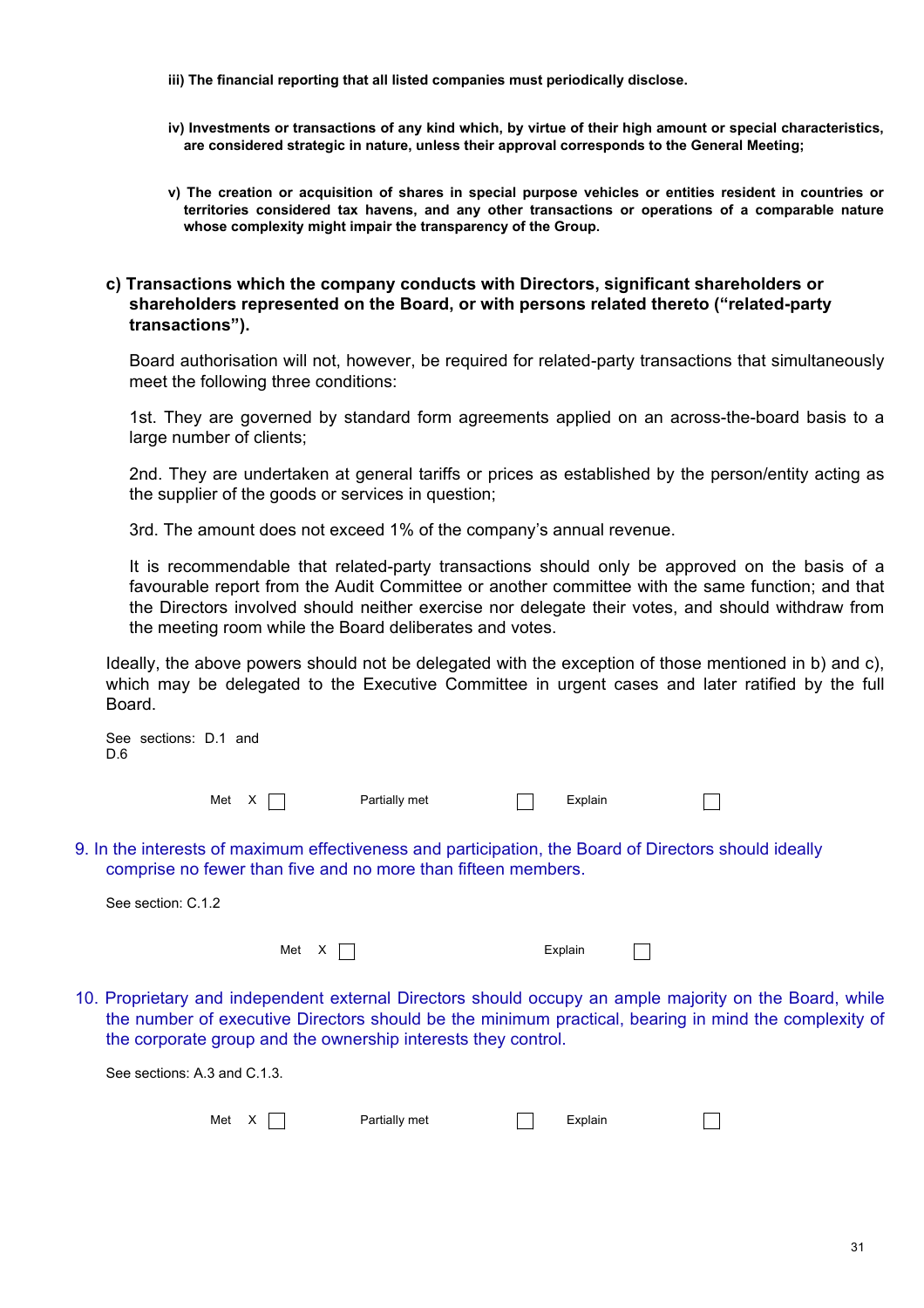11. The relationship between proprietary and independent external Directors is to reflect the relationship between the capital represented on the Board by proprietary Directors and the remainder of the company's capital.

**This proportional criterion can be relaxed in order that the weight of proprietary Directors is greater than would strictly correspond to the total percentage of capital they represent.**

**1st In heavily capitalised companies with a scarce or null proportion of shares that may legally be considered as major shareholdings, notwithstanding the existence of shareholdings representing a high absolute value.**

**2nd In the case of companies with multiple, unrelated shareholders represented on the Board.**

| See sections: A.2, A.3 and C.1.3 |                                                                                                  |         |  |
|----------------------------------|--------------------------------------------------------------------------------------------------|---------|--|
| Met X                            | $\Box$                                                                                           | Explain |  |
| See section: C.1.3               | 12. The number of independent Directors is to represent at least one third of all Board members. |         |  |
| Met                              |                                                                                                  | Explain |  |

The Company has appointed an independent Director during 2013, which is proportional in relation to the number of Board members.

13. The nature of each Director should be explained to the General Shareholders Meeting, which will effect or ratify the appointment, which is to be confirmed or reviewed in each year's Annual Corporate Governance Report, following verification by the Appointment Committee. The above-mentioned report should also contain an explanation of the reasons behind the appointment of proprietary Directors at the request of shareholders representing less than 5% of the company's capital; it should detail the reasons behind the dismissal, when applicable, of any formal requests for presence on the Board received from shareholders holding an ownership interest that is equal to or greater than those of shareholders who have successfully requested the designation of proprietary Directors.

| See sections: C.1.3 and C.1.8 |     |               |           |  |
|-------------------------------|-----|---------------|-----------|--|
|                               | Met | Partially met | Explain X |  |

BMS PROMOCIÓN Y DESARROLLO, S.L was appointed due to its condition as a major shareholder in Natra SA and its position as a Director of the same.

- 14. In the event of a reduced or inexistent presence of female Directors, the Appointment Committee is to ensure that, when new vacancies are produced:
	- **a) The procedures for covering Board vacancies have no implicit bias against female candidates;**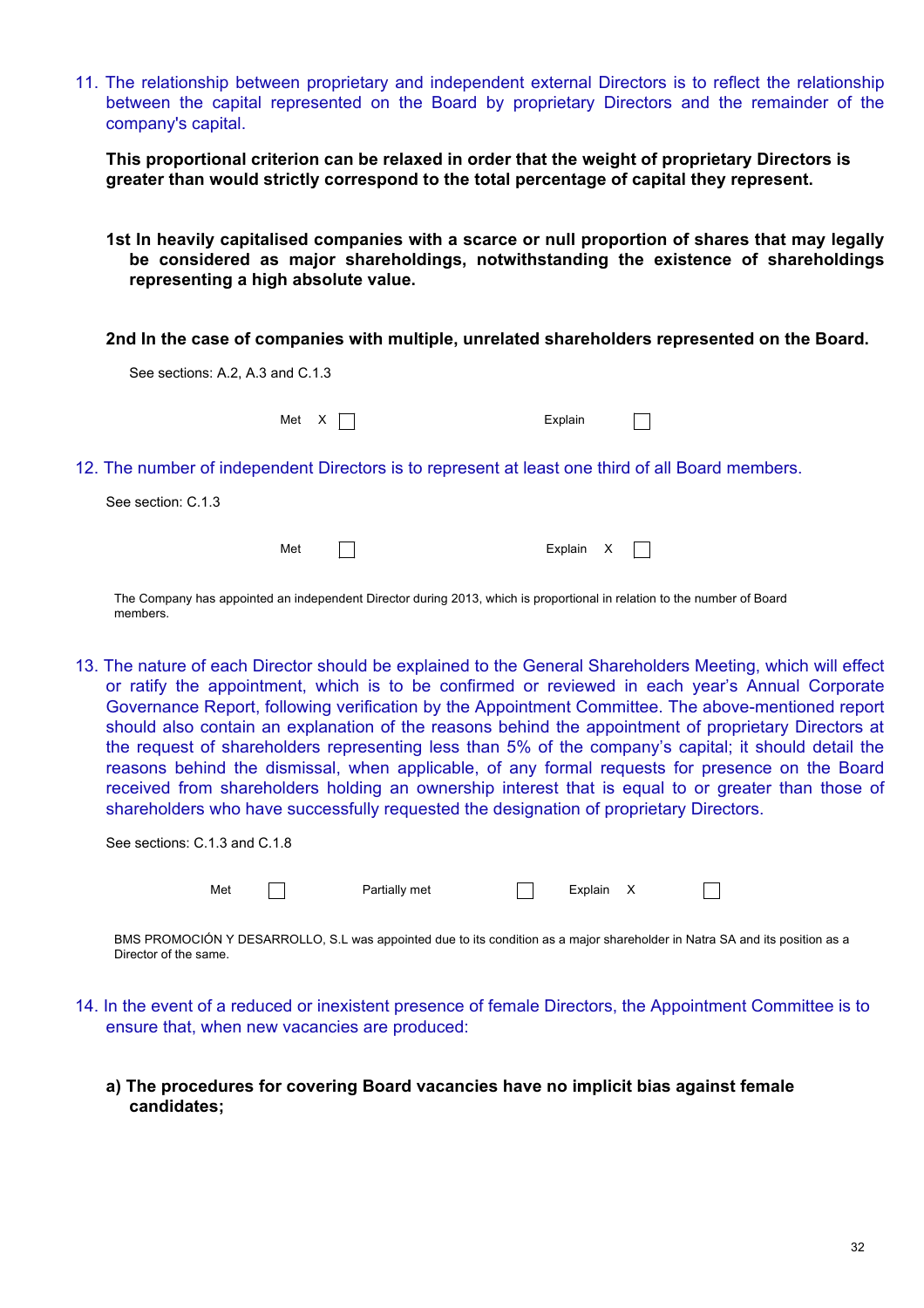|                                 |       | candidates for Board posts.                                |               |                | b) The company makes a conscious effort to include women with the target profile among the                                                                                                                                                                                                                                                                                                                                                                                                                                                              |   |  |
|---------------------------------|-------|------------------------------------------------------------|---------------|----------------|---------------------------------------------------------------------------------------------------------------------------------------------------------------------------------------------------------------------------------------------------------------------------------------------------------------------------------------------------------------------------------------------------------------------------------------------------------------------------------------------------------------------------------------------------------|---|--|
|                                 |       | See sections: C.1.2, C.1.4, C.1.5, C.1.6, C.2.2 and C.2.4. |               |                |                                                                                                                                                                                                                                                                                                                                                                                                                                                                                                                                                         |   |  |
|                                 | Met X | Partially met                                              |               | <b>Explain</b> | Not applicable                                                                                                                                                                                                                                                                                                                                                                                                                                                                                                                                          |   |  |
| <b>Board Committees.</b>        |       |                                                            |               |                | 15. The Chair, as the person responsible for the efficient functioning of the Board of Directors, is to ensure<br>that the Directors are provided with sufficient information in advance of Board meetings, and work to<br>procure a suitable level of debate and the active involvement of all Directors, safeguarding their rights<br>to freely express and adopt positions; he or she is to organise and coordinate regular assessments of<br>the Board and, where appropriate, the company's chief executive, along with the Chairs of the relevant |   |  |
| See sections: C.1.19 and C.1 41 |       |                                                            |               |                |                                                                                                                                                                                                                                                                                                                                                                                                                                                                                                                                                         |   |  |
|                                 | Met X |                                                            | Partially met |                | Explain                                                                                                                                                                                                                                                                                                                                                                                                                                                                                                                                                 |   |  |
| Board.                          |       |                                                            |               |                | 16. When the Chair of the Board is also the Company CEO, an independent Director is to be empowered<br>to request the calling of Board Meetings or the inclusion of new items on the agenda; to coordinate and<br>give voice to the concerns of external Directors; and to lead the Board's assessment of the Chair of the                                                                                                                                                                                                                              |   |  |
| See section: C.1.22             |       |                                                            |               |                |                                                                                                                                                                                                                                                                                                                                                                                                                                                                                                                                                         |   |  |
| Met                             |       | Partially met                                              |               | <b>Explain</b> | Not applicable                                                                                                                                                                                                                                                                                                                                                                                                                                                                                                                                          | X |  |

- 17. The Board Secretary shall specifically ensure that the Board's actions:
	- **a) Adhere to the letter and spirit of the applicable laws and regulations, including those approved by the regulatory bodies;**
	- **b) Comply with the company's Articles of Association and the Board, General Meeting Regulations and other company regulations;**

## **c) Are informed by the good governance recommendations of the Unified Code to which the company has subscribed.**

In order to safeguard the Secretary's independence, impartiality and professionalism, the appointment and dismissal of the same should be informed by the Appointment Committee and approved by a full Board meeting; and this appointment and dismissal procedure must be reflected in the Board's Regulation.

| See section: C.1.34 |               |         |  |
|---------------------|---------------|---------|--|
| Met X               | Partially met | Explain |  |

18. The Board is to meet with the necessary frequency to properly perform its functions, in accordance with a calendar and agendas established at the beginning of the year, to which each Director may propose the addition of other items.

See section: C.1.29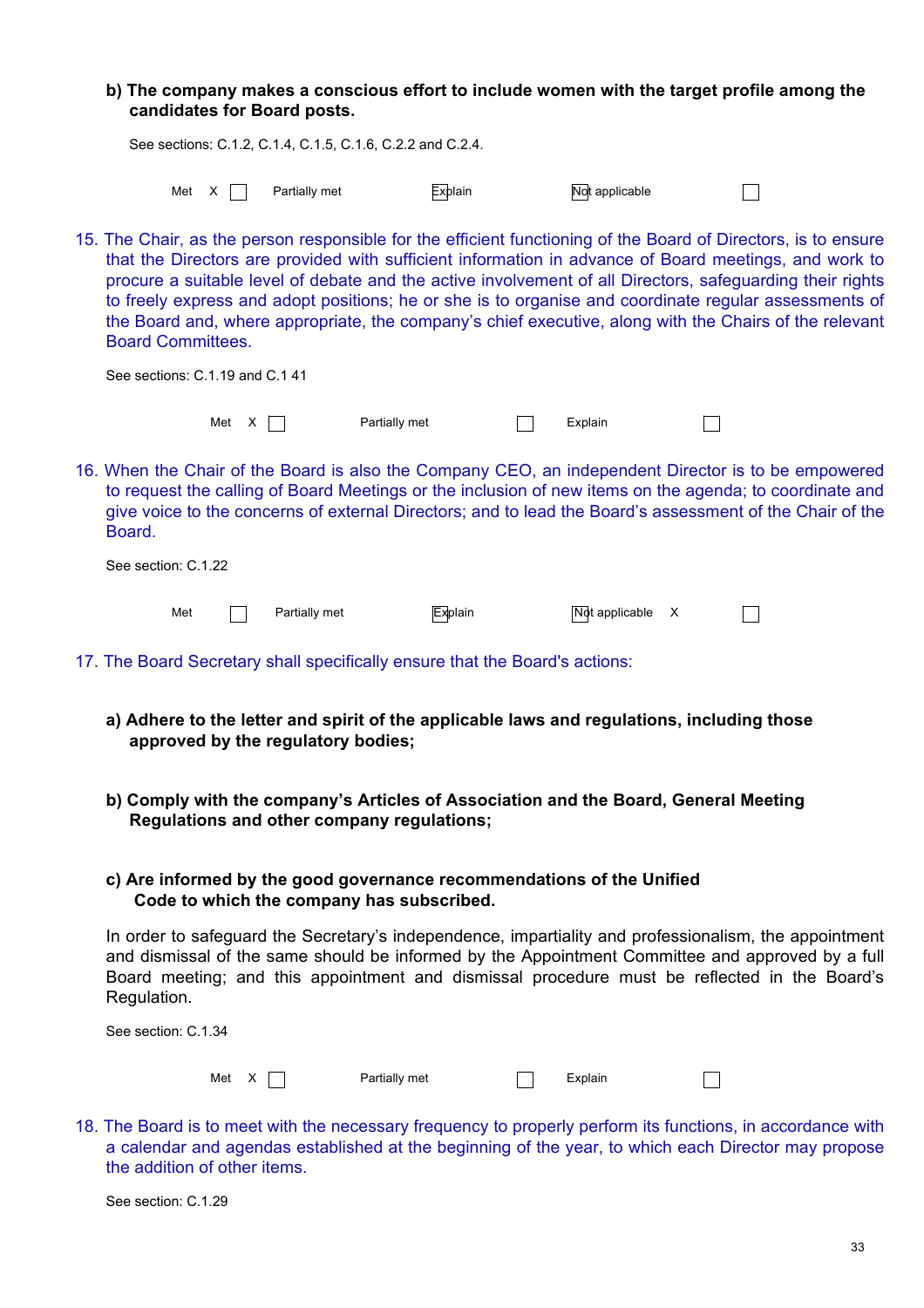|                                        | Met X                                   |                                             | Partially met                                                                         | Explain        |                                                                                                                                                                                                                    |  |
|----------------------------------------|-----------------------------------------|---------------------------------------------|---------------------------------------------------------------------------------------|----------------|--------------------------------------------------------------------------------------------------------------------------------------------------------------------------------------------------------------------|--|
| instructions.                          |                                         |                                             |                                                                                       |                | 19. Director absences are to be kept to an indispensable minimum and quantified in the Annual Corporate<br>Governance Report. When Directors have no choice but to delegate their vote, they should do so with     |  |
|                                        | See sections: C.1.28, C.1.29 and C.1.30 |                                             |                                                                                       |                |                                                                                                                                                                                                                    |  |
|                                        | Met $X \mid \cdot$                      | Partially met                               |                                                                                       | Explain        |                                                                                                                                                                                                                    |  |
|                                        |                                         |                                             | responsible for expressing the same may request that they be recorded in the minutes. |                | 20. When Directors or the Secretary express concerns about proposals or, in the case of Directors, about<br>the company's performance, and such concerns are not resolved at the Board Meeting, the person         |  |
|                                        | Met $X$                                 | Partially met                               | Explain                                                                               | Not applicable |                                                                                                                                                                                                                    |  |
| 21. The Board shall evaluate annually: |                                         |                                             |                                                                                       |                |                                                                                                                                                                                                                    |  |
|                                        |                                         | a) The quality and efficiency of the Board; |                                                                                       |                |                                                                                                                                                                                                                    |  |
|                                        | <b>Appointment Committee;</b>           |                                             |                                                                                       |                | b) The performance of the Chair and the chief executive, based on a report submitted by the                                                                                                                        |  |
|                                        |                                         |                                             | c) The performance of its committees, based reports submitted by the same.            |                |                                                                                                                                                                                                                    |  |
|                                        |                                         |                                             |                                                                                       |                |                                                                                                                                                                                                                    |  |
|                                        | See sections: C.1.19 and C.1.20         |                                             |                                                                                       |                |                                                                                                                                                                                                                    |  |
|                                        | Met X                                   |                                             | Partially met                                                                         | Explain        |                                                                                                                                                                                                                    |  |
|                                        |                                         |                                             | such requests are to be addressed to the Chair or Secretary of the Board.             |                | 22. All Directors must be able to exercise their right to receive any additional information they require on<br>matters within the Board's competence. Unless the bylaws or Board regulations indicate otherwise,  |  |
| See section: C.1.41                    |                                         |                                             |                                                                                       |                |                                                                                                                                                                                                                    |  |
|                                        |                                         | Met $X$                                     |                                                                                       | Explain        |                                                                                                                                                                                                                    |  |
|                                        |                                         |                                             | special circumstances to external assistance at the company's expense.                |                | 23. All Directors must have the right to the advice they require from the company in order to perform their<br>functions. The company is to provide suitable channels for the exercise of this right, extending in |  |
| See section: C.1.40                    |                                         |                                             |                                                                                       |                |                                                                                                                                                                                                                    |  |

24. The companies are to establish induction programmes for new Directors in order that they may rapidly acquaint themselves with the workings of the company and its corporate governance rules.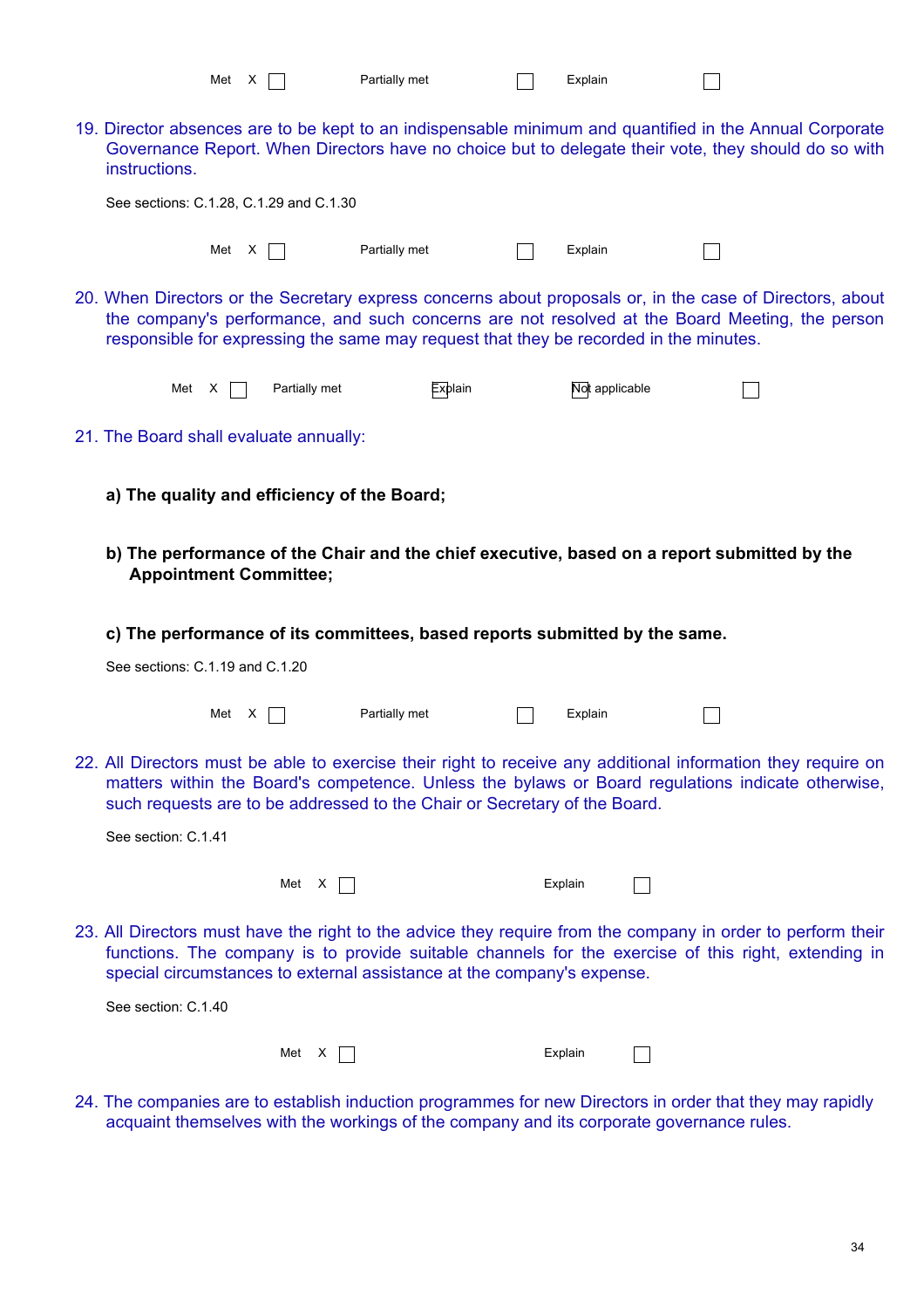|                                                                                                                                         |              |                                                 | Directors are also be offered refresher programmes when circumstances so advise.                                                                                                                                                                                                                                                                                                                                                                                                    |  |           |  |                                                                                                                                                                                                      |
|-----------------------------------------------------------------------------------------------------------------------------------------|--------------|-------------------------------------------------|-------------------------------------------------------------------------------------------------------------------------------------------------------------------------------------------------------------------------------------------------------------------------------------------------------------------------------------------------------------------------------------------------------------------------------------------------------------------------------------|--|-----------|--|------------------------------------------------------------------------------------------------------------------------------------------------------------------------------------------------------|
|                                                                                                                                         | Met          |                                                 | Partially met X                                                                                                                                                                                                                                                                                                                                                                                                                                                                     |  | Explain   |  |                                                                                                                                                                                                      |
| knowledge of the company, however:                                                                                                      |              |                                                 | Partial compliance. There is currently no defined and structured guidance programme to rapidly provide Directors with appropriate                                                                                                                                                                                                                                                                                                                                                   |  |           |  |                                                                                                                                                                                                      |
|                                                                                                                                         |              |                                                 | a) Directors have the widest powers for the collection of information on the Company.<br>b) In the event of new Directors requiring further information about a specific matter, the Chair or Secretary of the Board must provide<br>the requested information and/or any opportune explanations, or direct the Director to the most appropriate interlocutor.<br>In the event of such guidance proving insufficient, the Director may request the contracting of external experts. |  |           |  |                                                                                                                                                                                                      |
| 25. Companies are to require their Directors to devote sufficient time and effort to perform their duties<br>effectively, and, as such: |              |                                                 |                                                                                                                                                                                                                                                                                                                                                                                                                                                                                     |  |           |  |                                                                                                                                                                                                      |
|                                                                                                                                         |              |                                                 | a) Directors are to inform the Appointment Committee of any other professional obligations<br>which may detract from the necessary dedication;                                                                                                                                                                                                                                                                                                                                      |  |           |  |                                                                                                                                                                                                      |
| members may hold.                                                                                                                       |              |                                                 | b) Companies are to establish rules regarding the number of directorships their Board                                                                                                                                                                                                                                                                                                                                                                                               |  |           |  |                                                                                                                                                                                                      |
| See sections: C.1.12, C.1.13 and C.1.17                                                                                                 |              |                                                 |                                                                                                                                                                                                                                                                                                                                                                                                                                                                                     |  |           |  |                                                                                                                                                                                                      |
|                                                                                                                                         | Met          |                                                 | Partially met                                                                                                                                                                                                                                                                                                                                                                                                                                                                       |  | Explain X |  |                                                                                                                                                                                                      |
|                                                                                                                                         |              | Directors to actively participate in the Board. | The general obligations of Directors (Art. 16 of the Regulations of the Board of Directors) do not specifically mention that companies are<br>to establish rules on the number of Boards in which their Directors may participate, although they do contain indications of the necessary<br>time and effort required in order to regularly monitor the issues raised by the Company's Board of Directors and of the requirement for the                                             |  |           |  |                                                                                                                                                                                                      |
| approved by the Board:                                                                                                                  |              |                                                 |                                                                                                                                                                                                                                                                                                                                                                                                                                                                                     |  |           |  | 26. The proposal for the appointment or renewal of Directors which the Board submits to the General<br>Shareholders Meeting, as well as provisional appointments by the method of co-option, must be |
|                                                                                                                                         |              |                                                 | a) On the proposal of the Appointments Committee, in the case of independent Directors. (b)                                                                                                                                                                                                                                                                                                                                                                                         |  |           |  |                                                                                                                                                                                                      |
|                                                                                                                                         |              |                                                 | Following a report by the Appointments Committee, in the case of the other Directors                                                                                                                                                                                                                                                                                                                                                                                                |  |           |  |                                                                                                                                                                                                      |
| See section: C.1.3                                                                                                                      |              |                                                 |                                                                                                                                                                                                                                                                                                                                                                                                                                                                                     |  |           |  |                                                                                                                                                                                                      |
|                                                                                                                                         | Met $X \Box$ |                                                 | Partially met                                                                                                                                                                                                                                                                                                                                                                                                                                                                       |  | Explain   |  |                                                                                                                                                                                                      |
| directors:                                                                                                                              |              |                                                 |                                                                                                                                                                                                                                                                                                                                                                                                                                                                                     |  |           |  | 27. The company will disclose, through its website, and maintain updated the following information about it                                                                                          |
|                                                                                                                                         |              |                                                 | a) Professional experience and background;                                                                                                                                                                                                                                                                                                                                                                                                                                          |  |           |  |                                                                                                                                                                                                      |
|                                                                                                                                         |              |                                                 |                                                                                                                                                                                                                                                                                                                                                                                                                                                                                     |  |           |  |                                                                                                                                                                                                      |

**b) Other directorships held, independently of whether they correspond to listed companies;**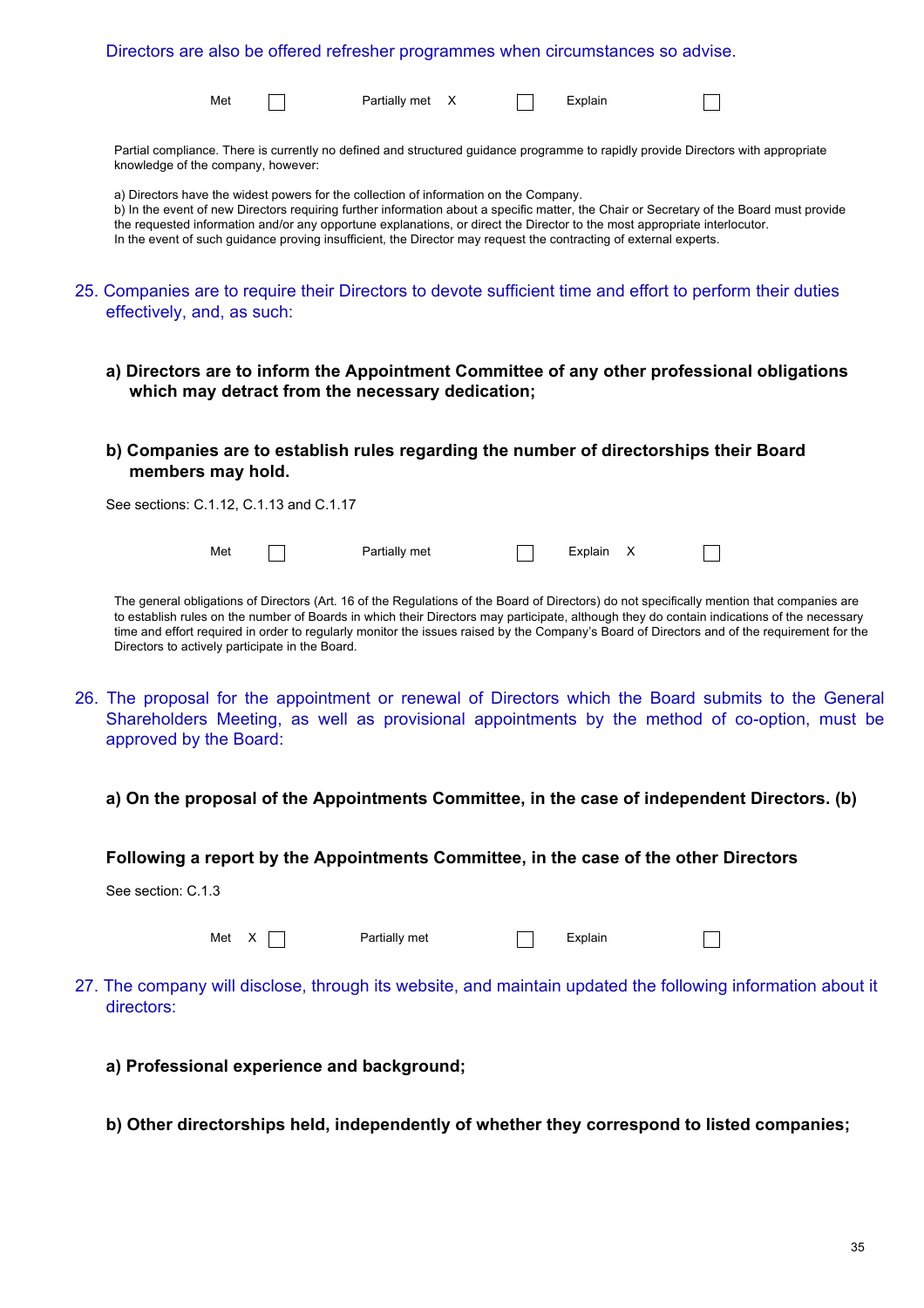- **c) Indication of the category of director to which they belong, including, in the case of outside directors, the shareholder represented or with whom they maintain a relationship.**
- **d) Date of first appointment as Company director, as well as that of subsequent appointments, and;**

|                                  |       | e) Company shares and share options held.                                                      |         |                                                                                                                                                                                                                        |
|----------------------------------|-------|------------------------------------------------------------------------------------------------|---------|------------------------------------------------------------------------------------------------------------------------------------------------------------------------------------------------------------------------|
|                                  | Met X | Partially met                                                                                  | Explain |                                                                                                                                                                                                                        |
|                                  |       | their entitlement to proprietary Directors, the latter's number should be reduced accordingly. |         | 28. Proprietary Directors are to tender their resignations when the shareholders they represent dispose of<br>their ownership interest in its entirety. If such shareholders reduce their shareholding, thereby losing |
| See sections: A.2, A.3 and C.1.2 |       |                                                                                                |         |                                                                                                                                                                                                                        |
|                                  | Met   | Partially met                                                                                  | Explain |                                                                                                                                                                                                                        |

29. The Board of Directors shall not propose the removal of independent Directors before the expiry of their tenure as mandated by the Bylaws, except where just cause is found by the Board, based on a report from the Appointment Committee. Specifically, just cause will be presumed when a Director is in breach of his or her fiduciary duties or incurs one of the disqualifying circumstances, in accordance with the provisions of Order ECC/461/2013.

**The removal of independents may also be proposed when a takeover bid, merger or similar corporate operation produces changes in the company's capital structure, in order to meet the proportionality criterion set out in Recommendation 12.**

| See sections: C.1.2, C.1.9, C.1.19 and<br>C.1.27 |  |                    |  |         |  |
|--------------------------------------------------|--|--------------------|--|---------|--|
|                                                  |  | Met $X \mid \cdot$ |  | Explain |  |

30. Companies are to establish rules requiring Directors to inform the Board of any circumstance that may damage the organisation's name or reputation, tendering their resignation as the case may be, with particular mention of any criminal charges brought against them and the progress of any subsequent trial.

**When a Director is indicted or tried for any of the offences established in Article 213 of the Corporations Act, the Board is to examine the matter as soon as possible and, in view of the particular circumstances, decide whether or not the Director is to continue in his/her position. The Board is to duly reflect the above in a reasoned manner in the Annual Corporate Governance Report.**

| See sections: C.1.42, C.1.43 |               |         |  |
|------------------------------|---------------|---------|--|
| Met $X$                      | Partially met | Explain |  |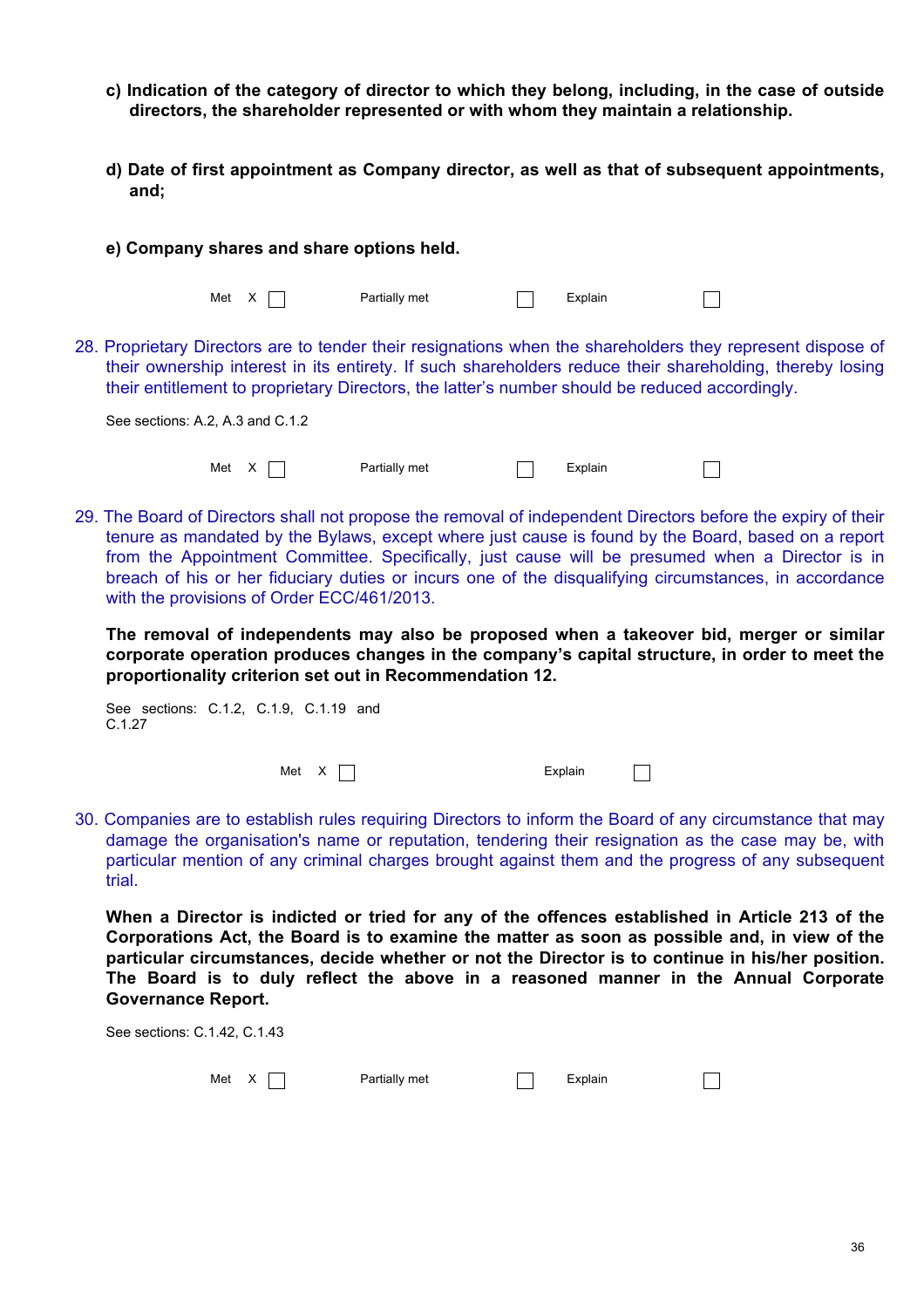31. All Directors are to express clear opposition if they believe that a proposal submitted for the Board's approval may damage the corporate interest. In particular, independents and other Directors unaffected by the conflict of interest should challenge any decision that may oppose the interests of shareholders lacking Board representation.

**When the Board adopts material or reiterated decisions about which a Director has expressed serious reservations, the Director in question must draw the pertinent conclusions. Directors resigning for such causes should set out their reasons in the letter referred to in the following Recommendation.**

**The terms of this Recommendation are also to apply to the Secretary of the Board, independently of his/her condition as a Director.**

| Met X                    |       | Partially met                                      | <b>Explain</b> | Not applicable                                                                                                                                                                                                                                                                                                                                                                                                      |  |
|--------------------------|-------|----------------------------------------------------|----------------|---------------------------------------------------------------------------------------------------------------------------------------------------------------------------------------------------------------------------------------------------------------------------------------------------------------------------------------------------------------------------------------------------------------------|--|
|                          |       |                                                    |                | 32. In the event of the removal of a Director prior to the termination of the appointed term, whether through<br>resignation or other reasons, the Director is to explain the reasons motivating the resignation in writing<br>to all Board members. Irrespective of whether such removal is filed as a significant event, the motive<br>for the same is to be explained in the Annual Corporate Governance Report. |  |
| See section: C.1.9       |       |                                                    |                |                                                                                                                                                                                                                                                                                                                                                                                                                     |  |
| Met X                    |       | Partially met                                      | Explain        | Not applicable                                                                                                                                                                                                                                                                                                                                                                                                      |  |
|                          |       |                                                    |                | 33. Remuneration comprising the awarding of shares in the company or other companies in the group,<br>share options or other share-based instruments, payments linked to the company's performance or<br>membership of pension schemes are to be confined to Executive Directors.                                                                                                                                   |  |
|                          |       | the same until the end of their tenure.            |                | The concession of shares is excluded from this limitation when Directors are obliged to retain                                                                                                                                                                                                                                                                                                                      |  |
| Met X                    |       | Partially met                                      | <b>Explain</b> | Not applicable                                                                                                                                                                                                                                                                                                                                                                                                      |  |
| Director's independence. |       |                                                    |                | 34. The external Directors' remuneration must compensate the dedication, qualifications and responsibility<br>inherent to each position, whilst avoiding reaching sums capable of compromising the corresponding                                                                                                                                                                                                    |  |
|                          | Met X |                                                    | Explain        | Not applicable                                                                                                                                                                                                                                                                                                                                                                                                      |  |
|                          |       |                                                    |                | 35. In the case of performance-related remuneration, deductions are to be computed for any reservations<br>appearing in the external auditor's report and which reduce the company's profit.                                                                                                                                                                                                                        |  |
|                          | Met X |                                                    | Explain        | Not applicable                                                                                                                                                                                                                                                                                                                                                                                                      |  |
|                          |       | exceptional transactions or similar circumstances. |                | 36. In the case of variable remunerations, the remuneration policies are to include the limits and necessary<br>technical safeguards to ensure that these concepts reflect the professional performance of the<br>beneficiaries and not simply the general progress of the markets or the company's sector, atypical or                                                                                             |  |
|                          | Met   |                                                    | Explain        | Not applicable $X$                                                                                                                                                                                                                                                                                                                                                                                                  |  |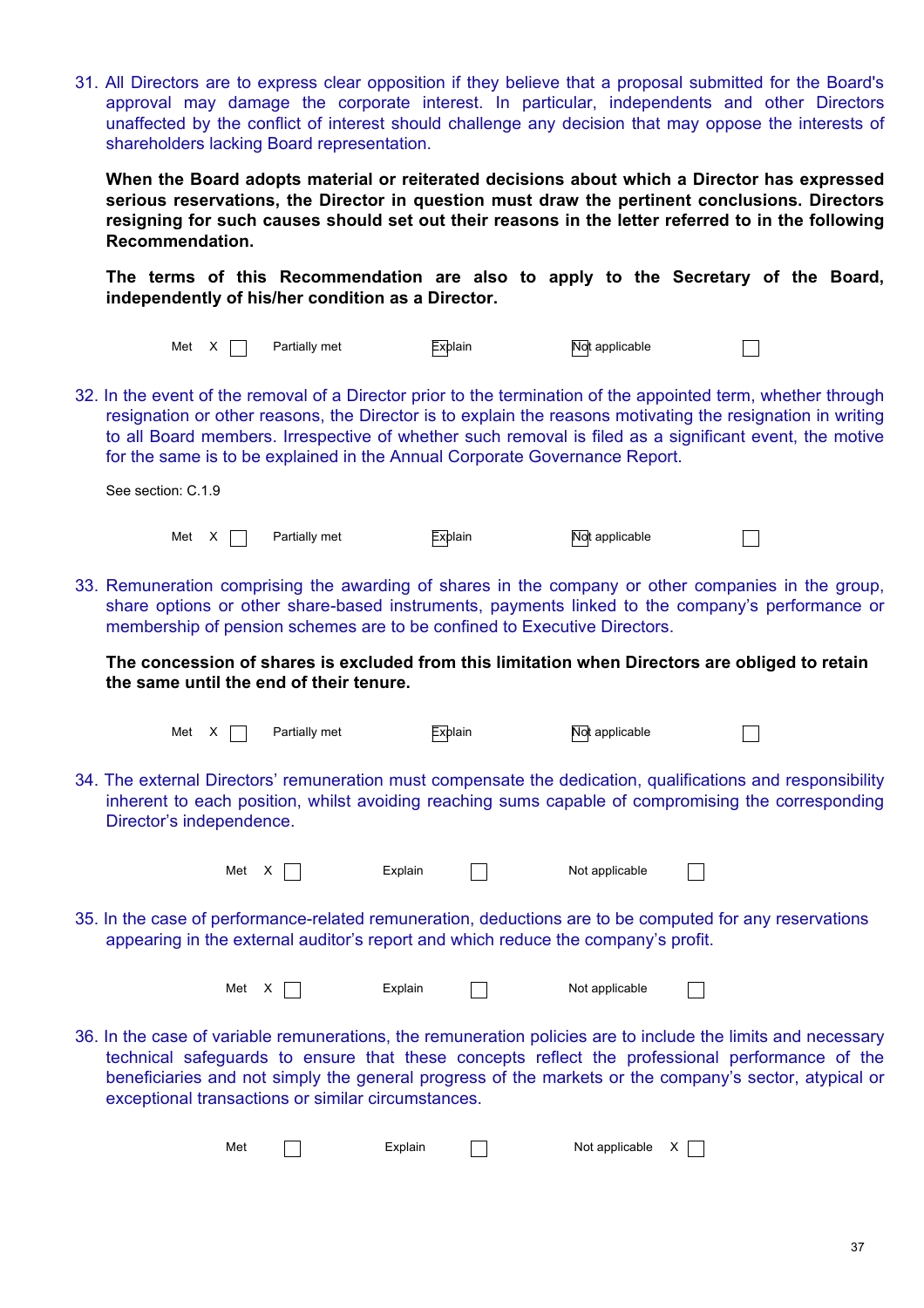37. When the company has an Executive Committee, the breakdown of its members by Director category should be similar to that of the Board itself. The Secretary of the Board should also act as secretary to the Executive Committee.

| See sections: C.2.1 and C.2.6 |  |  |  |
|-------------------------------|--|--|--|
|-------------------------------|--|--|--|

Met  $\Box$  Partially met  $\Box$  Explain  $\Box$  Not applicable X

 $\Box$ 

38. The Board is to be kept fully informed of the matters dealt with and the decisions taken by the Executive Committee. To this end, all Board members are to receive a copy of the Committee's minutes.

Met  $\Box$  Explain  $\Box$  Not applicable  $X \Box$ 

39. The Board of Directors must, in addition to the Audit Committee required by the Securities Market Act, create an Appointment and Retribution Committee, or two separate committees, from among its members.

**The rules governing the composition and operation of the Audit Committee and the Appointment and Remuneration Committee or Committees should be set forth in the Board regulations, and include the following:** 

- **a) The Board of Directors is to appoint the members of such committees taking into account the knowledge, aptitudes and experience of its Directors and the tasks entrusted to each committee; deliberate the corresponding proposals and reports; and be responsible for overseeing and evaluating their work, which should be reported to the first Board plenary following each meeting;**
- **b) Such committees are to be formed exclusively of external Directors and have a minimum of three members. The above is to be interpreted notwithstanding the attendance of Executive Directors or senior managers, in the event of the presence of such figures being expressly agreed upon by the Committee members.**

**c) The committees are to be chaired by an independent Director.** 

- **d) The committees may engage external advisors when considered necessary for the discharge of their duties.**
- **e) Meeting proceedings are to be minuted and a copy sent to all Board members.**

| See sections: C.2.1 and<br>C.2.4 |                    |               |         |  |
|----------------------------------|--------------------|---------------|---------|--|
|                                  | Met $X \mid \cdot$ | Partially met | Explain |  |

40. The task of supervising compliance with internal codes of conduct and corporate governance rules is to be entrusted to the Audit Committee, the Appointment Committee or, as the case may be, separate Compliance or Corporate Governance Committee.

See sections: C.2.3 and C.2.4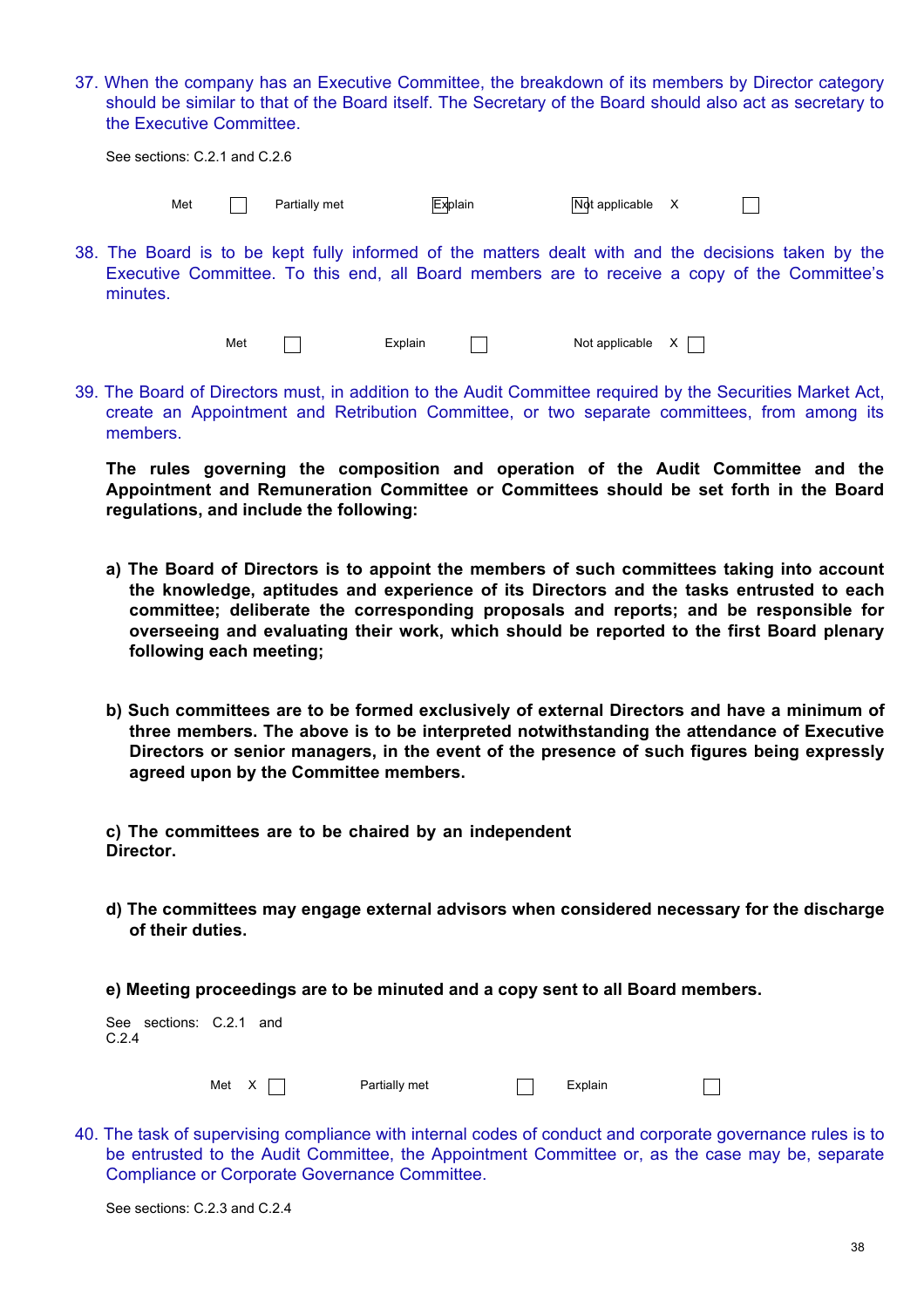Met **Explain X**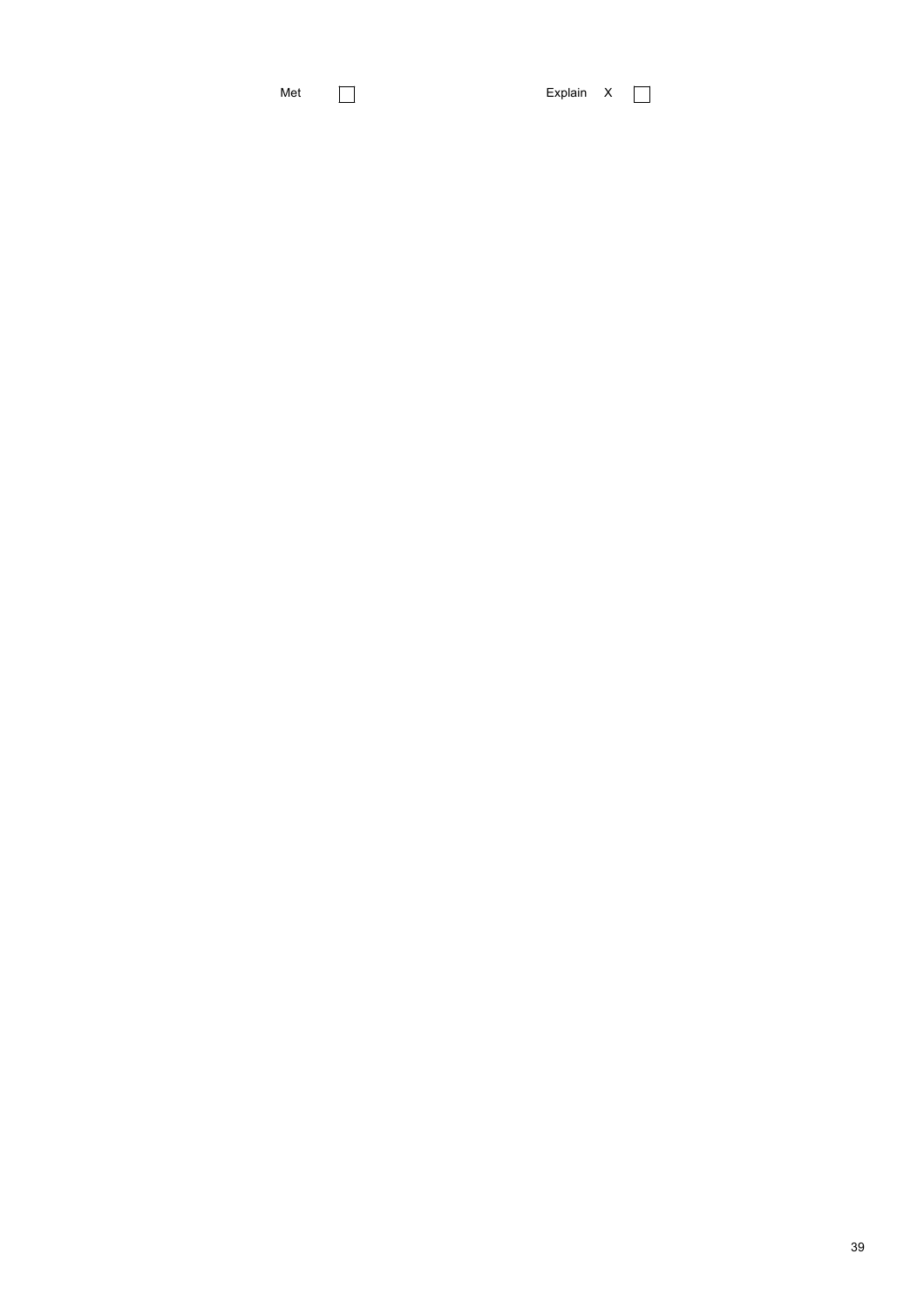41. The Audit Committee's members, and specifically its Chair, are to be appointed in accordance with their knowledge and experience in the field of accounts, audits or risk management.

| Met $X \cap$ |  |  |  | Explain |
|--------------|--|--|--|---------|
|--------------|--|--|--|---------|

| :xplain |  |
|---------|--|

 $\Box$ 

42. Listed companies are to have an internal audit function, under the supervision of the Audit Committee, to ensure the proper operation of internal reporting and control systems.

| See section: C.2.3                                                                                                                                                                                                                                            |
|---------------------------------------------------------------------------------------------------------------------------------------------------------------------------------------------------------------------------------------------------------------|
| Met X  <br>Explain                                                                                                                                                                                                                                            |
| 43. The person responsible for the internal audit function should present an annual work programme to the<br>Audit Committee; report directly on any incidents arising during its implementation; and submit an<br>activities report at the end of each year. |
| Met<br>Partially met<br>Explain                                                                                                                                                                                                                               |

While a work plan has not been submitted to the Audit Committee, the Board of Directors has been informed of the work already performed and the incidents that have arisen during its preparation.

44. The control policy and risk management shall identify at least:

See section: E

- **a) The different types of risk (operative, technological, financial, legal, reputation, etc.) faced by the company, including contingent liabilities and other off-balance sheet risks;**
- **b) The determination of the level of risk considered acceptable by the company;**
- **c) The measures in place to mitigate the impact of the identified risk;**
- **d) The internal reporting and control systems to be used to control and manage the above risks, including contingent liabilities and off-balance-sheet risks.**

| Met $X \mid \cdot$                          | Partially met | Explain |  |
|---------------------------------------------|---------------|---------|--|
| 45. The Audit Committee is responsible for: |               |         |  |

**1st In relation with the information and internal control systems:**

**a) The appropriate management and diffusion of the main risks identified as a consequence of the monitoring of the efficiency of the company's internal control and risk management systems.**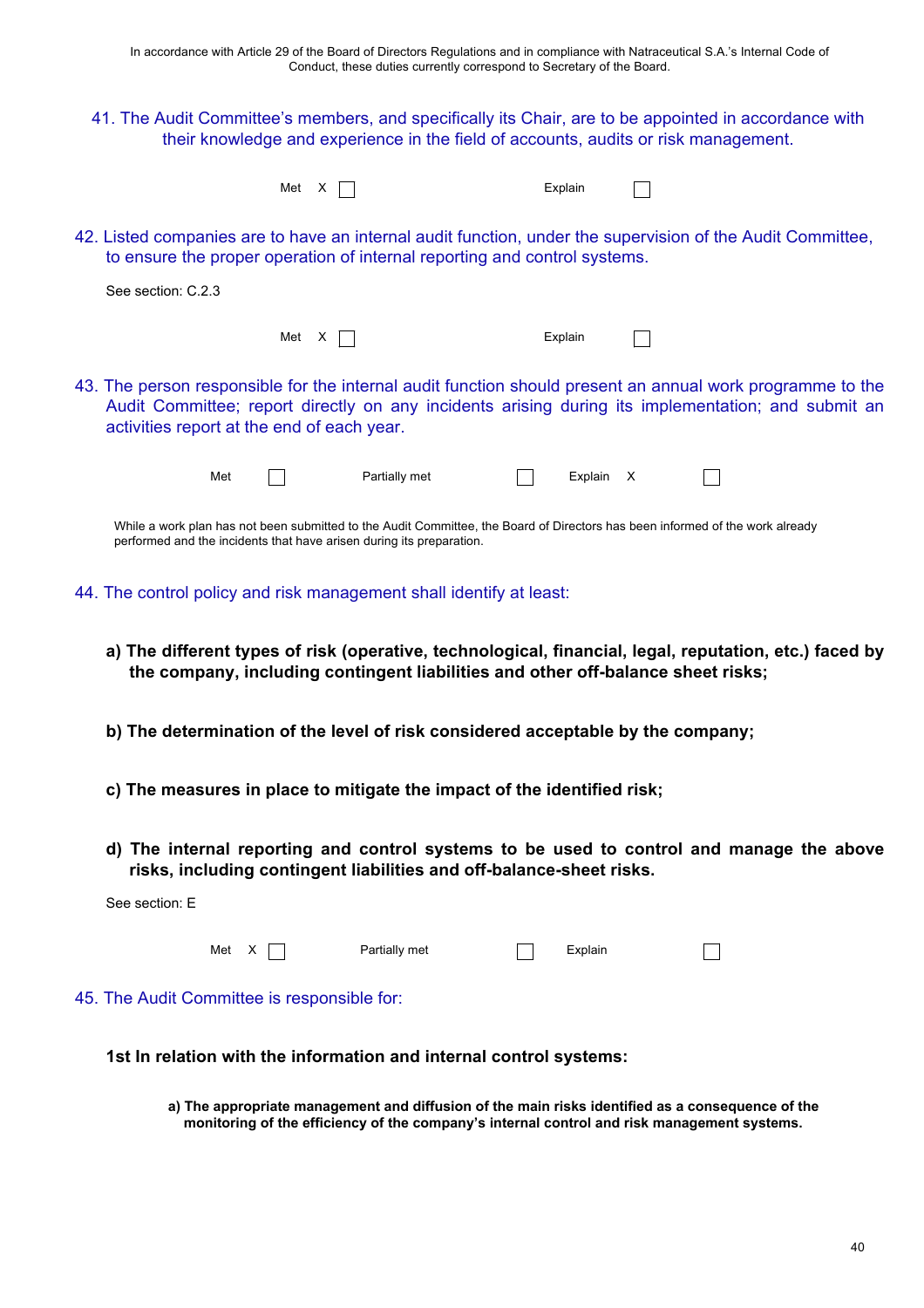- **b) Safeguarding the independence and efficacy of the internal audit function; propose the selection, appointment, reappointment and removal of the head of internal audit; propose the department's budget; receive regular reports on its activities; and verify that Senior Management is acting on the findings and recommendations of its reports.**
- **c) Establishing and supervising a mechanism whereby staff can report confidentially and, if necessary, anonymously, any irregularities of potential importance, especially those of a financial and accounting nature, detected within the company.**

**2nd In relation to the external auditor:**

**a) Receiving regular information from the external auditor on the progress and findings of the audit programme, and verifying the Senior Management's observance of its recommendations.**

**b) Ensuring the independence of the external Auditor, and to this effect ensure:**

**i) That the company reports any change of auditor to the Spanish Securities Market Commission as a significant event, accompanied by a statement of any disagreements arising with the outgoing auditor and the reasons for the same.**

**iii) The examination of any issues giving rise to the resignation of the external auditor.**

| See sections: C.1.36, C.2.3, C.2.4 and<br>F2 |               |         |  |
|----------------------------------------------|---------------|---------|--|
| Met X                                        | Partially met | Explain |  |

46. The Audit Committee is to be empowered to meet with any company employee or manager, to the extent that it must be able to require their appearance without the presence of another senior officer.

| Met $X \cap$ |  |  |  | Explain |
|--------------|--|--|--|---------|
|--------------|--|--|--|---------|

| ılain |  |
|-------|--|
|       |  |

- 47. The Audit Committee is to report to the Board, prior to the Board's adoption of the corresponding decisions, on the following points indicated in Recommendation 8:
	- **a) The financial reporting that all listed companies must periodically disclose. The Committee must ensure that interim statements are drawn up under the same accounting principles as those employed for the annual statements and, to this end, may ask the external auditor to conduct a limited revision.**
	- **b) The creation or acquisition of shares in special purpose vehicles or entities resident in countries or territories considered tax havens, and any other transactions or operations of a comparable nature whose complexity might impair the transparency of the Group.**
	- **c) Related-party transactions, except where their scrutiny has been entrusted to a separate supervision and control committee.**

See sections: C.2.3 and C.2.4

|  | Met $X \Box$ | Partially met | $\Box$ Explain |  |
|--|--------------|---------------|----------------|--|
|--|--------------|---------------|----------------|--|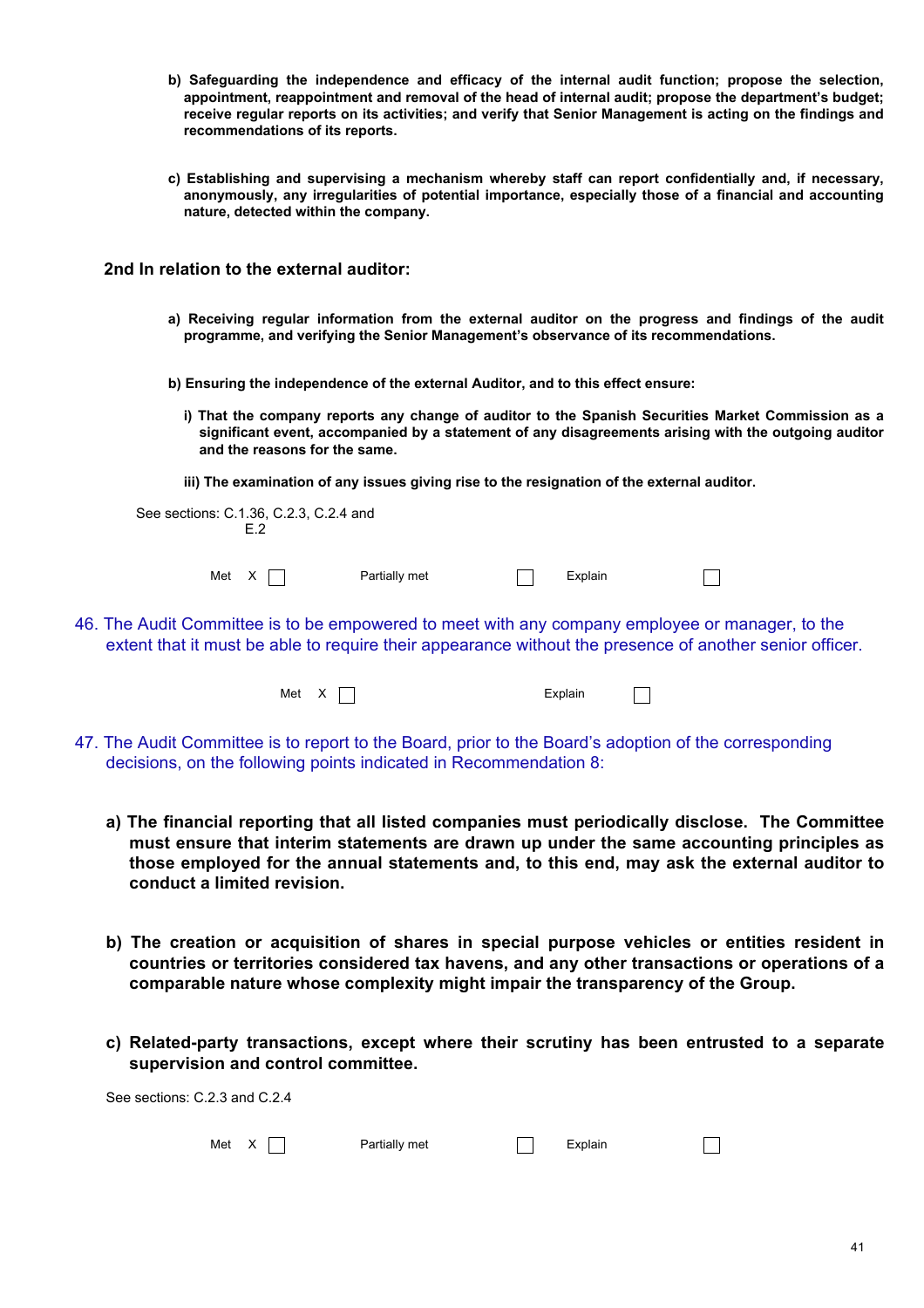48. The Board of Directors is to procure to present the financial statements to the General Shareholders' Meeting without reservations or qualifications in the audit report. Should any such reservations or qualifications exist, both the Chair of the Audit Committee and the auditors are to give a clear account to shareholders of their scope and content.

| See section: C.1.38                                                                              |          |               |  |                |                                                                                                                                |
|--------------------------------------------------------------------------------------------------|----------|---------------|--|----------------|--------------------------------------------------------------------------------------------------------------------------------|
|                                                                                                  | Met<br>X | Partially met |  | Explain        |                                                                                                                                |
| members, as the case may be – should be independent Directors.                                   |          |               |  |                | 49. The majority of Appointment Committee members – or Appointment and Remuneration Committee                                  |
| See section: C.2.1                                                                               |          |               |  |                |                                                                                                                                |
|                                                                                                  | Met      | Explain X     |  | Not applicable |                                                                                                                                |
| latter acting as Committee Chair due to the absence of other independent Directors on the Board. |          |               |  |                | The Appointment and Remuneration Committee currently has only two proprietary Directors and one independent Director, with the |

## 50. The Appointments Committee shall have the following functions, in addition to those detailed in previous recommendations:

- **a) Assessing the skills, knowledge and experience necessary for Board members, defining the functions and capabilities to be met by the candidates for each vacancy, and determining the time and dedication necessary for them to properly perform their duties.**
- **b) Examining or organising, in the manner considered most appropriate, the succession of the Chair and chief executive and, where appropriate, making recommendations to the Board in order that the succession occurs in an orderly and well-planned manner.**
- **c) Providing information relative to the appointments and removals of senior managers proposed to the Board by the CEO.**
- **d) Reporting to the Board on matters of gender diversity. Recommendation 14 of this Code.**

| consideration.                   |       |               |                | Any Board member may suggest directorship candidates to the Appointment Committee for its              |  |
|----------------------------------|-------|---------------|----------------|--------------------------------------------------------------------------------------------------------|--|
| relating to Executive Directors. |       |               |                | 51. The Appointment Committee should consult with the Chair and Chief Executive, especially on matters |  |
|                                  | Met X | Partially met | <b>Explain</b> | Not applicable                                                                                         |  |
| See section: C.2.4               |       |               |                |                                                                                                        |  |

Met  $X \cap$  Partially met  $\overline{Ex}$ plain  $\overline{N}$ ot applicable

 $\Box$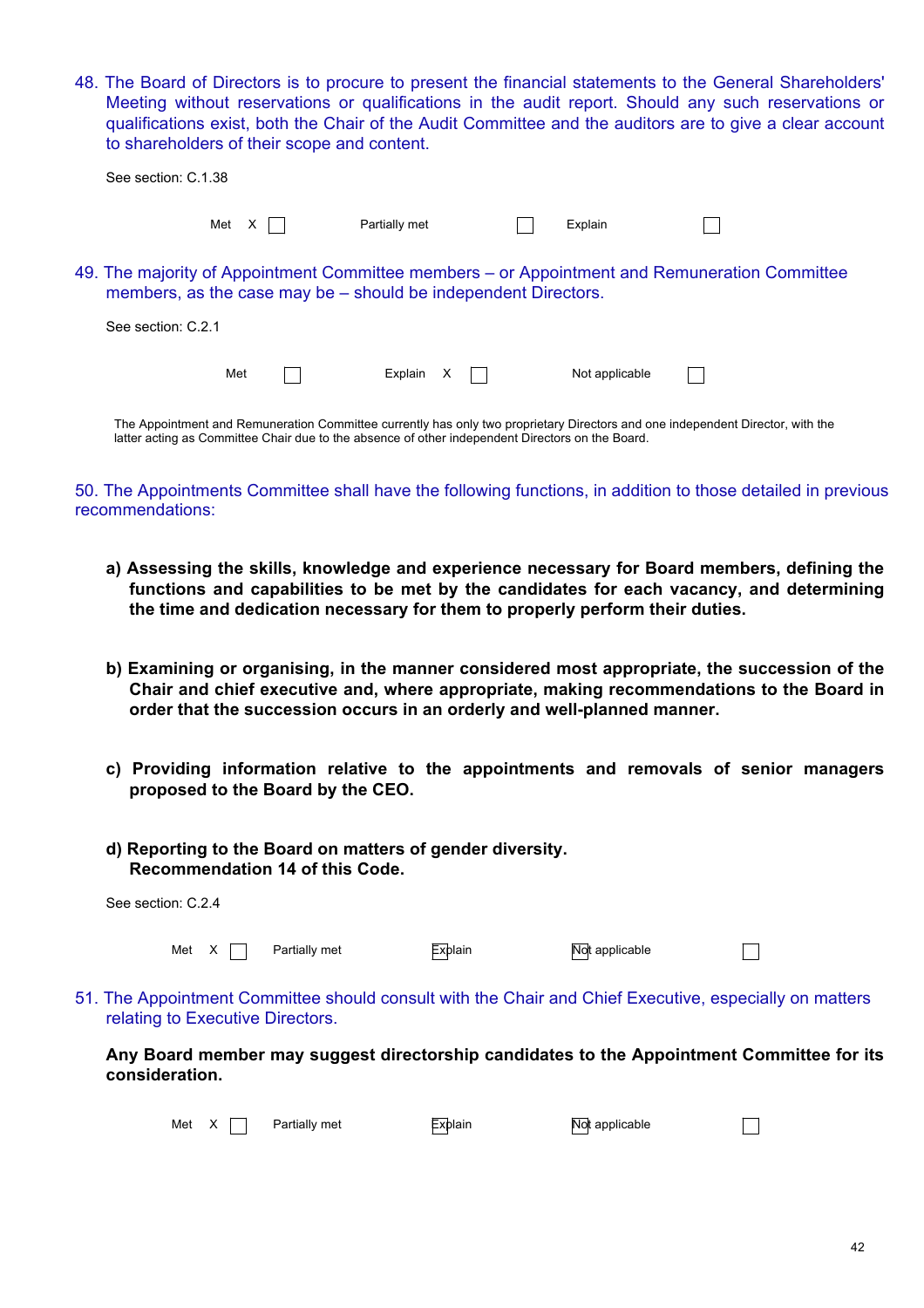52. The Remuneration Committee should have the following functions, in addition to those stated in previous recommendations:

| a) Propose to the Board of Directors:  |               |                                                                |                                                                                                     |  |
|----------------------------------------|---------------|----------------------------------------------------------------|-----------------------------------------------------------------------------------------------------|--|
|                                        |               | i) The remuneration policy for Directors and senior managers;  |                                                                                                     |  |
|                                        |               |                                                                | ii) The individual remuneration of executive Directors and other terms of their contracts. iii) The |  |
|                                        |               | basic conditions of the Senior Management contracts.           |                                                                                                     |  |
|                                        |               |                                                                | b) Safeguard compliance with the remuneration policy established by the Company.                    |  |
| See sections: C.2.4                    |               |                                                                |                                                                                                     |  |
| Met<br>X                               | Partially met | <b>Explain</b>                                                 | Not applicable                                                                                      |  |
|                                        |               | matters relating to Executive Directors and senior management. | 53. The Remuneration Committee should consult with the Chair and Chief Executive, especially on     |  |
|                                        | Met X         | Explain                                                        | Not applicable                                                                                      |  |
| <b>OTHER RELEVANT INFORMATION</b><br>н |               |                                                                |                                                                                                     |  |

- 1. Provide a brief summary of any relevant information relative to corporate governance in the company or in the group companies that has not been detailed in the other sections in this report but which is necessary in order to reflect the most complete and reasoned information on the company's or the group companies' governance structure and practices.
- 2. This section may also include any other relevant but not re-iterative information, clarification or detail related to previous sections of the report.

Specifically, indicate whether the Company is subject to the corporate governance legislation of a country other than Spain and, if so, include the compulsory information to be provided when different from that required by this report.

3. The Company may also indicate whether it has voluntarily adopted other codes of ethical principles or good practice, whether international, sectoral or pertaining to other fields. Where applicable, identify the code in question and the corresponding date of adoption.

The parent of the Consolidated Group is Natra, SA, which directly holds a 46.86% stake in the share capital of Natraceutical, SA. Natra SA is also a listed company in Spain.

Events after closure:

1. Resignation of Natra SA as Director (March 3, 2014). The shareholder Galo Alvarez Goicoechea was appointed as a member of the Board by co-optation, and appointed Chair of the same.

2. Natra, SA reduced its 50% on March 5, 2014.